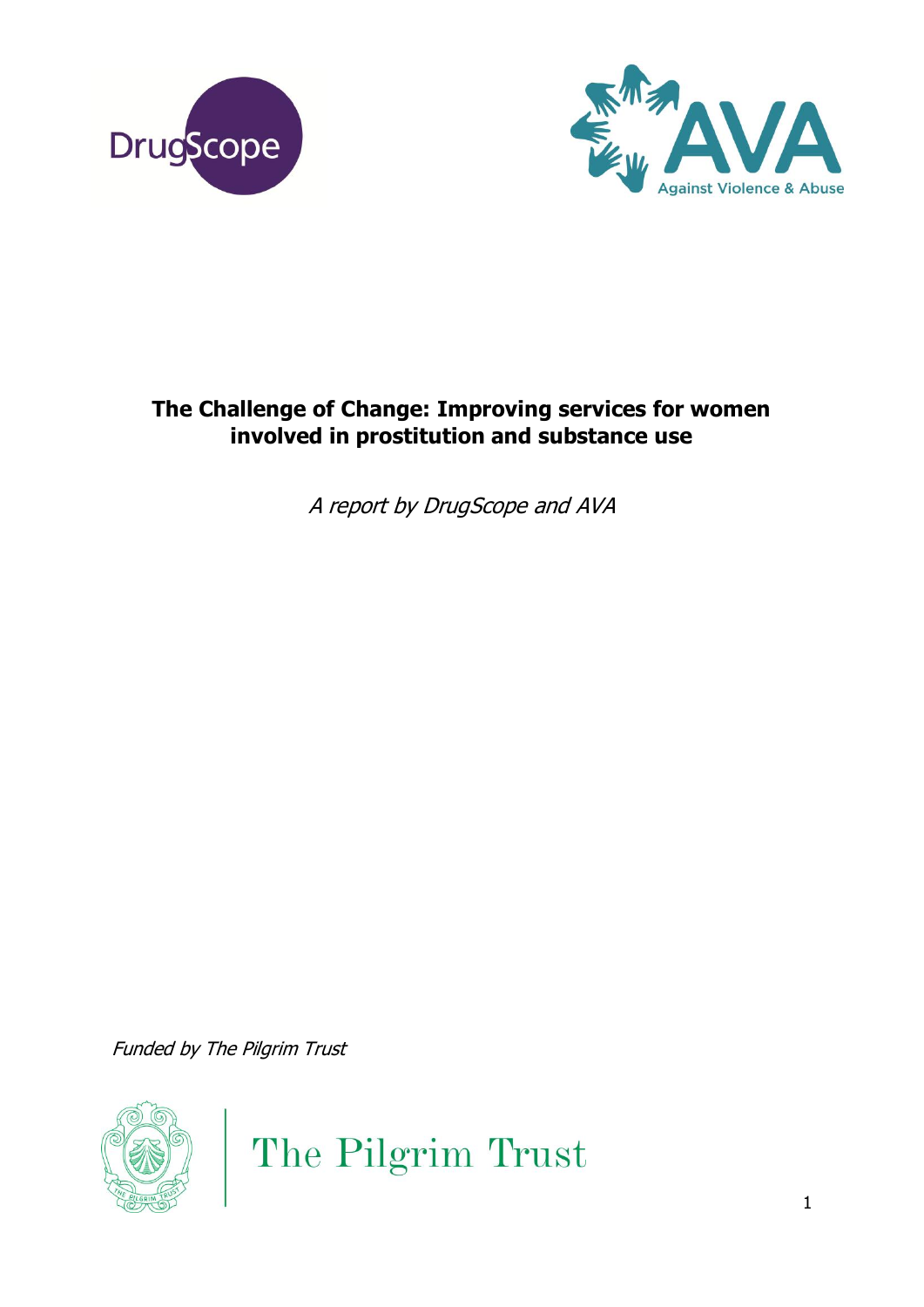#### **Acknowledgements and thanks**

We would like to thank The Pilgrim Trust for funding this project, and the project advisory group for overseeing it: Rebecca Daddow, Sophie Dent, Professor Jane Fountain, Dr Sarah Galvani, Samantha Gross, Juliette Hough and Nicola Singleton. Dr Gail Gilchrist has also provided input and comments, for which we are very grateful.

We would also like to thank the services that participated in the online survey, and those that allowed us to visit as part of the research. Finally, we would like to thank Mary Marsden and Kelly McSorley, the researchers who conducted the qualitative interviews, and the women who generously gave up their time to participate in these.

#### **Note on terminology**

There remain ongoing debates around terminology in relation to prostitution. The term 'sex worker' is aligned with a view that selling sex should be recognised as a job like any other: however, this is not a view that reflects the narratives of the women interviewed for this research. All but one of the women interviewed for this research described experiences of violence in the course of their 'work', alongside experiences of drug dependency, poverty and homelessness. The term 'sex worker' implies a level of agency and choice that was not described by the majority of women we spoke to. At the same time, the term 'prostitute' is historically laden with institutional and cultural discriminations against women who sell sex, and defines and labels them by that act.

In research interviews, we asked women for their preferred terminology and used that terminology throughout interviews. For the purpose of this report, we have used 'women involved in prostitution' as a term that does not define women by the act of selling sex, but also recognises that selling sex is not a job like any other. The term reflects an understanding of prostitution as a form of violence against women and girls, and is in line with, for instance, the Mayor of London's violence against women and girls strategy, The Way Forward.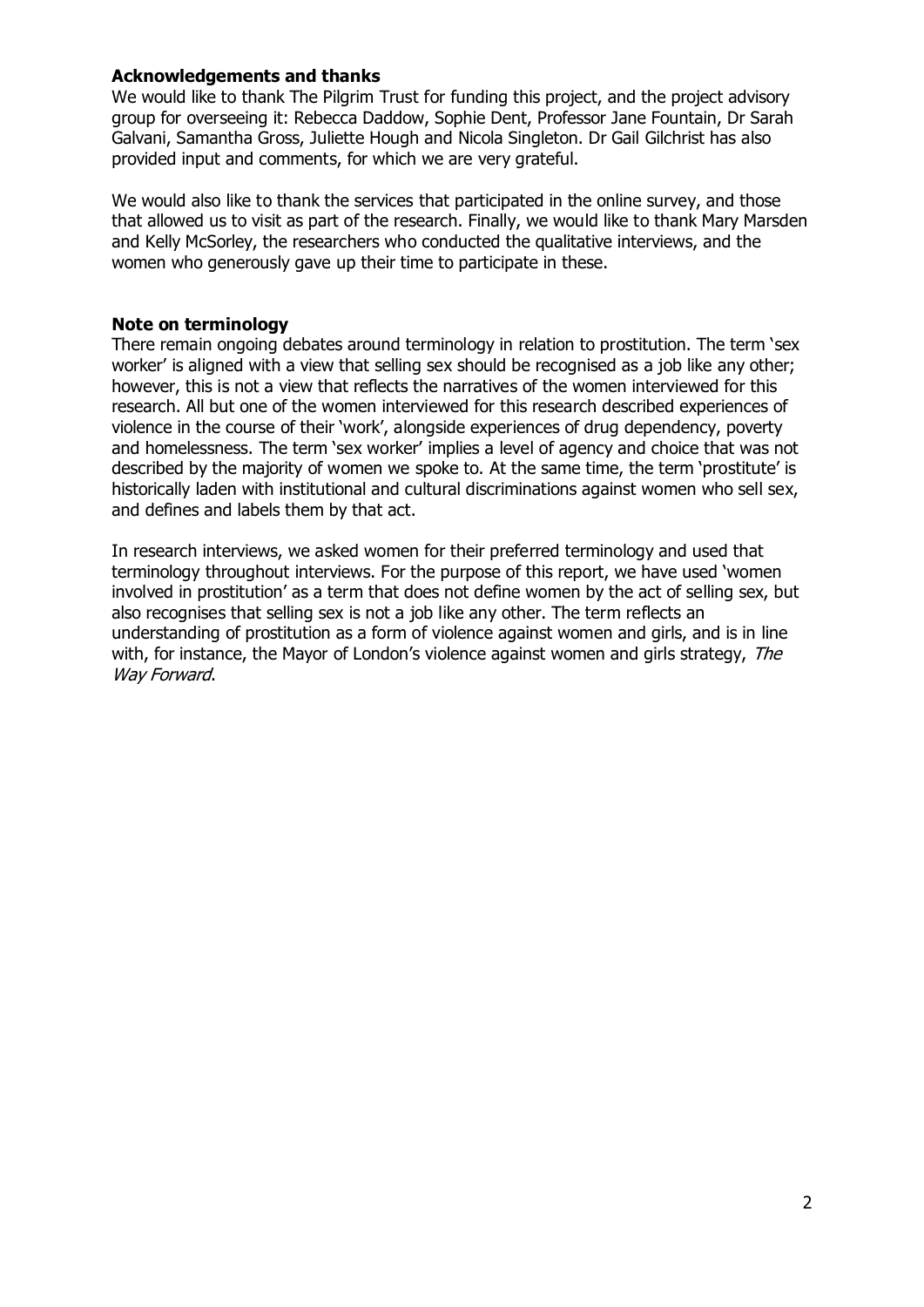# **Contents**

# Page

| <b>Overview and key findings</b>                                                        | 4  |
|-----------------------------------------------------------------------------------------|----|
| <b>Chapter 1: Introduction</b>                                                          |    |
| <b>Chapter 2:</b> Evidence review summary                                               | 10 |
| <b>Chapter 3:</b> Qualitative study of women involved in prostitution and substance use | 23 |
| <b>Chapter 4:</b> Service provider survey and site visits                               | 38 |
| <b>Chapter 5:</b> Conclusions and recommendations                                       | 56 |
| <b>References</b>                                                                       | 59 |
| <b>Appendices</b>                                                                       | 63 |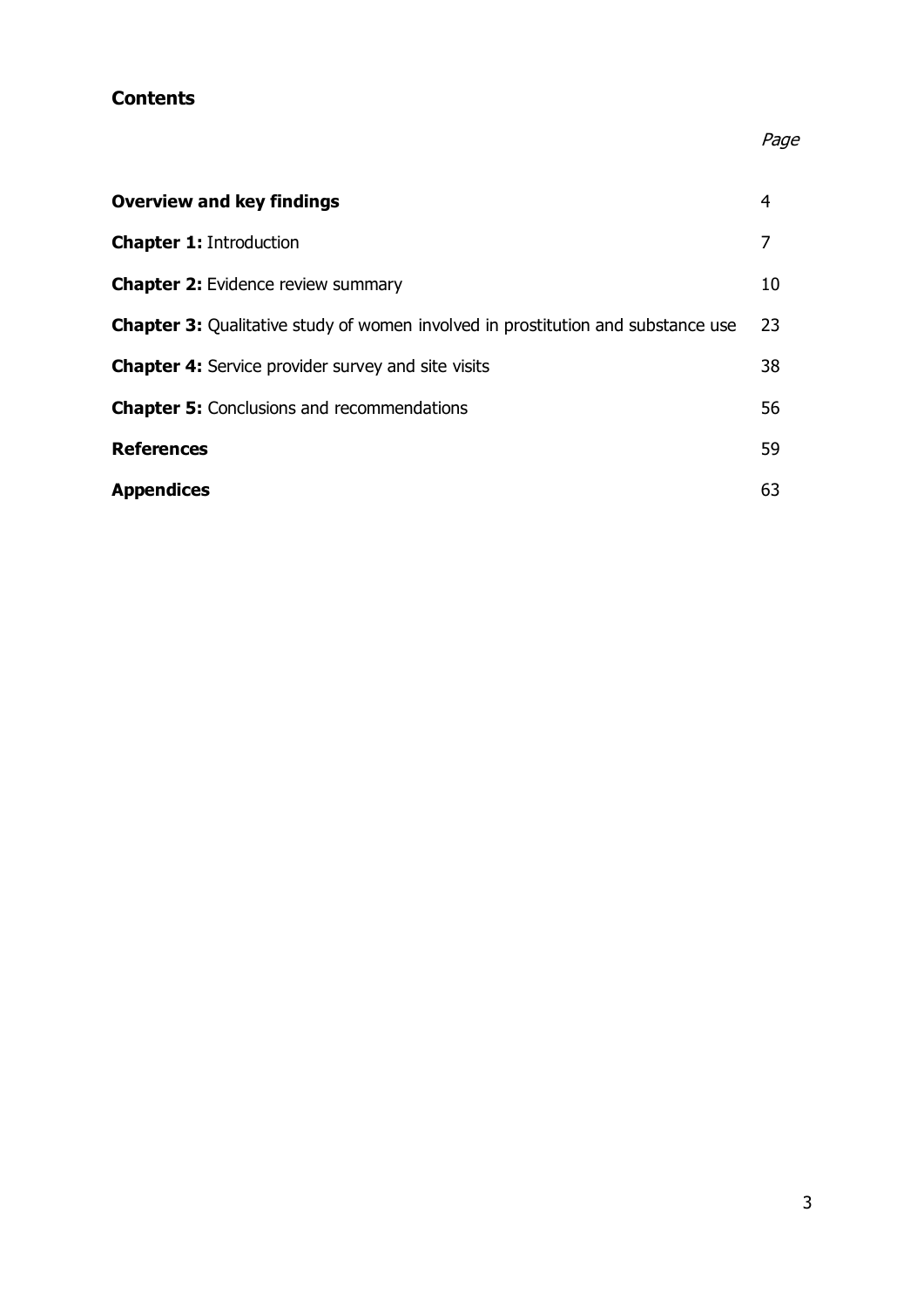# **Overview and key findings<sup>1</sup>**

Women involved in street-based prostitution who misuse drugs and/or alcohol are one of the most marginalised and stigmatised groups in our society. However, they are rarely discussed in these terms, and too often they are absent from policy and practice addressing the needs of the most vulnerable. At a time when 'sex work' can be normalised, and even glamourised, the reality is that women involved in prostitution often use drugs and/or alcohol to cope with selling sex (and the violence and abuse in their lives) and often sell sex to support addiction. It is a vicious circle.

The focus of this research study has been on policy and practice to address the drug and alcohol treatment needs of women involved in street-based prostitution. Tackling substance misuse is fundamental to reducing harm and supporting women to exit prostitution. So, what kinds of interventions work best? How widely are they available? And, critically, what do the women themselves say about their expectations and experiences of services?

We found that while there are good services and positive stories, there remains a lot to be done. Many women involved in prostitution see no alternative; no other viable future for themselves; and no support for 'recovery', or prospect of 'a normal life'.

Currently, appropriate support that addresses substance misuse in the context of 'sex work' can be difficult to access. With evidence that a significant proportion of women seeking help for drug and alcohol problems (and many others who are not accessing help) have been involved in prostitution in some form, this is the 'challenge of change' identified in the report's title. Many of the women we spoke to recognise and accept this challenge on a personal level, but need more and better support from policy makers, planners and commissioners, and from services on the ground. We hope that the report's recommendations provide a framework to enable us all to rise to this challenge and respond to the needs of a marginalised, stigmatised and traumatised group.

#### Key findings:

-

- Drug use and prostitution are reinforcing. For many women, drugs are the reason they become involved in prostitution, and all the women interviewed for our research reported working on the streets to get money for drugs. Alcohol use was also identified as an issue for a number of the women, although not generally as driving their involvement in prostitution.
- Women involved in street-based prostitution and substance use experience considerable harms, including mental and physical health problems, and violence and assault. Many feel the impact of 'double stigma' as a result of using drugs and involvement in prostitution.
- This group commands little attention within national policies, and guidance is rarely provided on addressing substance misuse problems among women and prostitution together.
- Women involved in prostitution and substance use have complex, entrenched problems and the process of change and recovery is likely to take a long time. The availability of a range of support, from harm reduction and treatment services to

 $<sup>1</sup>$  It is important to highlight two caveats. Firstly, this project has focused on women involved in</sup> street-based prostitution; issues and problems may be different for other kinds of prostitution, although we would envisage that there would be significant overlaps. Secondly, it has centred on women involved in prostitution. It is important, too, to note the involvement of men in prostitution, and the exchange of sex for drugs in this context – this is an area that requires attention and research.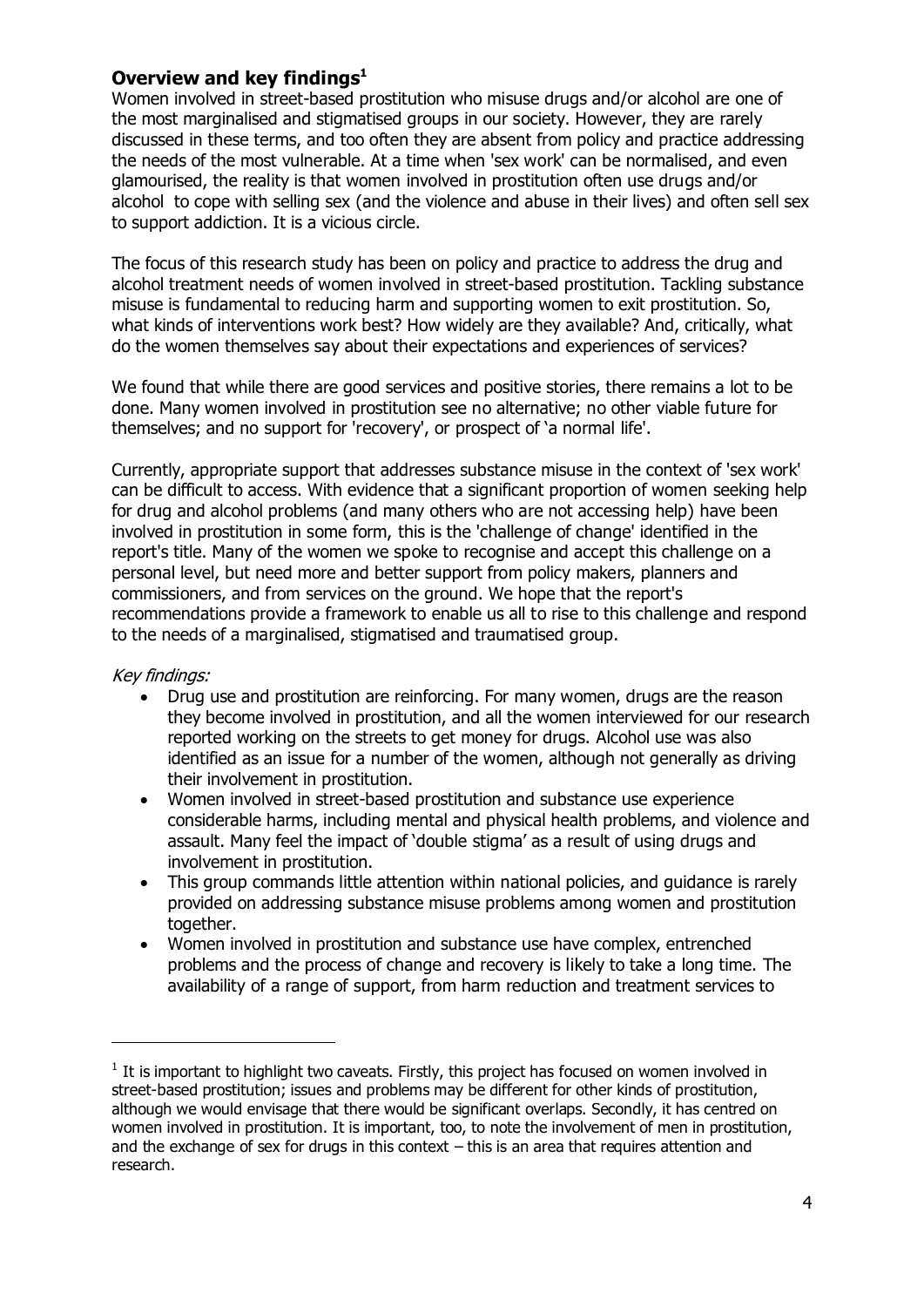services to help them exit prostitution and support their ongoing recovery, is therefore crucial.

- Women may face a range of barriers to accessing support. Organisational barriers include: lack of flexibility in some services; issues in relationships with keyworkers, including stigmatising attitudes and disparities in gender and age; an absence of support for wider issues, including housing and employment; and a lack of ongoing support and aftercare.
- Positive interventions identified include: increased service accessibility through evening opening hours, mobile outreach services and childcare provision; womenonly provision; support from 'real' peers; enhancement of standard programmes; and support that helps women to address their range of needs, and move on.
- While current provision includes services that are working to address the particular needs of women involved in prostitution and substance use, it is also clear that their specific problems are often not recognised or catered for.

#### Policy recommendations:

- 1) A range of services should be available to women involved in prostitution and substance use, from needle exchanges and treatment to housing and employment support. More work is also needed to map out recovery pathways that address the particular issues experienced by this group.
- 2) The development of tailored support for this group of women should be considered by policy makers, commissioners, funders and service providers – as a key priority within the emerging 'multiple needs' agenda.
- 3) The specific needs of these women should be considered in local Health and Wellbeing Boards' needs assessments and strategies, and Police and Crime Commissioners' plans. Additionally, all local authorities should develop a violence against women and girls (VAWG) strategy that recognises the needs of this group.
- 4) Effective mentoring often depends on matching service users with 'real' peers, i.e. those with similar histories and experiences. The gender of peers is important too, as is the provision of appropriate training and support to work with this highly vulnerable group.
- 5) There is a real need for further research into men who exploit women through prostitution, and how services can identify, target and engage with this group to address and change their behaviour.

#### Good practice recommendations for services:

- 1) Measures to improve the accessibility of services for women involved in prostitution and substance use include: evening and weekend opening hours, mobile outreach services, childcare provision, drop-in support, and a flexible approach to missed appointments.
- 2) The enhancement of standard drug and alcohol treatment programmes is an effective approach with this group of women.
- 3) Given their experiences of physical and/or sexual violence, women-only provision is crucial, as is access to domestic and sexual violence support.
- 4) Services can address the stigma experienced by this group of women through thorough training for and development of staff. Robust assurances about confidentiality can help to counter reluctance to disclose involvement in prostitution,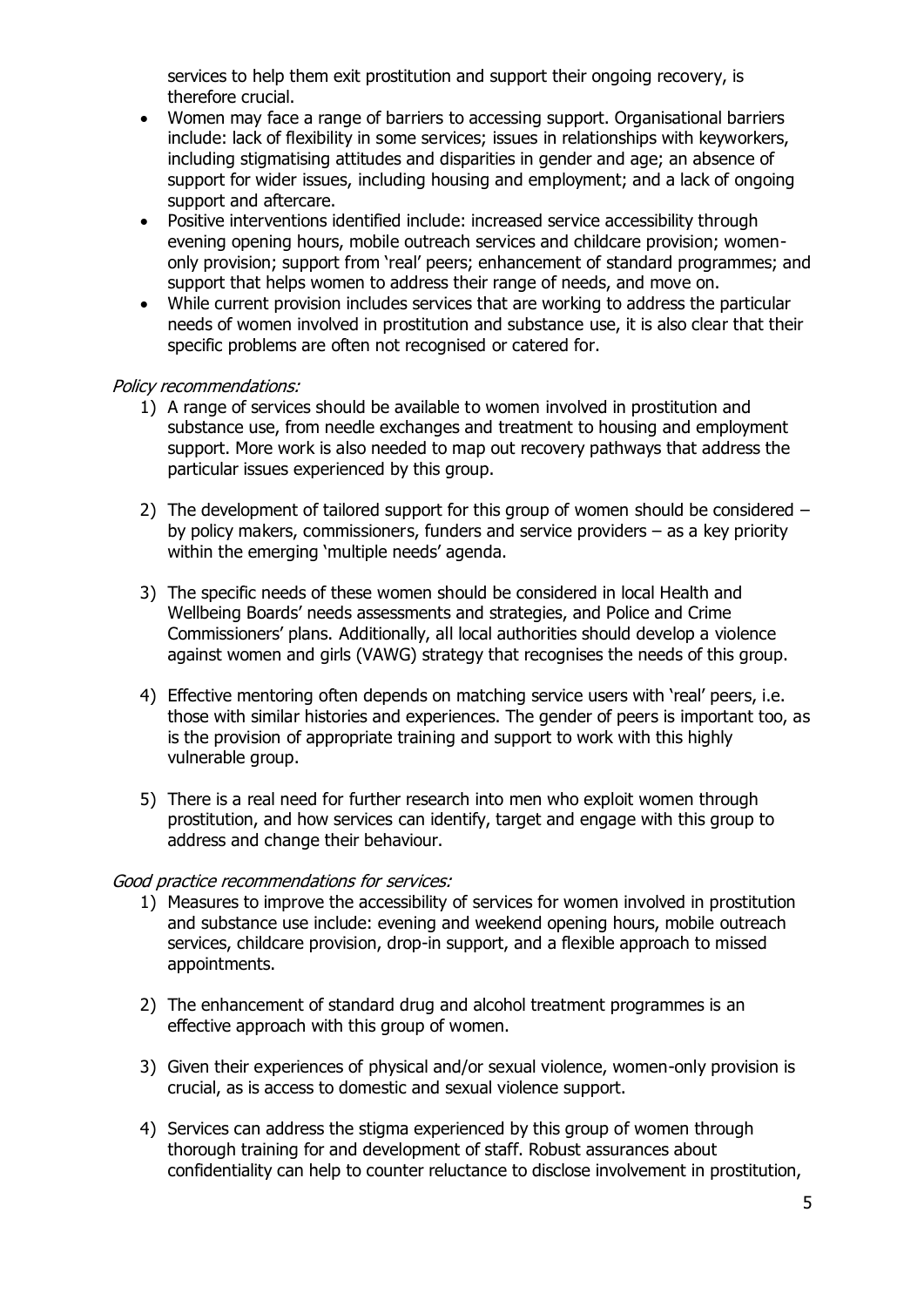as can literature/advertising that make it clear that prostitution is an issue services address.

5) Alongside harm reduction and treatment services, wider support should be available, including with housing and employment. There is also a need for ongoing aftercare for those who are substance-free and no longer involved in prostitution.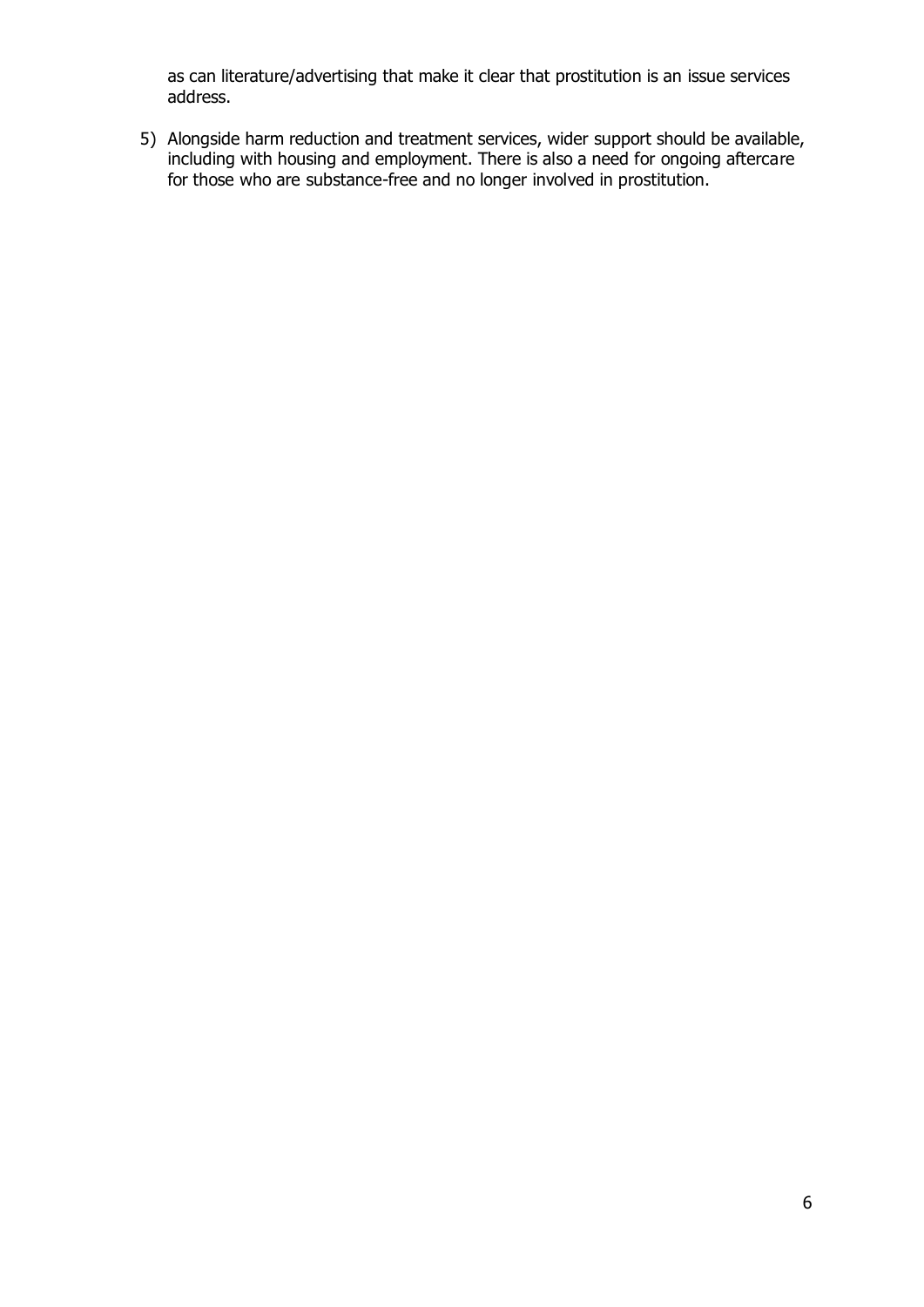# **1 Introduction**

# **1.1 Background to the project**

A number of research studies and policy papers have highlighted the relationship between street-based prostitution and problem drug use, and the barriers that can prevent women involved in prostitution from accessing services to change their lives and achieve recovery. Nevertheless, there has been little research that has documented in detail the nature of the problems faced by this particular group, the extent and nature of current provision and the adequacy of coverage. This wide-ranging study seeks to fill this gap and provide a platform for the further development of services to meet the needs of this particularly marginalised group who may fall into the gaps between services.

The stigma associated with both drug use and prostitution means that this will be a largely hidden group of women and there are no good estimates of the number of people affected in this way. Because of the sensitive nature of the issues, few large scale surveys collect information to allow estimates of prevalence to be generated. However, the Drug Treatment Outcomes Research Study (DTORS) found that 10% of women commencing drug treatment said that they had exchanged sex for money, drugs or something else in the past four weeks (Jones et al, 2007). While this may encompass more than what might be strictly defined as street-based prostitution, it does indicate that the group is likely to be quite sizeable.

# **1.2 Aims of project**

The purpose of this project was to:

- highlight the complex needs of women involved in prostitution in addressing their substance misuse problems;
- examine the relationship between sexual exploitation, sexual violence and drug and alcohol use (including involvement in drug supply);
- map and explore the diversity of drug and alcohol support needs for women involved in different ways with the sex industry;
- compare the experiences of women involved in prostitution and substance use in 'sex work'-only services with those using mainstream drug and alcohol services;
- develop best practice recommendations for both sex work projects and drug and alcohol services;
- identify strategic and policy recommendations that could improve interventions and outcomes for women involved in prostitution and substance use.

# **1.3 Project components**

The project used a range of research methods to gather an overview of the issues experienced and also to provide a more in-depth perspective on these. The main components of the research were:

- A rapid evidence review, conducted by the University of Greenwich.
- A review of current UK policy, strategy and guidance documents.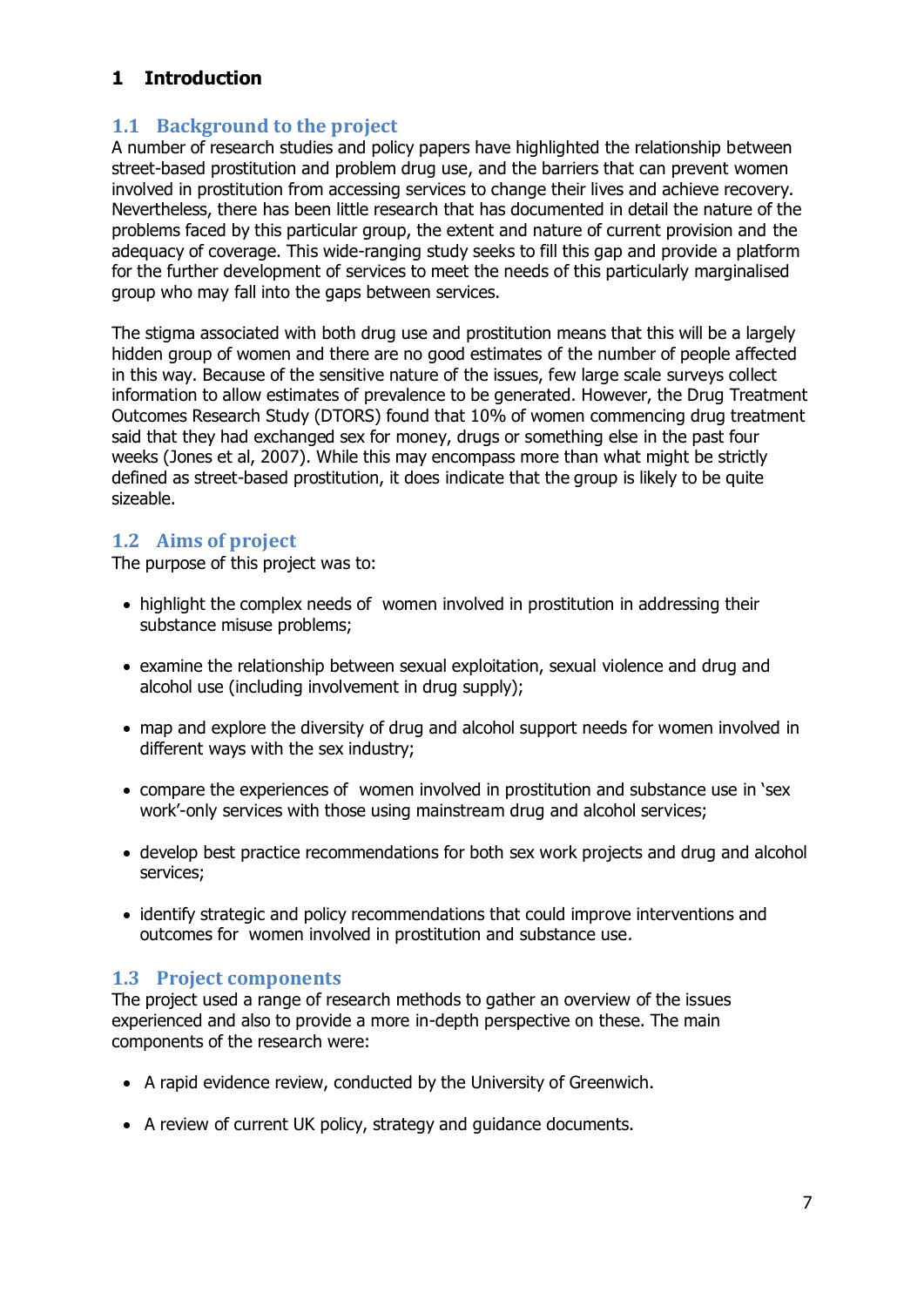- Interviews with women with a history of substance use problems and involvement in prostitution in two geographical areas ( $n=19$ ). The interviews were conducted by two peer interviewers and took place in two different geographical areas, West Midlands and Yorkshire and the Humber.
- An online survey of services ( $n=64$ ). Telephone interviews were also conducted with four survey respondents who agreed to participate in further interview, including two in the cities where peer interviews were conducted, and two in other cities.
- Observational site visits to six services in the two areas where the peer interviews were conducted, which included interviews with staff and service users.

# **1.4 Current policy context**

Before considering the findings of the research it is worth considering the extent to which the needs of this group of women are addressed within current policy and guidance. The wide range of problems confronted by women involved in prostitution and substance misuse means that they could be included in a wide range of different strategies. The two of most direct relevance would be the Prostitution Strategy and the Drug Strategy.

Published under the last government, the Prostitution Strategy (Home Office, 2006) briefly mentions those women involved in prostitution who have problems with substance misuse and addiction. It highlights that 'this is a particularly vulnerable group of problematic drug users due to their need to finance their drug use, and often that of their partners, through prostitution', and suggests that the first step must be 'to set them free from the drug addiction that constantly forces them back onto the street'. The 2011 'Review of effective practice in responding to prostitution' (2011a), published by the Home Office, also notes that 'support aimed at overcoming alcohol and drug abuse should recognise the complexities of these issues in relation to people involved in prostitution.' However, the 2010 Drug Strategy (Home Office, 2010) contains no mention of the words 'prostitution' or 'sex work', or even 'woman', 'women', or 'girl'. The 2012 Alcohol Strategy (Home Office, 2012), which takes a 'public health' approach, is similarly reticent about this group of women.

Policies within the current government's strategy for tackling violence against women and girls (Home Office, 2013) include a 12-month national 'Ugly Mugs' pilot scheme, and research, carried out through embassies, on international best practice in relation to tactics to reduce harm and abuse of women involved in prostitution. The 2011 Human Trafficking Strategy (Home Office, 2011b) mentions women trafficked for prostitution, but makes no reference to substance use issues. The national Troubled Families programme is also likely to cover some women who will be involved in substance misuse and prostitution, but there are few mentions of these women in the accompanying documentation for the programme.

It might be expected that women with substance addictions who are involved in prostitution will often become involved in the criminal justice system, and there are a range of other potentially relevant policy and guidance documents relating to the criminal justice system in which they might be considered. The Corston Report (2007) emphasised the importance of coordination at a strategic level of resettlement pathways for prisoners, including the drugs and alcohol pathway, and the pathway for women who have been involved in prostitution  $$ which it also recommended should be 'mandatory in every regional resettlement plan for women'. It recommended, too, a national network of 'one-stop-shops' for women who offend or are at risk of offending, to ensure the provision of holistic, community-based responses to women's multiple needs, a development which 'Breaking the cycle' (Ministry of Justice, 2010), the coalition Government's first detailed statement of plans for criminal justice reform, set out its support for. However, 'Breaking the cycle' and subsequent policy documents – including 'Punishment and reform: Effective community sentences' (Ministry of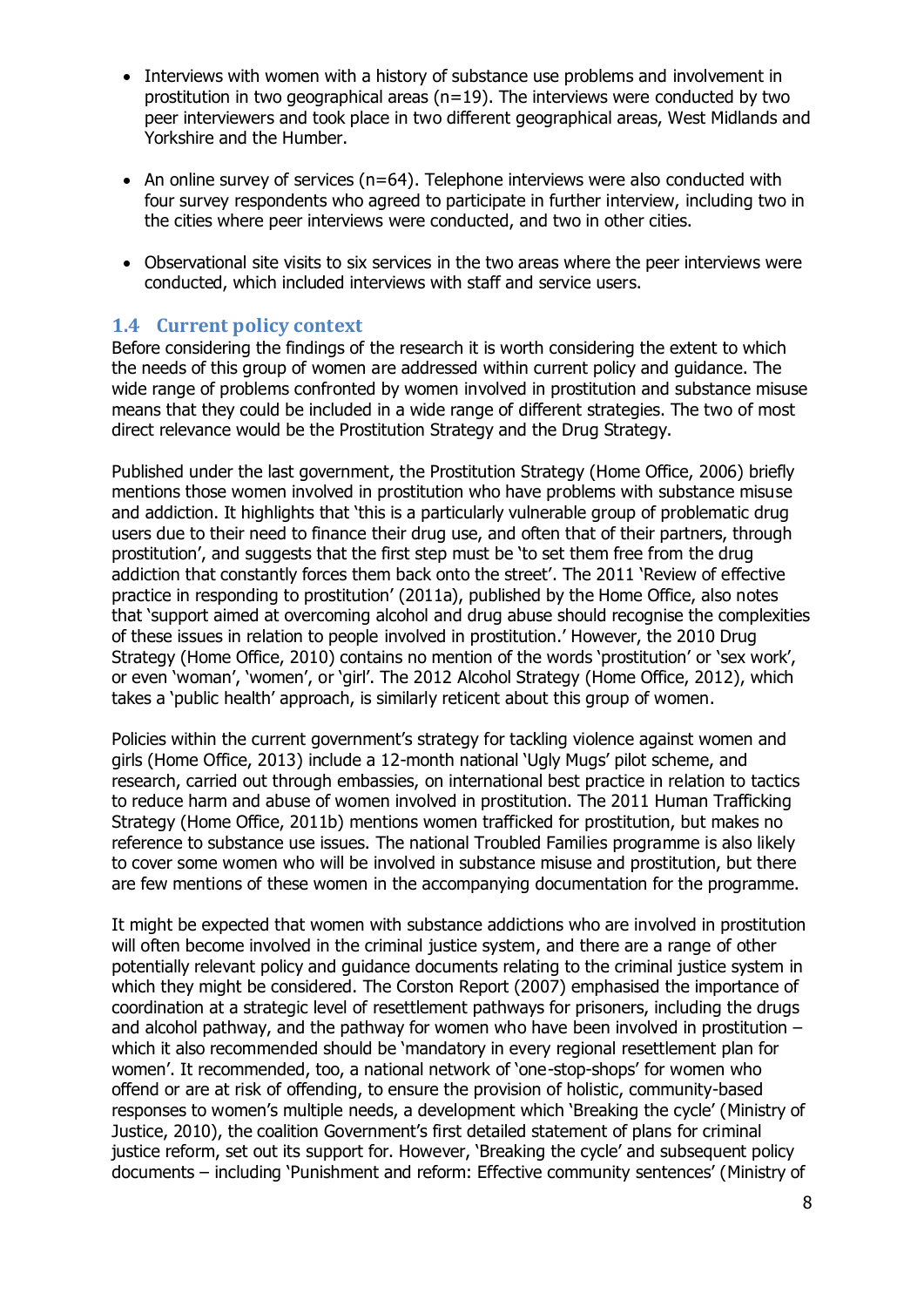Justice, 2012), 'Transforming rehabilitation: A revolution in the way we manage offenders' (Ministry of Justice, 2013b), and even 'Strategic objectives for female offenders' (Ministry of Justice, 2013a) – are silent on the links between substance use and prostitution.

Overall, it is clear that there is very little in any of the strategies that provides guidance on service provision for this group of women with particularly complex and entrenched problems. Where there is reference to either substance misuse problems among women or involvement in prostitution, there is rarely any consideration of addressing the issues together.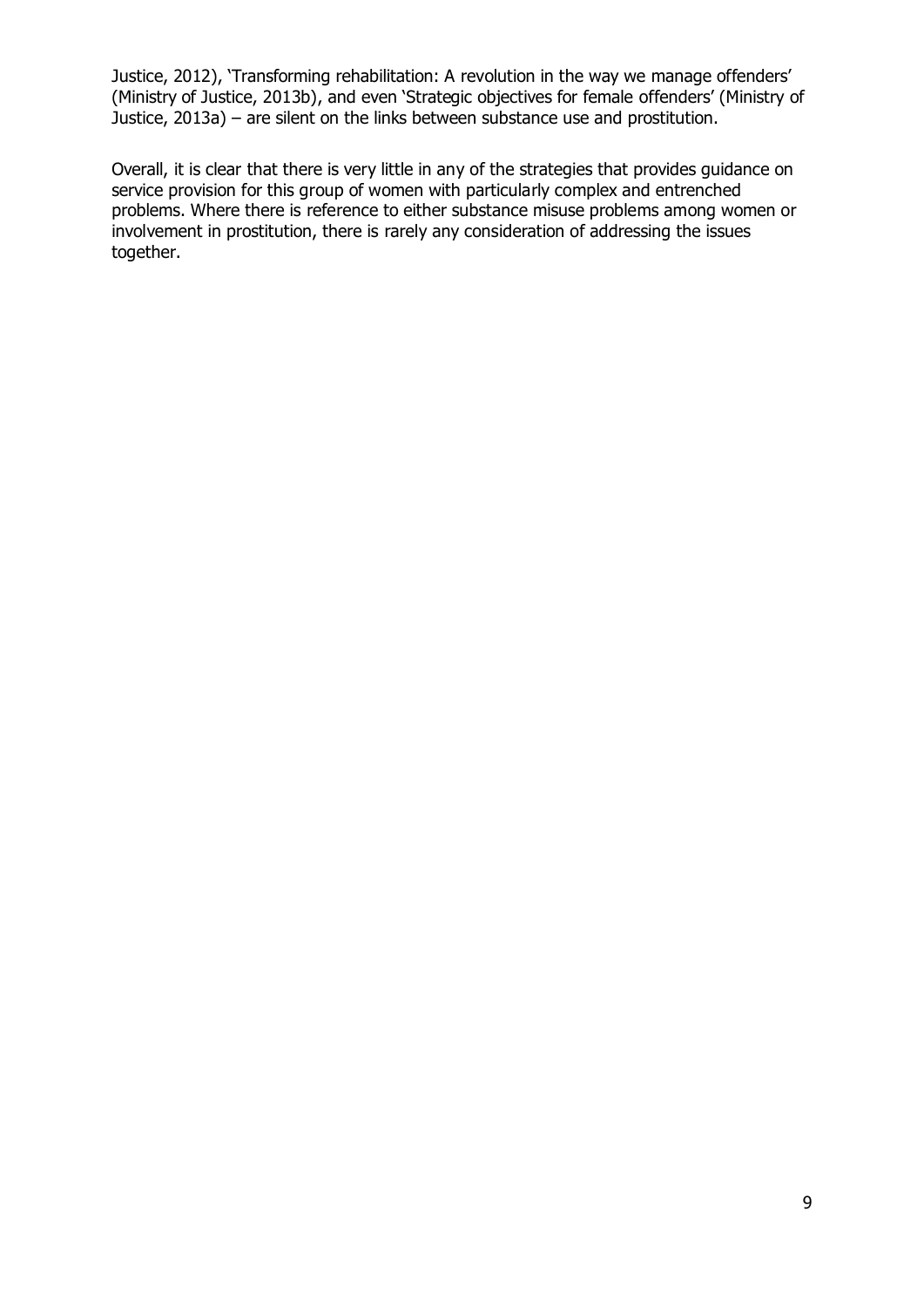# **2 Evidence review summary**

### **Overview**

The studies reviewed for the evidence assessment highlighted that a high proportion of women involved in street-based prostitution have substance use problems; similarly, a high proportion of women in drug treatment are or have been involved in prostitution. Drug use and prostitution can be said to be mutually reinforcing.

Women who have substance use problems and are involved in prostitution have high rates of mental health problems, and poor physical health. Risks for these women include assault, sexual health risks, and arrest and incarceration. Stigma also has a significant negative impact on self-esteem and mental health.

Four broad types of support need have been identified for women involved in street-based prostitution: basic physical needs; mental/emotional needs; healthcare needs; and longer term needs. A range of services should be available, from harm reduction services to services to help women exit prostitution and recover from their substance use problems.

Barriers to service use can be individual or organisational. Organisational barriers include service hours of operation, issues around trust in and consistency of keyworker, and geographic location of services. Factors identified as important for services for women involved in prostitution and substance use include outreach services and use of peers, women-only provision and childcare provision; enhancement of standard programmes to make them more specific to the needs of this group; and integration of provision or strong case management to deal with the full range of issues experienced by women.

This review focused on interventions for women involved in prostitution who also have substance use problems and was a rapid evidence assessment, rather than a systematic review, limited to studies in English published within the period 1997-2012. Five databases (Medline, PsycINFO, CINAHL, ISI Web of Science and Scopus) were searched, using variations of the following search: Prostitution AND substance abuse) AND (access OR harm reduction OR treatment OR talking therapy. This was supplemented by a Google Scholar search. 1,167 possibly relevant papers were identified; after scrutiny of the abstracts and removal of duplicates, these were reduced to 65. These papers were then accessed by researchers from the Centre for Applied Social Research at the University of Greenwich, who used a template to summarise their content and pull out key relevant findings.

It is important to note that the papers identified often had limited information on the specific target group for this study, and the bulk of them came from North America. Most focused on adults (probably because of the ethical issues that would be raised in working with women involved in prostitution under the age of 18) and on street-based prostitution. These factors should be borne in mind when considering the generalisability of the findings.

This chapter picks out the principal findings from the evidence review. The full evidence review is available [here.](http://www.drugscope.org.uk/Resources/Drugscope/Documents/PDF/Policy/Challengeofchangerapidevidenceassessment.pdf)

# **2.1 Extent and nature of the association between substance use and involvement in prostitution and associated harms**

### **Key findings:**

 A high proportion of women involved in street-based prostitution in these studies have substance use problems, in particular opiate use, but also frequently injecting and polydrug use, and high risk patterns of drug use.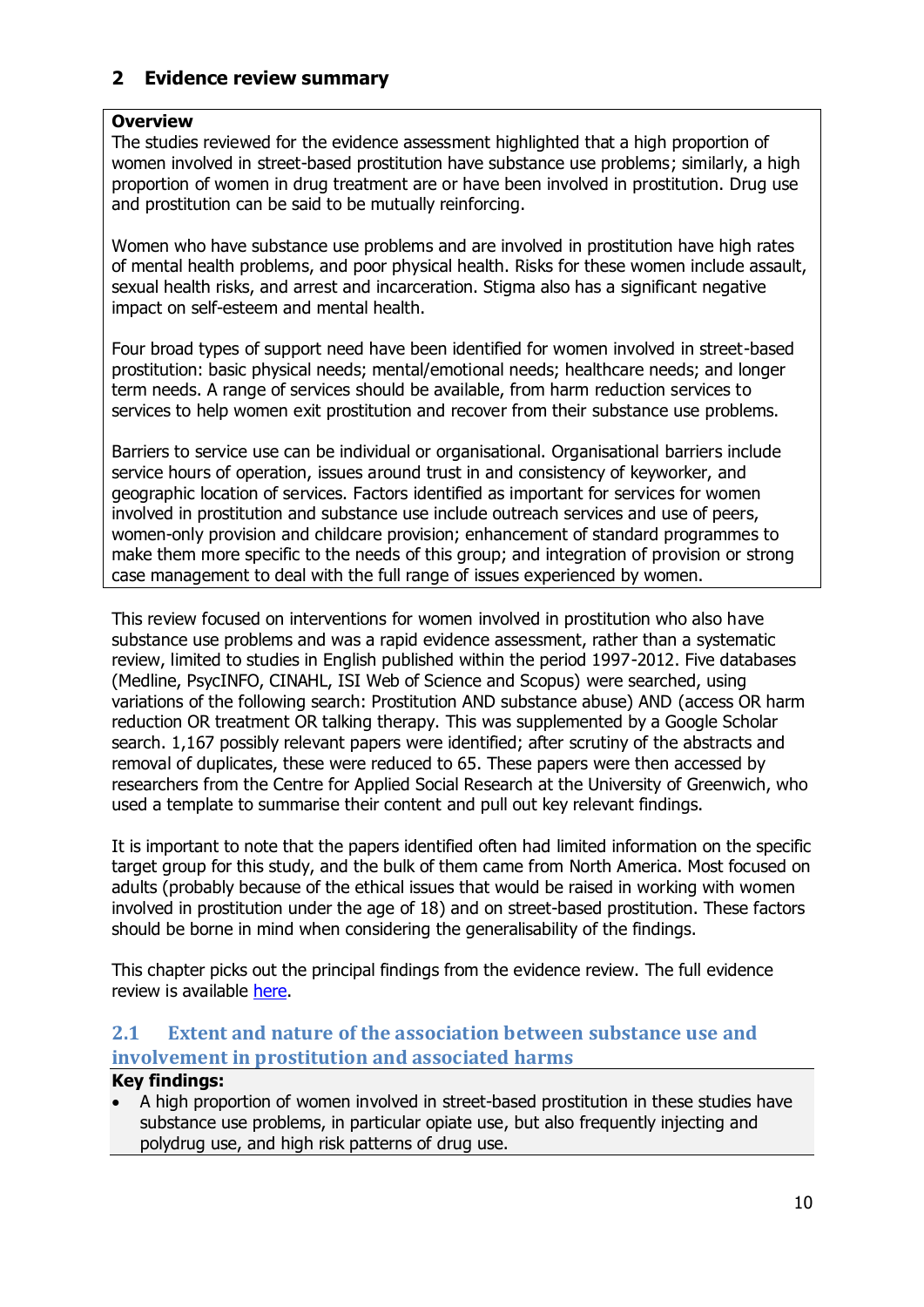- Similarly, studies of women in drug treatment find a high proportion are or have been involved in prostitution.
- Drug use and involvement in prostitution are mutually reinforcing. A Canadian study found an independent positive relationship between the amount spent on drugs and the amount earned from prostitution.
- Women who have substance use problems and are involved in prostitution have high rates of mental health problems and poor physical health.
- They often have other pre-existing vulnerabilities, e.g. prior sexual abuse, low educational attainment, poverty, leaving home at a young age, and homelessness. This increases the complexity of providing services for them.
- Risks associated with substance use combined with prostitution include assault, and also arrest and incarceration. There are sexual health risks, including sexually transmitted infections (STI) and HIV transmission, and those who inject drugs have a dual risk for HIV. Stigma also has a significant negative impact on self-esteem and mental health.
- A number of studies indicate that women with substance use problems involved in prostitution do not do well in traditional treatment services, often continuing to use drugs while on substitute medication.
- Women involved in prostitution are often high users of health services, commonly emergency rooms and GPs, and a number of studies suggest that they are less likely to discuss their prostitution in primary care settings than in substance misuse services.
- The one study that looked at underage women involved in prostitution (in the US and Mexico) found a number of differences in both reasons for beginning to use drugs or involvement in prostitution and risk behaviours among those who started 'sex working' as minors compared to their adult counterparts. The study argues that women who become involved in prostitution as adolescents are a vulnerable population who experience multiple, accumulating risks as youths and adults, including violence, forced and unsafe substance use, and unprotected sex.
- Alongside harms to the individual, there are also community harms. Public nuisance is introduced by sex markets that are obvious rather than discrete.
- There are different types of prostitution. A study in Bristol found those involved in parlour-based prostitution had lower rates of problematic drug use, better health, more stable backgrounds and better engagement with health services than women involved in street-based prostitution. A study in the US of attendees at a needle exchange distinguished between low and high frequency involvement in prostitution. The former tended to be associated with lower drug use rates and more stable living conditions and employment.

### Association between substance use and involvement in prostitution

A consultation in Liverpool about the establishment of a managed zone for prostitution consulted a range of organisations and individuals, including a sample of 50 women involved in prostitution (Bellis et al, 2007). Over 85% of these women (who were aged predominantly between 26 and 35 years) had used heroin in the past four weeks, and three quarters had used crack cocaine. A significant number were involved with health services: two thirds were involved with drug treatment, just over 60% with GPs, and almost three quarters with outreach workers for 'sex work' projects. However, women were much less likely to disclose their involvement in prostitution to their GPs. Almost half had been arrested for prostitution, soliciting or similar, while over two thirds had been sexually assaulted while working.

A study among people entering treatment for substance misuse in the US showed just over half (51%) of women and 11% of men had a history of prostitution (Bernette et al, 2008). Factors associated with a history of prostitution were: mental health problems and service use, suicidal behaviour and physical health problems among men, and use of emergency care and hepatitis services among women. A separate study of cocaine-dependent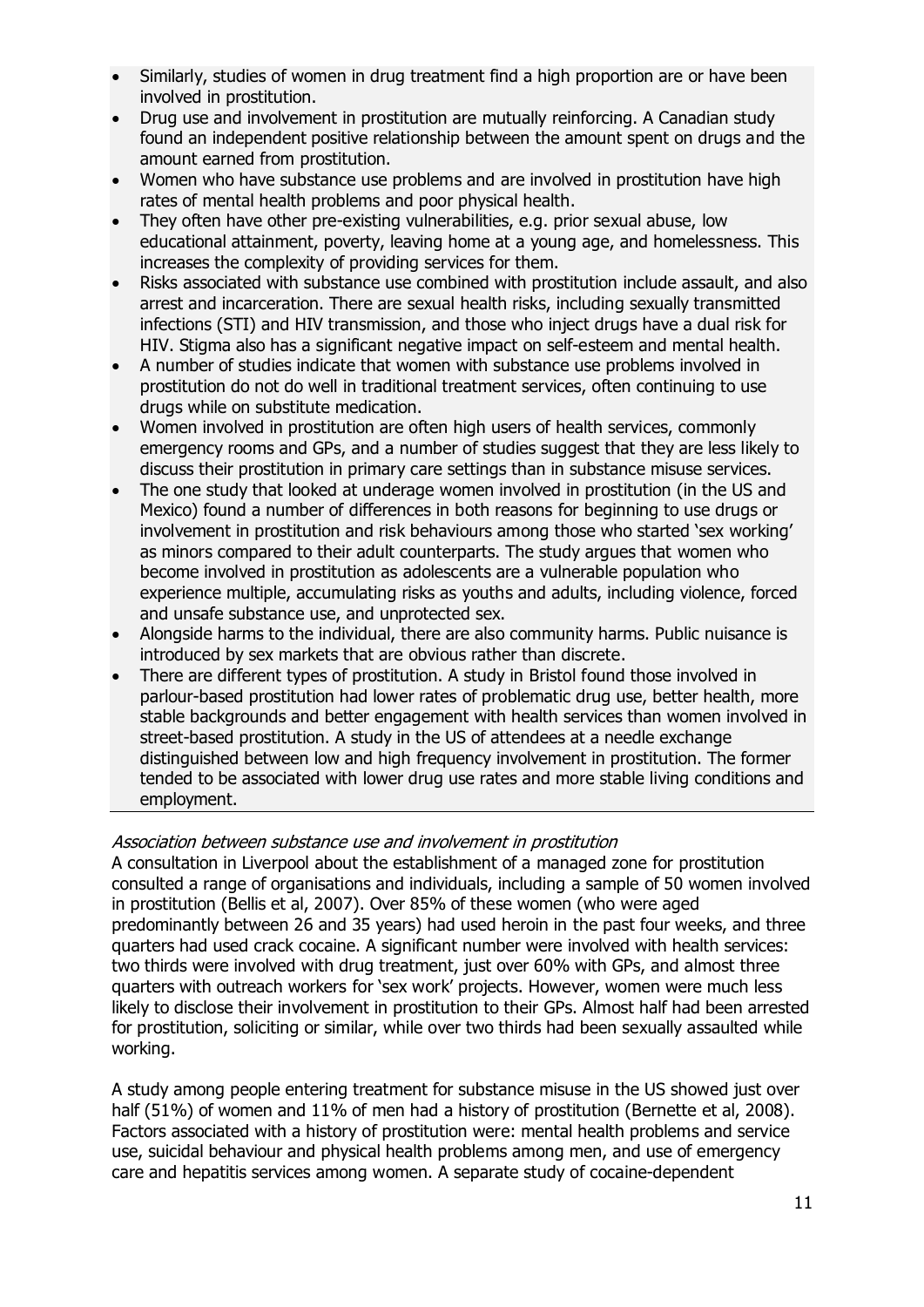individuals in treatment in St Louis, USA, found very similar rates of involvement in prostitution, with 52% of women and 9% of men having traded sex for drugs or money at least once and 45% and 7% respectively having done so three or more times (Cavazos-Rehg et al, 2009).

An Australian study of women involved in street-based prostitution (Roxburgh et al, 2008) found very high rates of drug use (83% heroin, but also cocaine, methamphetamine, cannabis and alcohol) and injecting, as well as risky use behaviours. They also found very high levels of mental health problems (e.g. 54% severe depressive symptoms), including suicidal thoughts (74%) and attempts (42%). The age of first drug use was quite young (mean = 15) and 61% had left home before they were 16. Concerns were voiced among the women in the study, who worried about health professionals understanding them and their involvement in prostitution. Although a large proportion of the women were engaged in drug treatment, many of them continued 'heavy' patterns of illicit drug use. The study notes that further research, identifying potential barriers to treatment for this group, is warranted in order to develop relevant programmes that would encourage attendance and sustained engagement. It also points to the role of outreach workers as crucial in promoting and providing referral information on available drug treatment programmes.

A study in Canada (Deering et al, 2011b) among women (including trans-gendered) involved in street-based prostitution found that there was an independent positive relationship between the amount spent on drugs and the amount the women earned through prostitution. A similar relationship was found between the amount spent on heroin injecting and income through prostitution, suggesting heroin injectors may be particularly economically vulnerable because of its comparatively high cost, which may lead them to engage in higher risk prostitution. Opiate substitution therapies can reduce the average amount of money spent on drugs, indicating, the study notes, that this could be an important intervention to reduce harm to vulnerable women who engage in prostitution to sustain heroin use. It also highlights that improving access to and utilisation of addictions treatment for women involved in prostitution could reduce their dependence on earnings through prostitution to support drug use.

Risks and harms associated with involvement in prostitution and substance use Risks to women involved in prostitution identified in the studies include violence, including domestic violence; sexual health risks, e.g. STIs, HIV and Hepatitis – drug-users involved in prostitution have a dual risk for HIV from injecting drugs and from unprotected sex (El-Bassel et al, 2012); and prosecution and incarceration. Stigma and negative effects on selfesteem or mental health are said to arise from all types of prostitution.

In an international review, Cusik (2010) describes how addiction is frequently associated with involvement in prostitution, and generally discussed in terms of negative consequences for women's health and safety when working, or the risk of becoming trapped by the mutually reinforcing aspects of certain behaviours or substances. The harms experienced may depend on the type of sex market in which the individual operates, as do the opportunities to control them. Women involved in prostitution who appear to be drug users are most often denied work in indoor and co-operative 'sex work' establishments. The open, street-based and low status sex markets thus become the only ones accessible to these women. Women involved in prostitution may have pre-existing vulnerabilities, for instance, prior sexual abuse, low educational attainment, and poverty, which may respond to more generic programmes. Some harms can be reduced for women involved in prostitution through programmes that specifically address the conditions under which they work.

A study in the US and Mexico looking at the impact of underage sex work (Goldenburg et al, 2012) found a number of differences in both reasons for beginning to use drugs or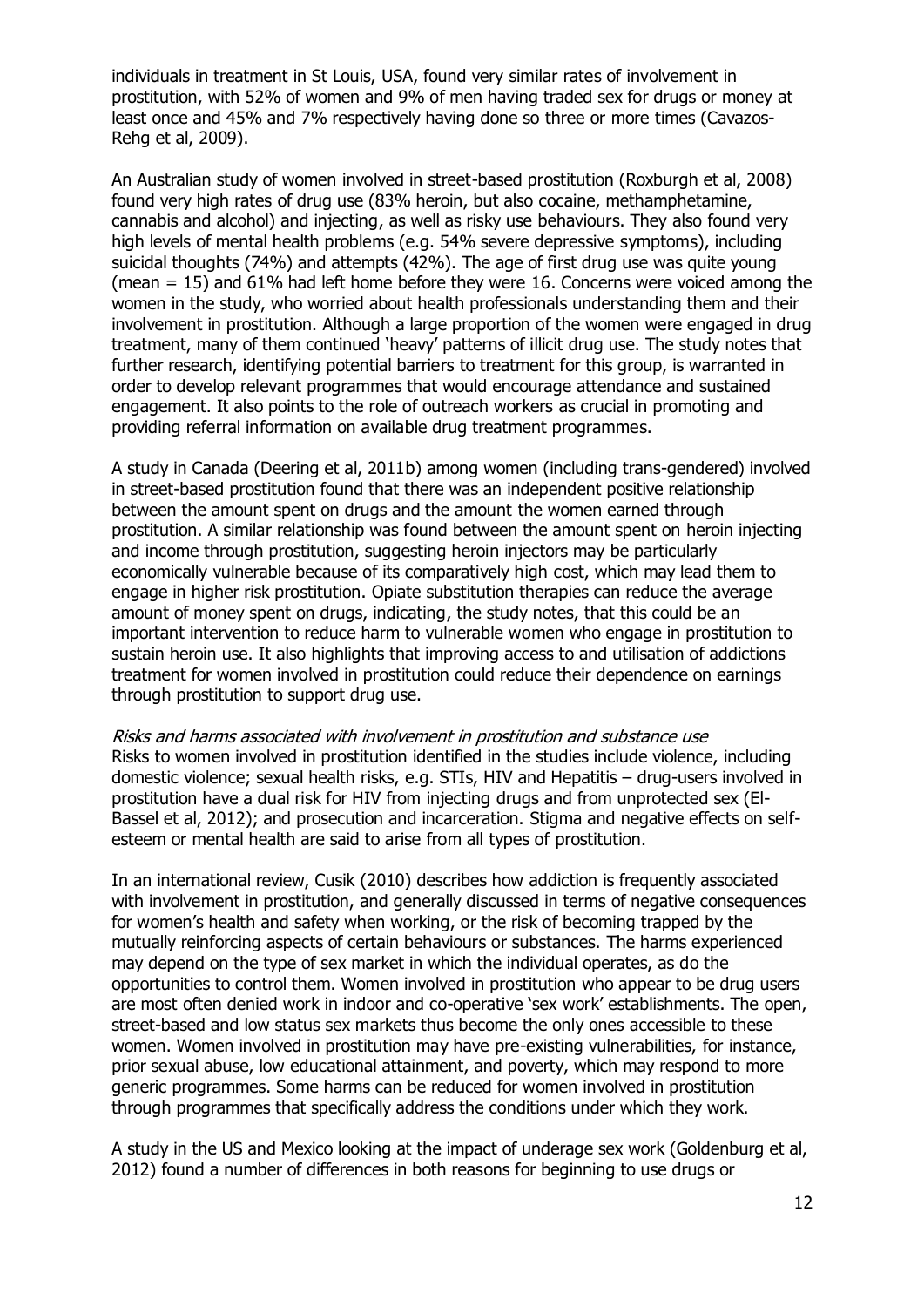becoming involved in prostitution and risk behaviours among those who started 'sex working' as minors compared to their adult counterparts. They argue that women who become involved in prostitution as adolescents are a vulnerable population who experience multiple, accumulating risks as youths and adults, including violence, forced and unsafe substance use, and unprotected sex. It highlights that since vulnerable populations often experience fewer opportunities than groups with more resources to derive benefits from population-based interventions, targeted interventions for vulnerable youth and younger women are needed.

In a study in Canada, Mehrabadi et al (2008) found women recently involved in prostitution were more likely to report ever having injected drugs, recent (in the last six months) daily use of non-injection crack, injection cocaine use, injection opiate use, and injection speedball use. Women involved in prostitution were more likely to report daily use of the needle exchange site in the past six months, and to report runs or binges with injection drugs over the same period. However, in terms of condom use and sexual experiences, there was no evidence to suggest unsafe sex with casual or regular partners, or ever being pregnant was associated with recent involvement in prostitution.

An Australian study that recruited injecting drug users through needle exchanges (Roxburgh et al, 2005) examined whether regular injecting drug users who were currently involved in prostitution were at greater risk for adverse outcomes (such as homelessness and poor mental health), were more likely to engage in risky behaviours (needle sharing, criminal activity), and had different drug use patterns than injecting drug users who were not engaged in prostitution. There were more similarities than differences, and the researchers suggest that a larger study is needed to clarify if those involved in prostitution are heavier drug users.

A study in South Africa (Wechsburg et al, 2009) found women involved in prostitution had higher rates of substance use, familial substance use and physical abuse that a comparator group of women not involved in 'sex work'.

Alongside harms to the individual, there are also community harms. Public nuisance is introduced by sex markets that are obvious rather than discrete. These are often busy places, populated by the general public, as well as the clients of women involved in prostitution, drug dealers, drug purchasers and vigilantes with a mission to halt sex markets.

#### Variations across different types of prostitution

It is important to recognise the diversity of patterns of prostitution. A US study of attendees at needle exchanges differentiated between low frequency and high frequency involvement in prostitution. Those identified as having 'low frequency' involvement were more likely to primarily live in their own home/apartment, and have a job and a legitimate source of income. They also had lower drug use rates, although they still engaged in risky sexual behaviours, perhaps more than those identified as having 'high frequency' involvement (Braine et al, 2006).

A study in Bristol (Jeal and Salisbury, 2007) compared women involved in parlour-based prostitution with those involved in street-based prostitution. Those who were parlour-based disclosed originating from a variety of countries including Lithuania, Ukraine, Albania, Russia, Poland and Kenya, but most were from the UK. None of the women involved in street-based prostitution were from outside the UK. Those in parlours appeared to have had a more stable childhood, had a more stable current home environment and fewer chronic health problems than those working on the streets. In comparison with women involved in street-based prostitution, those working in parlours were less likely to report chronic and acute illnesses, and more likely to be registered with a GP. They were more likely than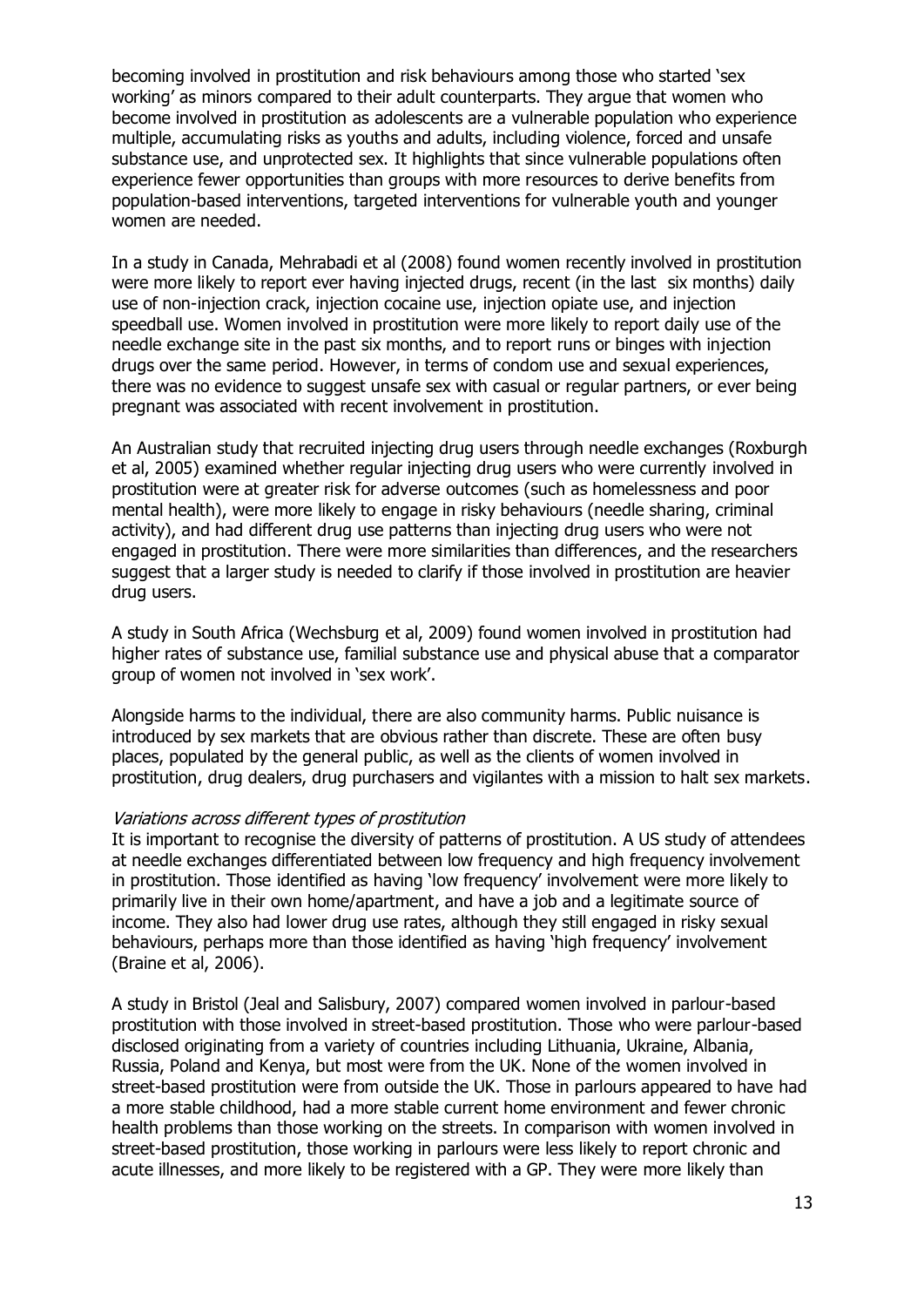women working on the streets to have been screened for STIs in the previous year and more likely to use contraception in addition to condoms. They were less likely to be overdue for cervical screening, and more of those booked for antenatal care in the first trimester attended all follow-up appointments.

Fewer of the women working in parlours used heroin, crack cocaine or injected drugs. Women working in parlours were less likely to be using drugs and spent less money per week on drugs; they were also less likely to be sharing injecting equipment than women involved in street-based prostitution. Women based in parlours had been older when they started selling sex (mean = 23.1 years, versus 20.8 years) compared with women working on the streets. Those in parlours were more likely to want money for living expenses and were much less likely to be driven into prostitution by the need to fund a drug habit. They were also less likely to have experienced violence or been groomed to force them to sell sex. Women working in parlours were more likely to be involved in prostitution to accommodate the childcare and financial burdens of being a single parent.

When asked to suggest an appropriate service for their population, a few suggestions were common to both groups. These were: a service location near their place of work, female health professionals, condom provision and counselling. Significantly more women working in parlours suggested improvement in the existing STI clinic service, a service that also included Hepatitis B vaccination, contraception and health education, and was separate from services for their general health. Women involved in street-based prostitution wanted a health service for all aspects of health and basic living needs, which the study notes reflects the relative social stability of those working in parlours compared with the absence of even basic needs such as food and drink in the lives of those working on the streets. Women involved in parlour-based prostitution were also significantly more likely to want input from agencies for career support and financial advice than those involved in street-based prostitution. The two groups had very different health experiences, risk-taking behaviour and use of services.

# **2.2 Service needs and barriers to use**

### **Key findings:**

- Four broad types of support need have been identified for women involved in streetbased prostitution:
	- Basic physical needs (e.g. food, clothing, sanitary products, shelter)
	- Mental/emotional needs (e.g. friendship, counselling, domestic violence protection)
	- Healthcare needs (e.g. drug treatment, reproductive care, HIV/STI care, general medical care)
	- Longer term needs (e.g. mailing address, ID, social security number, housing, employment.
- A range of services should be available, from harm reduction services and provision for improvement in living conditions while women continue to be involved in prostitution and substance use, to services to help them exit prostitution and recover from their substance use problems. The need for integrated services is also clear.
- Some barriers to service use relate to involvement in prostitution and some to substance use, but they are often similar. Some barriers are individual and some are organisational.
- The social networks of women who use drugs and are involved in prostitution may centre around drug users and others involved in prostitution, making it difficult for them to disengage as they fear the loss of social support. Similarly, prostitution may provide economic stability for women who have no alternative economic opportunities. Other barriers can include fear of services and the potential consequences of engagement.
- Service/organisational barriers include: hours of operation, long waiting lists and problems with telephone systems. There can also be issues around trust in and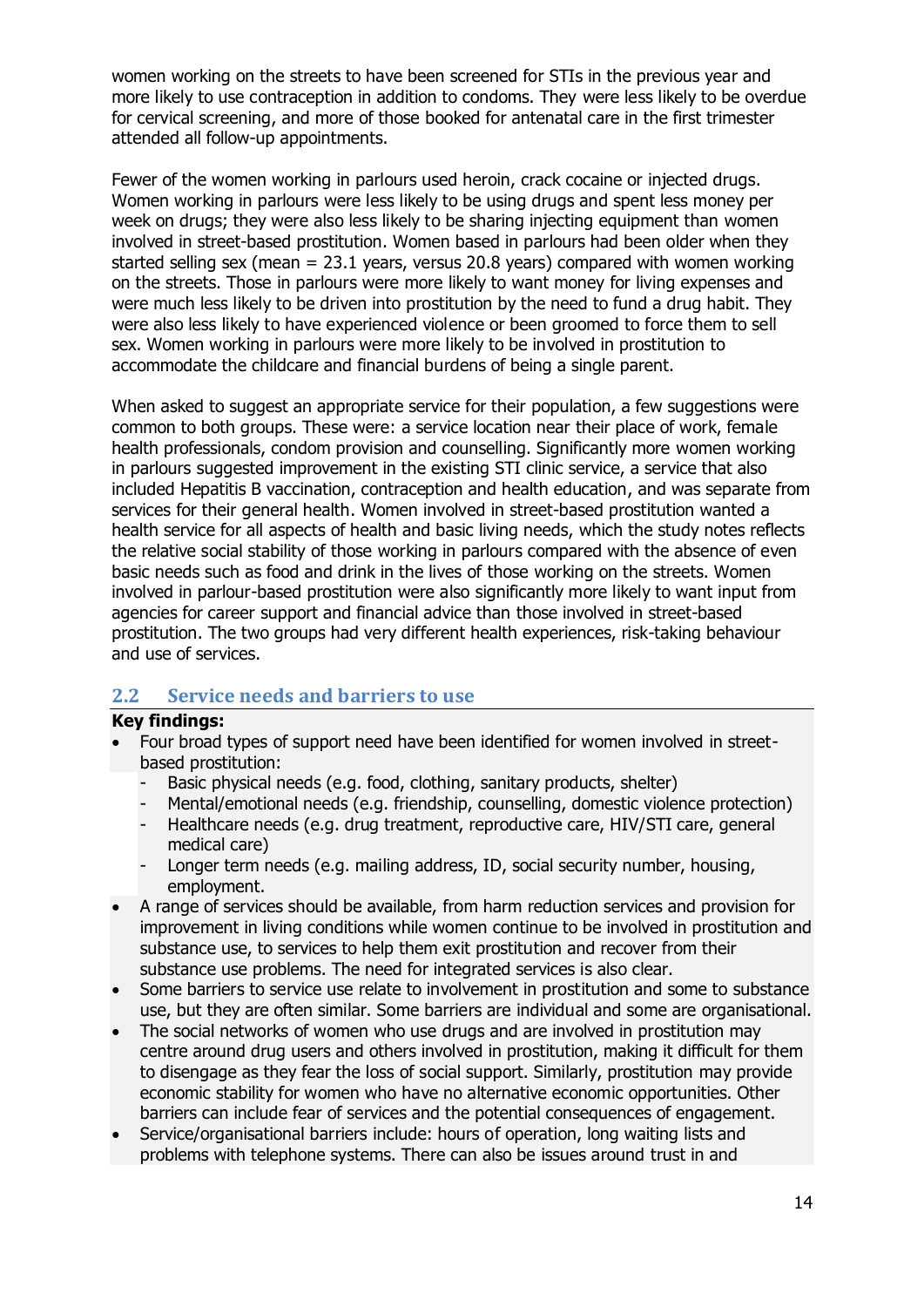consistency of keyworker. Geographic location of services and the location of policing as barriers also need consideration.

- Barriers can be mutually reinforcing, e.g. lack of access to hygiene facilities and products may make employment less likely. Housing, or lack thereof, is a particular issue which often interferes with support provision and exacerbates other issues.
- Stigma is a significant problem for women involved in prostitution and substance use.

#### Service needs

A study in Miami, Florida (Kurtz et al, 2005), which looked at service needs and barriers to access for women involved in street-based prostitution, identified needs of four broad types based on interviews with 586 women and focus groups with 25 women:

- Basic physical needs (e.g. food, clothing, sanitary products, shelter)
- Mental/emotional needs (e.g. friendship, counselling, domestic violence protection)
- Healthcare needs (e.g. drug treatment, reproductive care, HIV/STI care, general medical care)
- Longer term needs (e.g. mailing address, ID, social security number, housing, employment)

A review of the impact of sexual exploitation of women (Taylor, 2011) highlights the strong relationship of a history of sexual abuse with substance misuse, mental health problems and prostitution, and the need for multi-faceted services that address all these issues at the same time. The need to recognise the potential impact of intimate partner violence on service engagement is also highlighted. The review points out that women entering into substance misuse treatment 'may be coping with the underlying issues of childhood sexual assault or sexual trauma after childhood. As a result of the sexual victimization, additional correlates have been identified as culprits in hindering women's psychological, physiological, and social development. The aftermath of sexual assault continues to affect these women across the life domains. Effective treatment is needed to address the mental health and substance use issues sexual assault victims face on a daily basis. Medical treatment is needed by those women who have contracted HIV or other sexually transmitted diseases as a result of sexual victimization or engaging in associated behaviours such as prostitution. In addition, services are paramount in assisting these women to escape the injustices of domestic and intimate partner violence' (p.5).

An evaluation of a trauma-oriented treatment programme in Arizona for women who have been involved in prostitution (Ward, 2009) concluded that it is essential for service providers to recognise that these women display significant levels of trauma symptoms that need to be addressed as part of their treatment. It can also be important to consider the stage at which women involved in prostitution and substance misuse are, as in their readiness to change, when considering the type of support they might need. Baker et al (2010) identified five main stages from immersion, through awareness, then deliberate preparation, then initial exit which may be followed by re-entry, before final exit is achieved.

#### Barriers to service use - individual

Barriers to service use can be broadly categorised as individual or organisational. A small study in the US of 12 women involved in an intervention programme for women involved in street-based prostitution (Murphy, 2010) – which identified that all had been addicted to drugs and 10 were currently using them – found that these women lacked the usual forms of social support, in terms of family and community, and so they turned to one another for support and encouragement. Social support among the women was also linked into their drug behaviour. Thus, it could be difficult for women to disengage from drug use and prostitution given that they comprised a strong component of their personal lives.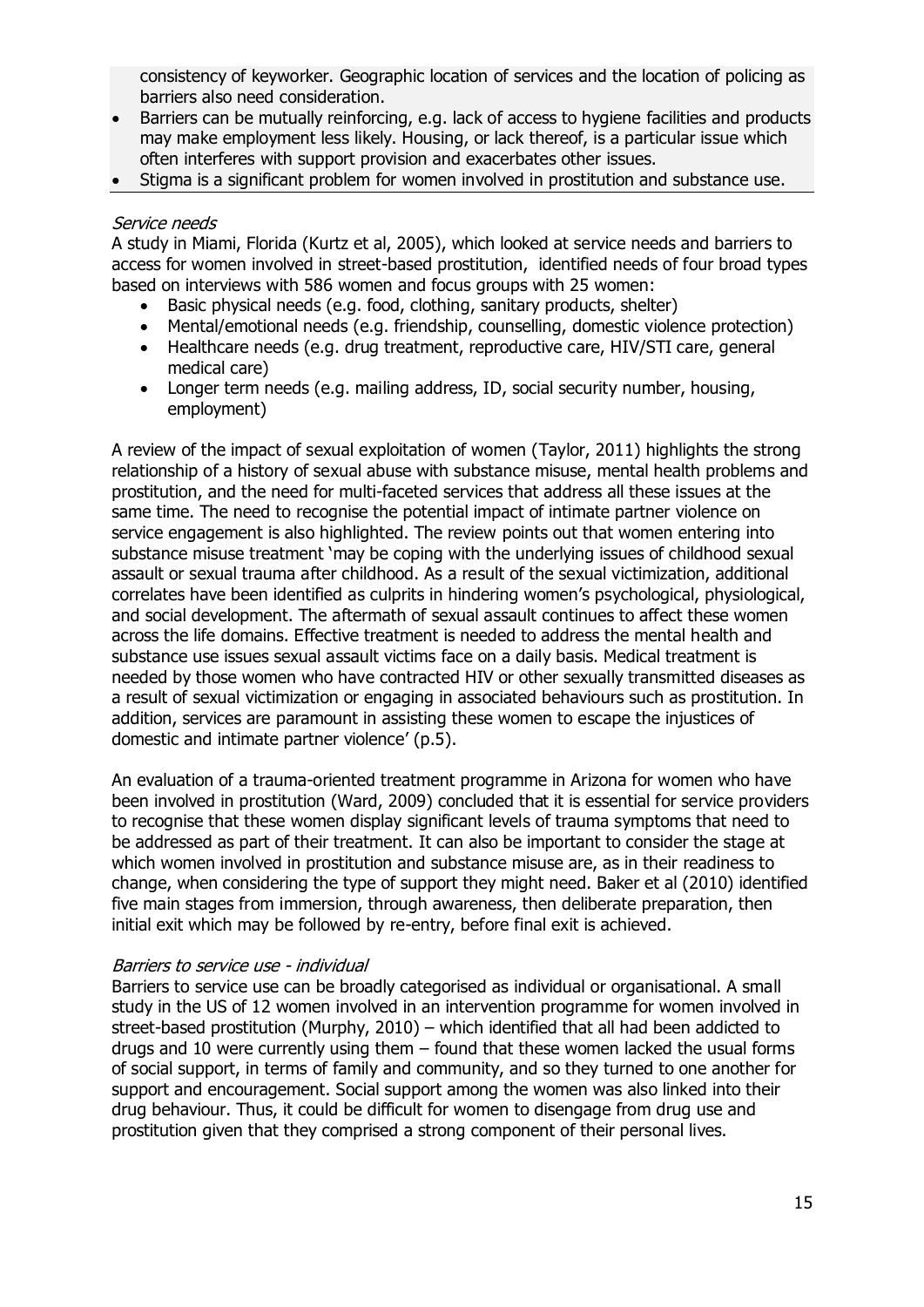Most of the women involved in the study had a regular clientele; involvement in prostitution provided the women with some form of economic stability that they otherwise may not have had. The study highlights that women need to re-establish themselves in a community where addiction and prostitution are not part of the culture. It is hypothesised that remaining in prostitution becomes a vicious cycle of drug use to decrease the 'pain' of prostitution and the actual behaviour of prostitution in order to sustain the drug habit. In addition, despite the fact that the social network itself perpetuates negative outcomes, the women engage with one another and may fear the loss of the only social support that they may have; thus, they continue to be involved in prostitution.

A study of out-of-treatment cocaine users in St Louis, Missouri (Striley et al, 2008) found that 48% of women in the study reported selling sex. Women (all, not just those involved in prostitution) who had not sought treatment reported significantly more fear of going to hospital than men, more fear of the treatment they would receive, and more fear of what others would say or think. Most medical care received occurred in clinics or emergency departments.

#### Barriers to service use - organisational

A study in Quebec of women involved in prostitution who operated in a range of settings (mainly indoors rather than street-based) investigated their health service use (Nquyen et al, 2008). Finding that the most frequent reason given for consulting health services was drug addiction, the study also found that the hours and days of operation of most health services made it hard for women involved in prostitution to gain access to them since they did not suit their work schedules. Several of the women involved in the study mentioned having faced unbearably long waiting periods in hospital emergency services and leaving after several hours without obtaining care. Some respondents mentioned that mental health services were not readily accessible, or they highlighted long waiting lists to consult a psychologist. Others noted problems encountered with telephone systems when attempting to gain access to services.

The findings of a study considering the role of violence and policing in an area as a barrier to health services and needle exchange use among substance-using women involved in street-based prostitution in Vancouver (Shannon et al, 2008) indicate that geographical location of services may need to be considered, taking into account service users' fears of particular locations. The study also suggests that there is a need for more extensive analyses of the role of specific environmental–structural factors that mediate harm reduction and prevention efforts among women in 'survival sex work' at the individual level.

A study of health service access by women involved in prostitution in Vancouver (Shannon et al, 2005) showed a high uptake of primary care and emergency room services, probably reflecting generally poor health status, highly unstable lifestyle patterns, high rates of addiction, inaccessible clinic hours during evenings, and a lack of women-specific services. In addition, women reported a high level of contact with frontline workers and use of harm reduction initiatives, attesting to a much higher uptake of low-threshold and more easily accessible services among this group.

A small qualitative study in Glasgow sought to identify barriers to effective drug treatment for women involved in street-based prostitution (Smith and Marshall, 2007). All the women interviewed were injecting opiate users and most used other substances as well. All cited heroin addiction as instigating their initial engagement in prostitution and the amount they worked was related to the extent of their use. Alongside an impoverished sense of selfworth, exacerbated by the stigma they experienced, organisational barriers to effective treatment that emerged from the interviews included: lack of trust and consistency (a change in support worker during treatment is damaging and often leads to disengagement);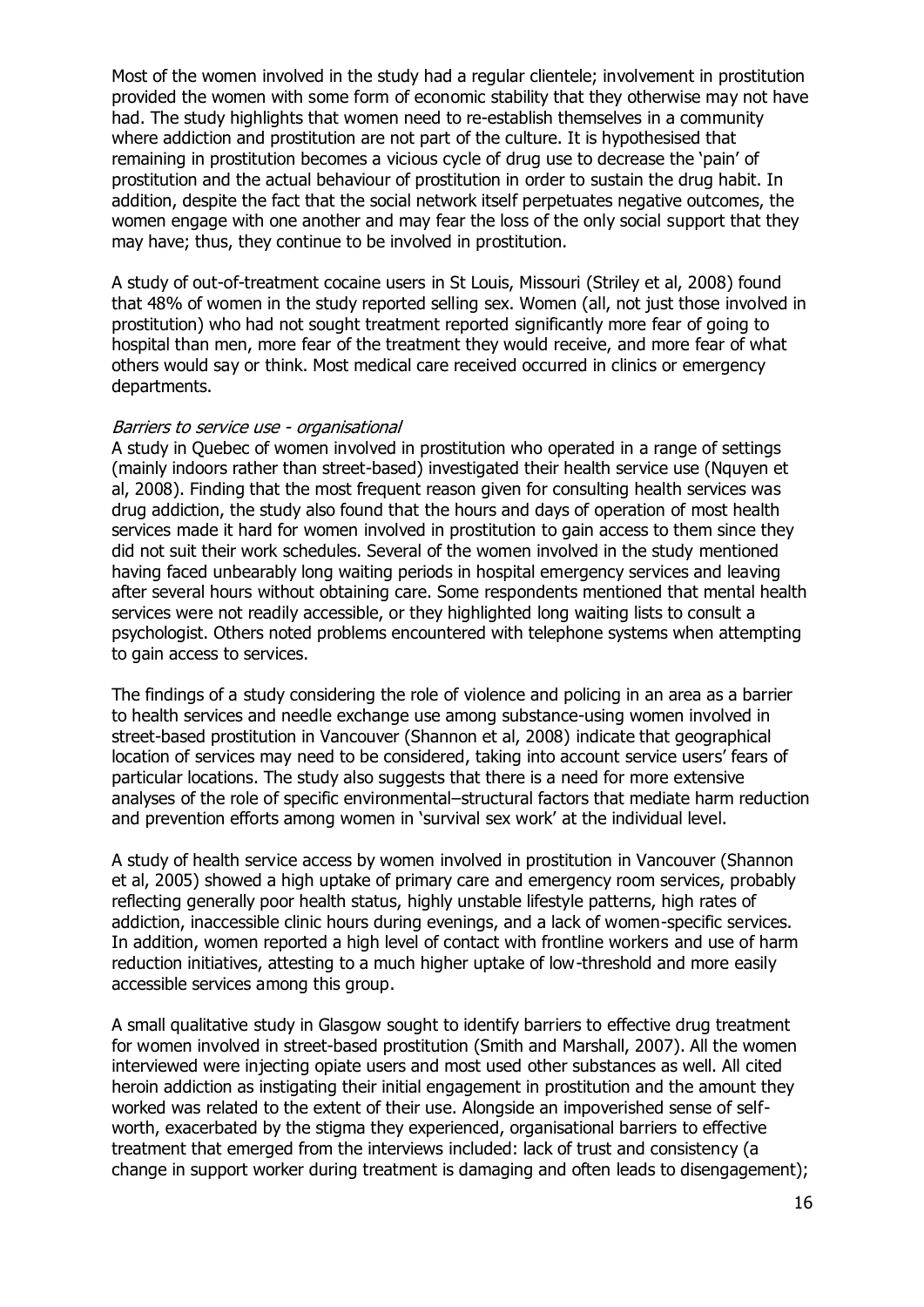absence of a comprehensive treatment package (this includes dealing with psychological and other problems, not just substance use); discrepancy between 'readiness for treatment' and availability of services; and lack of provision for opiate-addicted couples (as some women are involved in prostitution to support both their own and their partners' habit). The study concludes that trust and consistency of keyworker is necessary to ensure clients feel secure in treatment, and aids retention, noting that the vulnerable nature of this population makes continued support from a keyworker vital.

#### Barriers as mutually reinforcing

Kurtz et al (2005) highlight that barriers can intersect in ways that often make problems self-perpetuating for women involved in street-based prostitution. For instance:

- Lack of access to water, showers, and hygiene products increases the likelihood that a woman will be refused help or employment.
- The inability to find shelter at hours of the day compatible with their lives leaves women on the street, and at increased vulnerability to violence, heavier drug use, and loss of self-esteem. Some women said they smoked crack all night on the streets so they would not risk being raped while asleep.
- Living on the street increases drug seeking and use, making women less able to make the decisions necessary to find help.
- Life on the streets hardens many women, leading them to expect social disdain, discrimination, and marginalisation, so that they assume no one truly cares even when social service providers do offer assistance.
- Drug use and street life foster the loss of social and communication skills, impatience, fear of authority figures, and a loss of sense of social time. Women often arrive late or on the wrong day for appointments and/or they are not willing to wait in line for service.
- A lack of legal identity, address, and/or status cause women to be ineligible for most employment, and also to fear arrest on loitering, solicitation, and drug possession charges when going for help. Women said this was of particular concern when seeking healthcare.

The study also suggests that social service and healthcare staff members (including administrative, reception, and secretarial staff) would benefit from training designed to increase their sensitivity to the needs, fears, social disconnectedness, and secretiveness of many women involved in street-based prostitution. It notes, too, that there are some structural barriers to services for women involved in prostitution that would be difficult or impossible to eliminate in the context of high levels of homelessness. The study argues that there is a need to find effective ways to increase women's empowerment and reduce their marginalisation to the extent that they can successfully navigate the complex web of social service and healthcare entities that exists in every community. Such efforts might include providing an intermediate level of case management, perhaps including women previously involved in prostitution and substance use in key support roles, to keep clients engaged and on a path toward making consistent, if small, steps to getting care and treatment.

Housing is a particular issue that often interferes with support provision and exacerbates other issues. McClean et al (2006) studied a sample of 148 female detainees in Baltimore City Detention Center. They found that almost half of these detainees reported a perceived lack of stable housing availability upon release. Familial support and a monthly income of \$400–799 were significantly positively associated with perceived housing stability upon release; wanting a support group for issues surrounding involvement in prostitution was significantly negatively associated with perceived housing stability upon release. The study suggests that interventions should emphasise access to housing, economic opportunity and family reunification. It argues that special attention is warranted to those who have been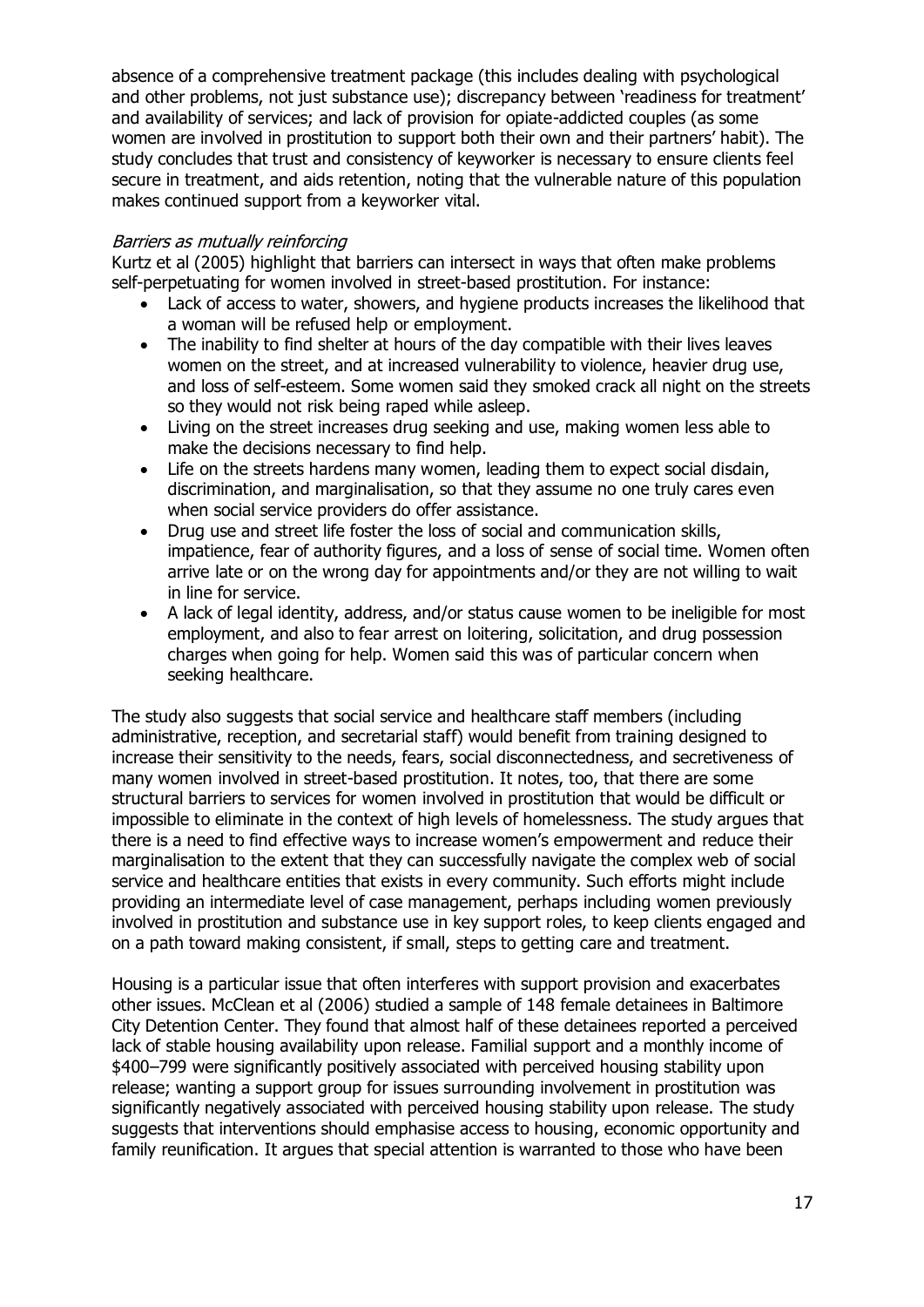involved in prostitution, who may be marginalised from family and service-based support networks.

### The impact of stigma

Lazarus et al (2012) consider 'occupational stigma as a primary barrier to healthcare for street-based sex workers in Canada'. In multivariable analysis, adjusting for sociodemographic, interpersonal and work environment risks, occupational 'sex work' stigma remained independently associated with an elevated likelihood of experiencing barriers to health access. The study concludes that there is a need for policy and societal shifts in views of 'sex work' as a legitimate occupation, combined with improved access to innovative, accessible and non-judgmental healthcare delivery models for women involved in streetbased prostitution that include the direct involvement of these women in their development and implementation.

A study of the stigmatisation of women involved in prostitution and drug use in Ireland (Whitaker et al, 2011) highlights the way stigmatising staff attitudes and casual use of words such as 'clean' and 'dirty' can provide barriers to effective treatment. It also notes the additional stigma of prostitution, seen as 'worse' than drug use. Nevertheless, it argues that women involved in prostitution can still have agency and implement harm reduction strategies.

# **2.3 Positive interventions and good practice**

### **Key findings:**

- Factors identified as important for services for women involved in prostitution and substance use include:
	- Outreach services
	- Use of peers
	- Women-only provision<br>- Childcare provision
	- Childcare provision
	- Non-judgmental approach
	- Enhancement or tailoring of standard programmes to make them more specific to the needs of this group (greater intensity and specific content)
	- Integration of provision or strong case management to deal with the full range of issues experienced by women
- As highlighted earlier, there is a need for a range of services, from harm reduction services through to exit-focused programmes.
- As well as leading to reduced substance use, involvement in prostitution and risky behaviours, access to harm reduction outreach services can increase access to conventional addiction services.

### Use of peers and outreach services

A small evaluation of a pilot of a peer-driven intervention to increase access and adherence to anti-retroviral therapy among street-entrenched HIV-positive women in Vancouver, most of whom used drugs, suggested the approach might have value, in particular for higher risk women (Deering et al, 2009).

Deering et al (2011a) used a prospective cohort approach to look at factors associated with the use of a peer-led mobile outreach programme in Vancouver. High risk women, including those servicing a higher weekly client volume and those soliciting clients in deserted, isolated settings were more likely to use the programme. Women who used the peer-led mobile outreach were more likely to use inpatient addiction treatment, even after adjusting for drug use, environmental–structural factors, and outpatient drug treatment. At the same time, younger women involved in prostitution were significantly less likely than older women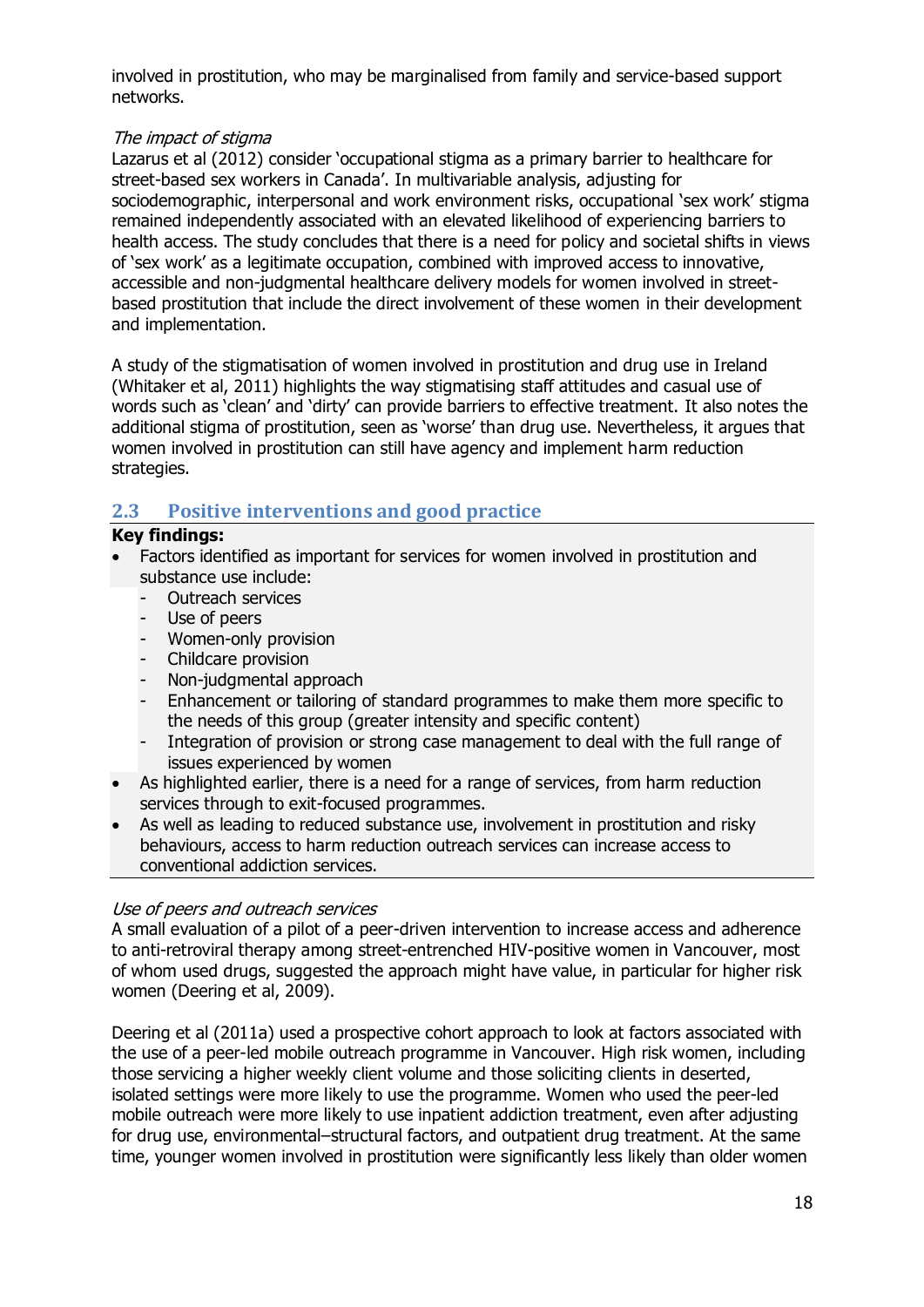to access the outreach service, suggesting that continued barriers to services exist for this population.

Another study (Janssen et al, 2009) describes and evaluates the same project, which it names as the Mobile Access Project (MAP) service. Staffed by a driver and two peer support workers, the MAP van circulates through Vancouver's Downtown Eastside and surrounding areas every night from 10.30 p.m. to 5.30 a.m., stopping roughly every six blocks and spending about 15 minutes per stop. The route follows many of the 'strolls' frequented by women involved in prostitution. The majority of women surveyed used van services once (44.8%) or twice (20.9%) each night. The remainder of the women reported accessing the van twice weekly (17.9%), once weekly (11.9%), or less frequently (3%). Log books indicated that MAP was rapidly adopted. The average number of monthly contacts increased from 963 in 2004 – when it first started operating – to 1,269 in 2005 and 1,496 in 2006.

Over 90% of MAP clients reported that the van made them feel safer on the street. In addition, 16% of surveyed clients recalled a specific incident in which the van's presence protected them from a physical assault and 10% recalled an incident when its presence had prevented a sexual assault. The mean number of condom packs distributed per month rose from 531 in 2004 to 1,074 in 2005, and to 1,432 in 2006, and the number of clean needles dispensed per month almost tripled during the MAP's first three years of operation. The study notes that a key reason for the success of the needle programme may be that women can access the van without leaving the corner they are working on for more than a few minutes; another reason may be the social support provided by peers who staff the MAP van. The researchers conclude that MAP is promising as a relatively low-cost method of meeting the immediate needs of women involved in street-based prostitution, including shelter from imminent danger, first aid, condoms and clean needles, information about predators, and access to health and other community services. They also argue that it demonstrates the value of using peer support for this particularly vulnerable group of women.

Nuttbrock et al (2004) conducted a randomised controlled trial (RCT) of enhanced outreach provision compared with the existing outreach programme to increase treatment engagement among women involved in prostitution. The control treatment, the Off-The-Streets Mobile Unit (OTSMU), delivers services in New York City at various sites where women involved in prostitution congregate and drug activity is common. The OTSMU provides amenities (bathroom facilities, a bag lunch, and a warm and friendly environment), HIV prevention (condoms and literature), brief onsite counselling, and referrals for medical, psychiatric, and substance misuse treatment. The experimental intervention entailed an additional mobile unit, the Treatment Linkage Van, which operated in tandem with the OTSMU van, and featured three programme enhancements designed to increase the number of successful referrals to substance misuse treatment: a weekly scheduling of counselling for a minimum of six weeks; onsite substance misuse counselling conducted by an experienced treatment specialist (rather than a counsellor in collaboration with an office-based social worker); and direct access to a range of programmes designed specifically for women, including substance misuse treatment. The study notes that, contrary to expectation, the experimental intervention did not result in an additional number women entering substance misuse treatment, and argues that the existence of a basic model of street outreach, not the intensity of this outreach, appears to be critical.

An evaluation of an outreach-based programme using a risk-reduction approach to provide drug treatment to women involved in prostitution in the US proved able to reduce drug use, improve accommodation status and reduce the number of nights spent in jail despite the fact that those enrolled had a multiplicity of factors identified as barriers to treatment. The day programme offered meals, HIV and drug use risk reduction education sessions, group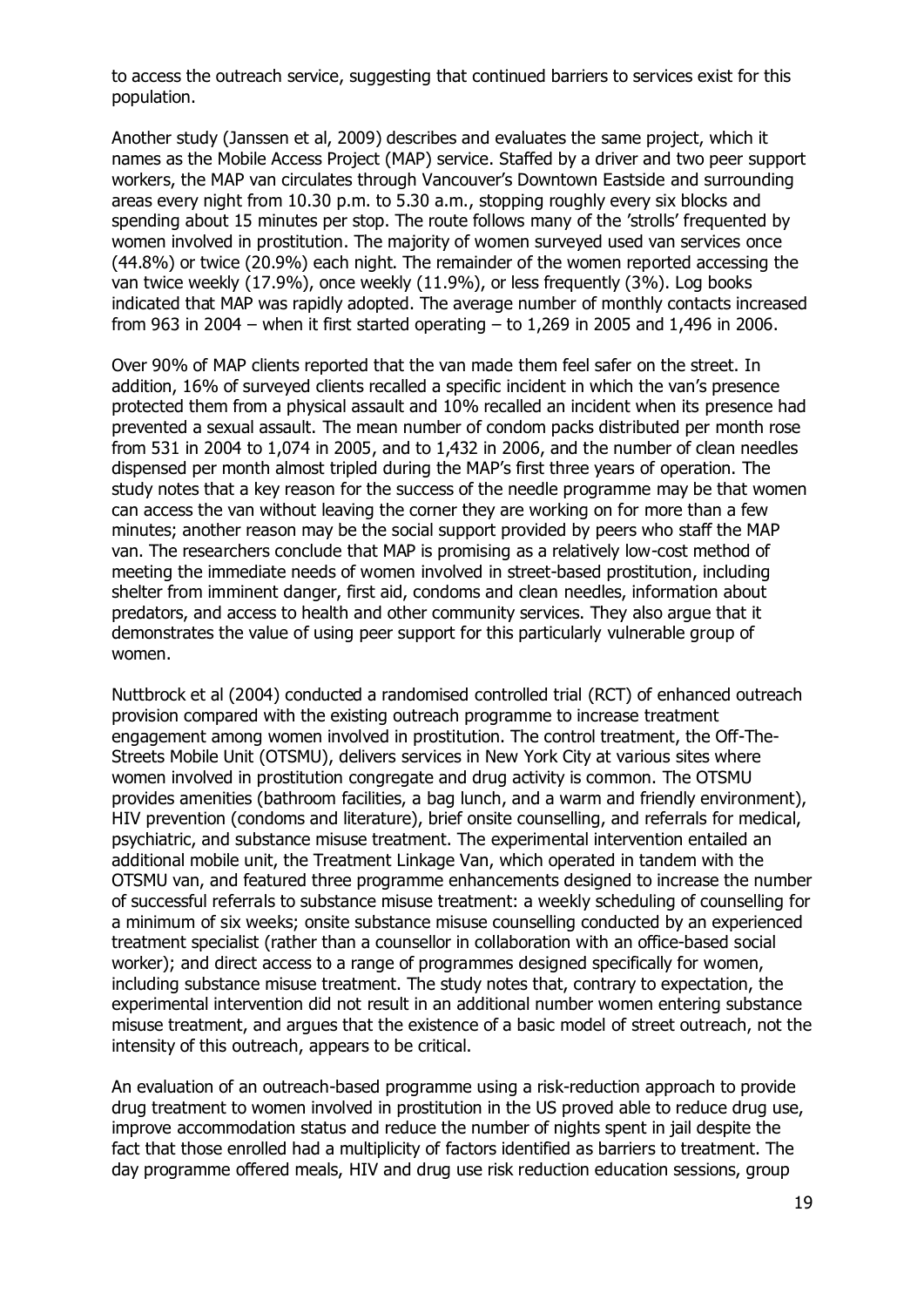discussions and one-to-one counselling. Greater service use intensity was associated with better outcomes (Bowser et al, 2008).

#### Women-only provision and childcare

A literature review of programme factors that improve retention and outcomes from substance misuse treatment for women generally (Sun, 2006) identified the following suggestions for best practice when developing services for women with substance use problems:

- Women-only programmes are still scarce and policymakers must make these more available to women.
- Women-only groups should be made available as an option if a programme is unable to take only women.
- Optimal treatment for women includes childcare and other services being available onsite.

It also highlights that practitioners must emphasise a non-judgmental and nonconfrontational approach in working with women, and should provide women with individual counselling in addition to group counselling. Additionally, it argues that when referring a woman, particularly one with few resources and heightened environmental stress, practitioners should keep in mind that a residential programme is likely to have a more solid and long-lasting effect on her recovery.

#### Tailoring or enhancement of standard programmes

Sherman et al (2006) report on a pilot social enterprise HIV prevention intervention study (JEWEL) upon sexual and drug-related risk behaviours among women drug users involved in prostitution in Baltimore. Social enterprise was the broader framework of the study in that it was designed to address environmental barriers to prevention such as lack of access to sustainable and licit income. The intervention was comprised of six two-hour sessions that taught HIV prevention risk reduction and the making, marketing and selling of jewellery. The pilot study had three primary aims: to assess the feasibility of training drug using women how to make, market, and sell beaded jewellery; to enhance women's HIV transmission knowledge, provide risk, and critical thinking skills; and to enhance women's job self-efficacy by providing them with training in the making, marketing and selling of beaded jewellery. In total, 54 women participated in six cohorts of the six-session intervention, and 50 women were eligible for follow-up. Through the creation of an economically enabling environment in combination with enhancing women's HIV risk reduction skills, the study found that participants reduced selected sexual and drug-related HIV risk behaviours. Specifically, women reported significantly lower rates of non-injecting (i.e. crack smoking) and injecting drug use, as well as a reduction in the number of all sexual partners and 'sexual trade partners'. Compared to the baseline survey, women also reported significantly lower rates of illegal sources of income at follow-up.

Suratt and Inciardi (2010) report on an RCT to assess the effectiveness of an HIV risk reduction programme tailored to meet the needs of women involved in prostitution in Miami. The study showed that participation in a tailored HIV risk-reduction intervention can be effective in reducing drug use and sexual risk behaviours as well as violent victimisation among this group of highly vulnerable women. Women in the 'Sex Worker Focused' (SWF) intervention were 1.6 times more likely than women in the standard intervention to decrease unprotected oral sex, and were 1.9 times more likely to report decreased sexual victimisation. Although the study notes that the precise reason for this pattern of effects is unclear, it argues that the significant six-month outcomes may indicate that the targeted message of the SWF intervention had a longer-term impact than the traditional message of the standard intervention; because the SWF intervention message was tailored in its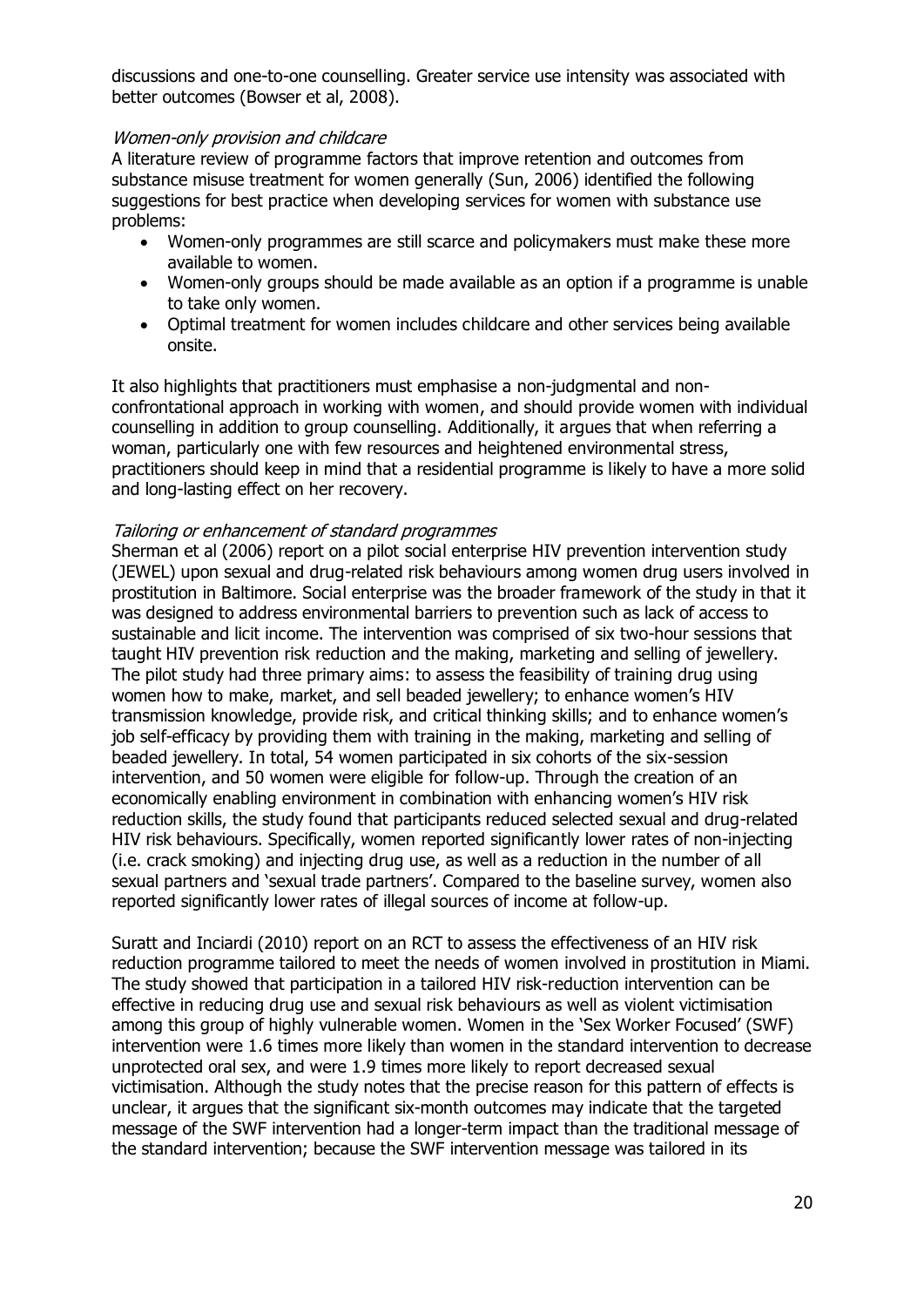content, language, and style, it may have been perceived to be more salient by the target population.

A women-focused intervention to reduce HIV risk behaviours among women involved in prostitution (a mix of indoor and street-based) in Pretoria (Wechsburg et al, 2006) was compared with a standard intervention. It found increased rates of protected sex and decreased substance use as well as decreased violence, although violence remained a significant problem for the women. The women-focused intervention presented the same information as the standard intervention but, in addition, it addressed HIV/AIDS issues facing women in South Africa (as identified in focus groups). It included a more personalised assessment of each woman's drug and sexual risks that informed specific goals to help each woman negotiate risk-reduction by communicating the importance of condom use with sex partners. The women also learned violence prevention strategies such as staying sober to assess the situation, communication techniques in difficult situations, and ways to exit a volatile situation if need be. Women were also shown how to actively seek community resources.

#### Integration of provision

An evaluation of a primary care, GP-led treatment intervention for women involved in streetbased prostitution who used heroin in Derby (Litchfield et al, 2010) involved 34 women. The 'targeted sex workers' clinic' was designed to provide a more intensive, 'one-stop shop' service for women involved in prostitution who used heroin, in order to offer them a range of medical, social, and drug treatment services including prescribed treatment for heroin addiction, contraception, and sexual health interventions. Referrals were invited from any source, but came particularly from a local street agency offering non-medical support and outreach to women involved in street-based prostitution

Once the women involved had started on a prescribed treatment programme for their heroin use (usually methadone maintenance), patients were able to access sexual health interventions and advice, as well as specialised keyworking and psychosocial interventions as required. Of 34 women who were involved in prostitution at the beginning of the study, only 11 (33%) reported being involved a year later. Of 30 urine samples, 26 (87%) were positive for heroin at the beginning of the intervention, compared with 21 out of 29 (72%) a year later.

#### The role of harm reduction services

A German RCT (Eiroa-Orosa et al, 2010) comparing heroin-assisted treatment (HAT) with methadone maintenance treatment (MMT) among hard-to-treat individuals reported that there was a higher rate of prostitution among the women than the men, and that it was an important source of income for them. While the women receiving HAT did not do significantly better than those on MMT in relation to the primary outcomes of health and drug use, they did demonstrate significantly greater reductions in prostitution, which had an impact on reduction in illicit drug use.

A literature review concerning 'sex work' harm reduction by Rekart (2005) identified a range of different types of intervention that have been shown to reduce harms, most of which had a positive impact on drug use alongside other harms. Interventions identified by the study include: education (peer education, outreach programmes, accessible and appropriate materials, 'sex worker' involvement); empowerment (self-esteem, individual control, safe sex, solidarity, personal safety, negotiating skills, refusal to clients, service access, acceptance by society); prevention (male and female condoms, lubricant, vaccines behavioural change, voluntary HIV counselling and testing, participation in research); care (accessible, acceptable, high- quality, integrated care; prevention-care synergy; prophylaxis; STIs, HIV/AIDS, and psychological care; social support); occupational control (exposures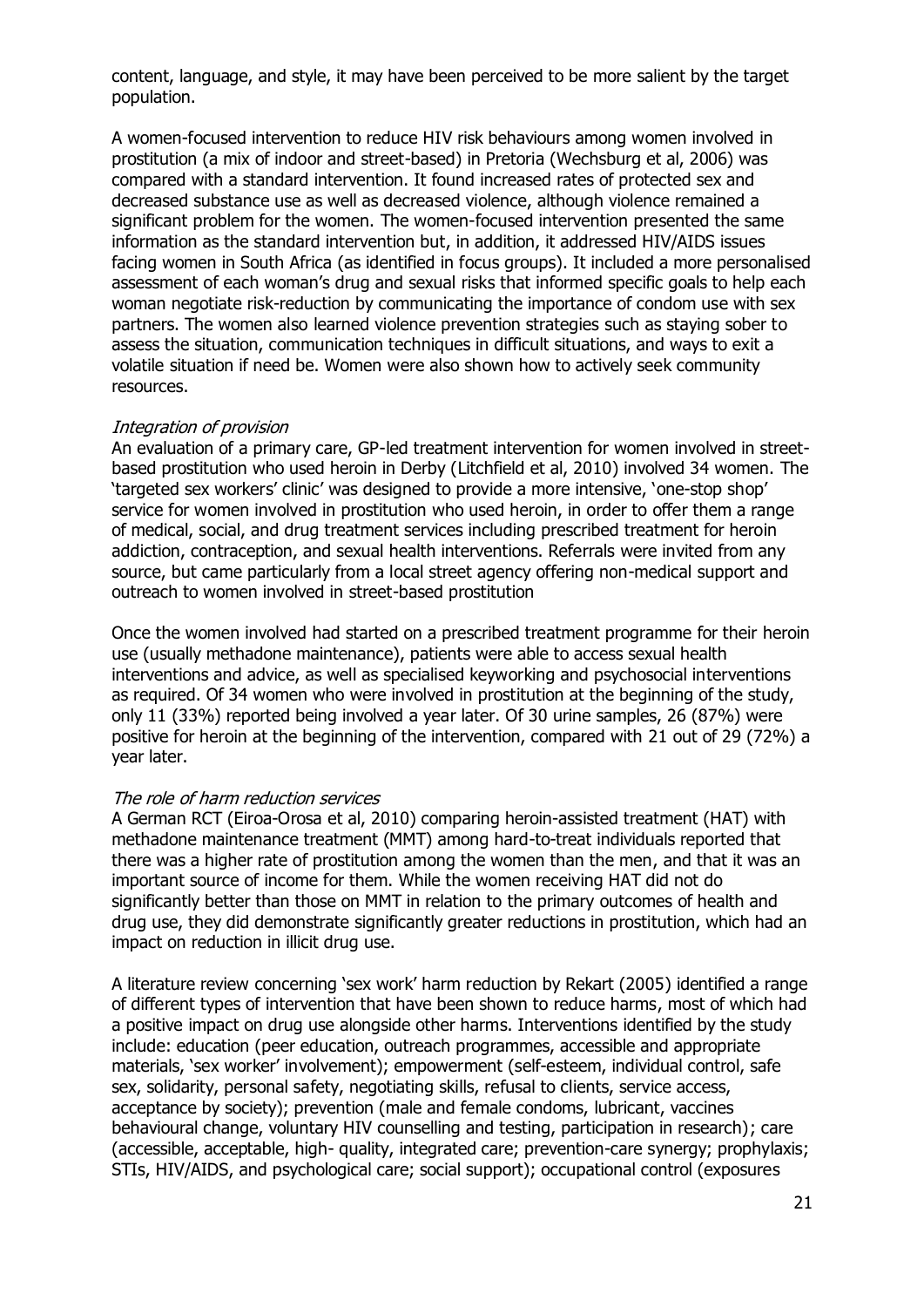and hazards, treatment for health and safety injuries and diseases, employer duties, worker rights). In terms of education, the review indicates that successful materials are simple, clear, consistent, non-judgmental, attractive, and culturally sensitive.

Reporting on data from the Sydney Medically Supervised Injecting Centre (MSIC), Kimber et al (2008) found that 16% of clients who received written referrals to drug treatment had confirmed drug treatment referral uptake. Factors associated independently with MSIC drug treatment referral uptake were daily injecting and involvement in prostitution in the month prior to registration. The local injecting drug user (IDU) and 'sex worker' primary healthcare and drug treatment service, KRC, accounted for more than half the cases of confirmed referral uptake. The study highlights that this corresponds with other evidence that those involved in street-based prostitution use and benefit from low-threshold health and social services, such as MSIC and KRC, which are in locations and have operating hours convenient to their work.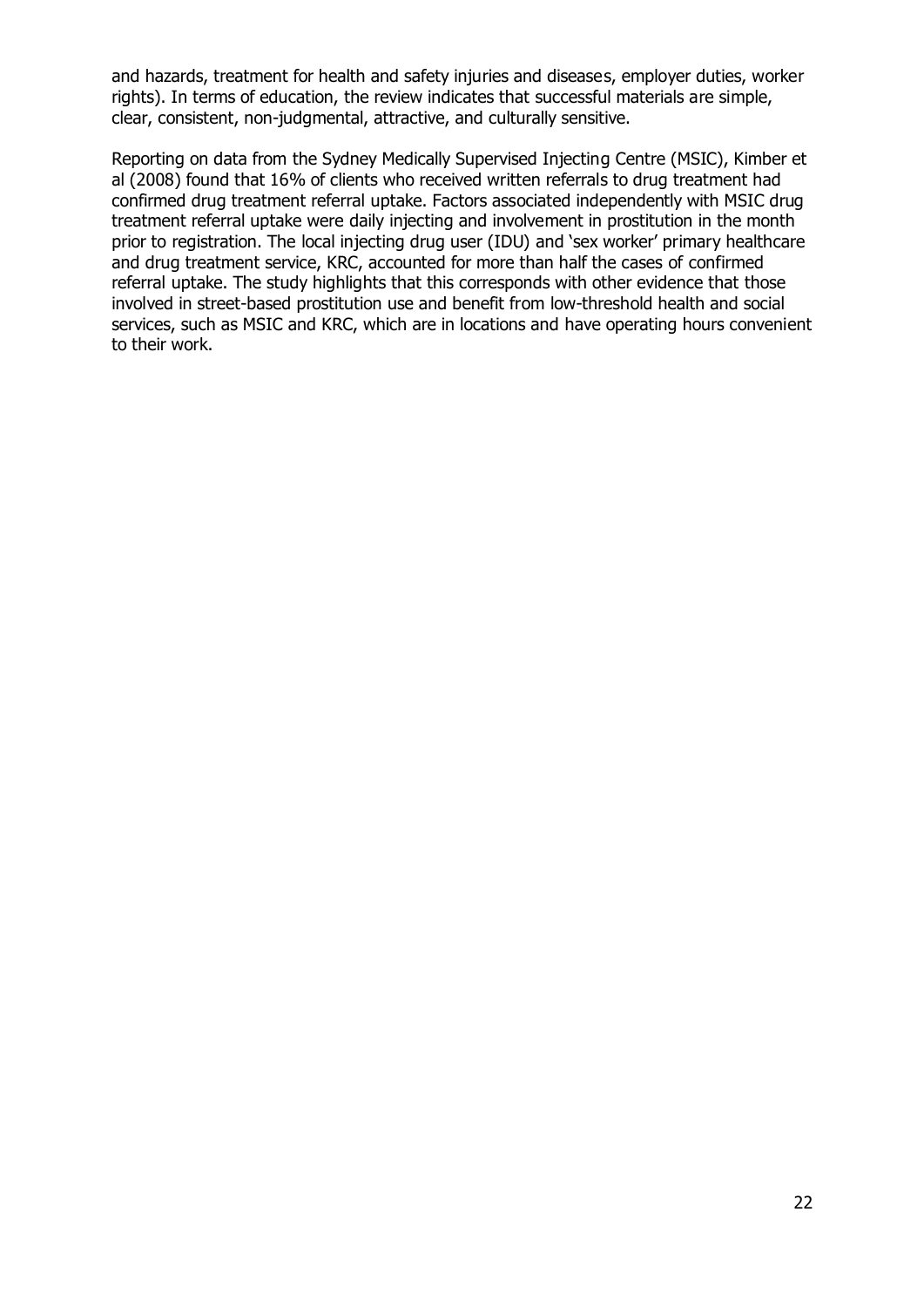# **3 Qualitative study of women involved in prostitution and substance use**

## **Overview**

The qualitative interviews highlighted the mutually reinforcing nature of prostitution and substance use. All the women reported selling sex to support their drug use, and in many cases, drug use predated their involvement in prostitution. Prostitution can exacerbate drug use and vice versa.

Involvement in prostitution and substance use have a major impact on women's selfesteem, and the stigma of involvement in prostitution is felt even more keenly than that of drug use. Violence is a common experience for this group of women and can be extreme, with consequences for physical and mental health.

The women interviewed gave a range of reasons for accessing services, including a specific incident, or because they simply felt they could not go on in the same way. Support needs range from short term basic support, harm reduction and treatment need, to longer term support to help maintain progress and recovery. Housing was a particular concern for many of the women interviewed.

As in the evidence review, individual and organisational barriers to services were identified. Organisational barriers included service hours of operation, inflexible procedures and lack of childcare provision. Lack of consistency of keyworker, stigmatising staff attitudes and disparities in gender and age were also identified, as was a lack of wider support and aftercare. Positive aspects of services identified include outreach services, drop-in access and telephone support; provision of peer support; a non-judgmental and empathetic approach from staff; and integrated provision or strong case management to cater for all needs.

This section of the research involved semi-structured interviews with 19 women who had a history of involvement in prostitution and substance use in two regions of England, West Midlands and Yorkshire and the Humber. The interviews were conducted by specially trained peer interviewers, and a snowball sample was used; interviewees were recruited through services in the areas, and through the interviewers' own contacts. Interviewees were provided with an information sheet, and were asked to sign a consent form (see Appendices). Where consent was given, the interviews were recorded and then transcribed. Where consent to recording was refused, the interviewers' field notes were available. A detailed ethics protocol, based on the Integrated Research Application System, was developed and adhered to throughout the study.

# **3.1 Relationship between substance use and involvement in prostitution**

# **Key findings:**

- All the women interviewed had been involved in street-based prostitution and had a history of substance use problems, particularly opiates and crack. In most cases, these problems were longstanding.
- Substance misuse and involvement in prostitution are mutually reinforcing. All the women reported selling sex to support their drug use, and in many (but not all) cases, drug use predated their involvement in prostitution. Some women explained that they used drugs to cope with selling sex, and that selling sex increased the use of drugs.
- Street drug markets and the 'sex work' beats are often intertwined, amplifying these problems.
- Involvement in prostitution also provides an independent income and a social network.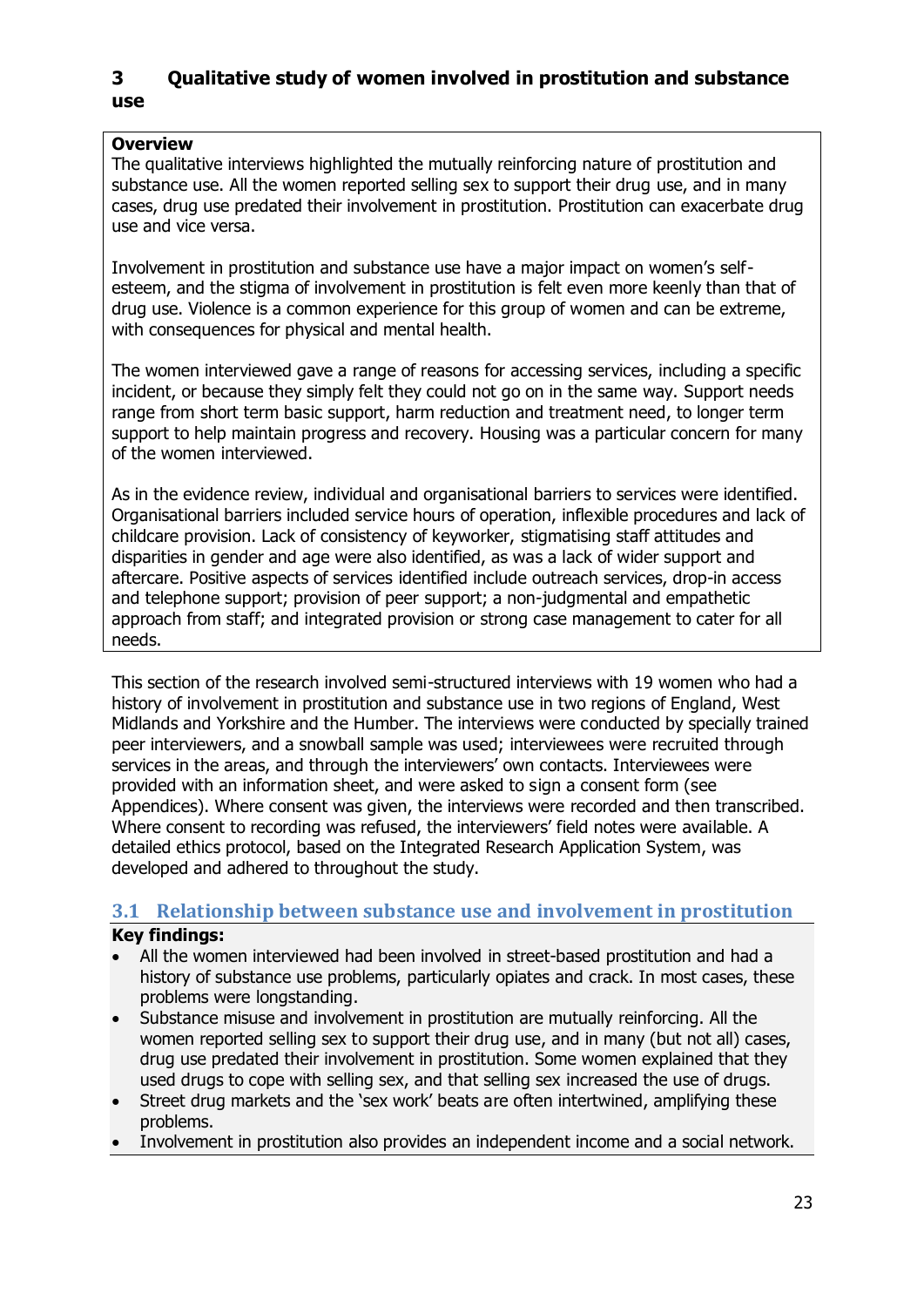The women who were interviewed varied in age, length of their drug using and time they had been involved in prostitution. For example, one of the women had been working on the street on and off for 30 years and smoked crack when she did so, whereas another younger woman was a user of cocaine and had been involved in prostitution for only six months. Most of the women, however, had been both using drugs and involved in prostitution for a long period of time and from a young age, although one of the interviewees was no longer doing so at the time of interview.

All of the women interviewed had been involved in street-based prostitution, although several reported having moved to working by phone, and in one or two cases from home. A fairly common pattern when reducing involvement in prostitution seemed to be to stop or cut back on going out on the street while engaging by phone with regular clients. The sample did not include any women working from parlours or clubs.

Most of the women were or had been users of heroin and crack, although other drugs mentioned were cannabis, cocaine, amphetamines and alcohol. Some were currently heavy, daily users of both crack and heroin - for example, one woman reported using two bags of heroin and two bags of crack cocaine a day. However, several of the interviewees were on methadone prescriptions or reported having reduced their drug use by themselves. All of those who were taking medication reported some substance use on top of their prescription, often crack and alcohol. However, generally they also reported having reduced the amount of 'sex work' they did as their illicit drug consumption had decreased.

The women in the sample all reported working on the streets to get money for their drugs and many made it clear that this was the reason that they became involved in prostitution, with some describing the amount of drugs they used depending on how much they earned from selling sex. Nevertheless, six of the women indicated that they became involved in prostitution for other reasons, even if they were using drugs at the time. One woman described how she started to engage in prostitution when she was made homeless and, without a job or welfare benefits, had to find  $£25$  for a hostel bed. She clearly illustrated the way involvement in prostitution can exacerbate drug use and vice versa, saying:

… once you're out there and you're doing what you're doing … You need drugs to stay sane, but to pay for the drugs you need to carry on committing those offences, so to speak. [WM-7]

Similarly, another woman whose involvement in prostitution was not initially related to drug use said that it became so as she always used drugs heavily after being with a client. Drug markets and women involved in street prostitution also tend to share the same geographical space, and several of the women described how dealers would seek them out, which made it very hard to avoid using. For example:

We come out and we'll get us a number ... and we'll see a dealer and it'll be in our face and it's a vicious circle coming out here and that's all it is. [Y-7]

… dealers hassling and ringing me all the time. Always seeing associates who want to score … [Y-10]

However, although there was a strong relationship between substance use and involvement in prostitution, some of the women saw other reasons for working. For example, one woman said in response to the question about why she engaged in prostitution: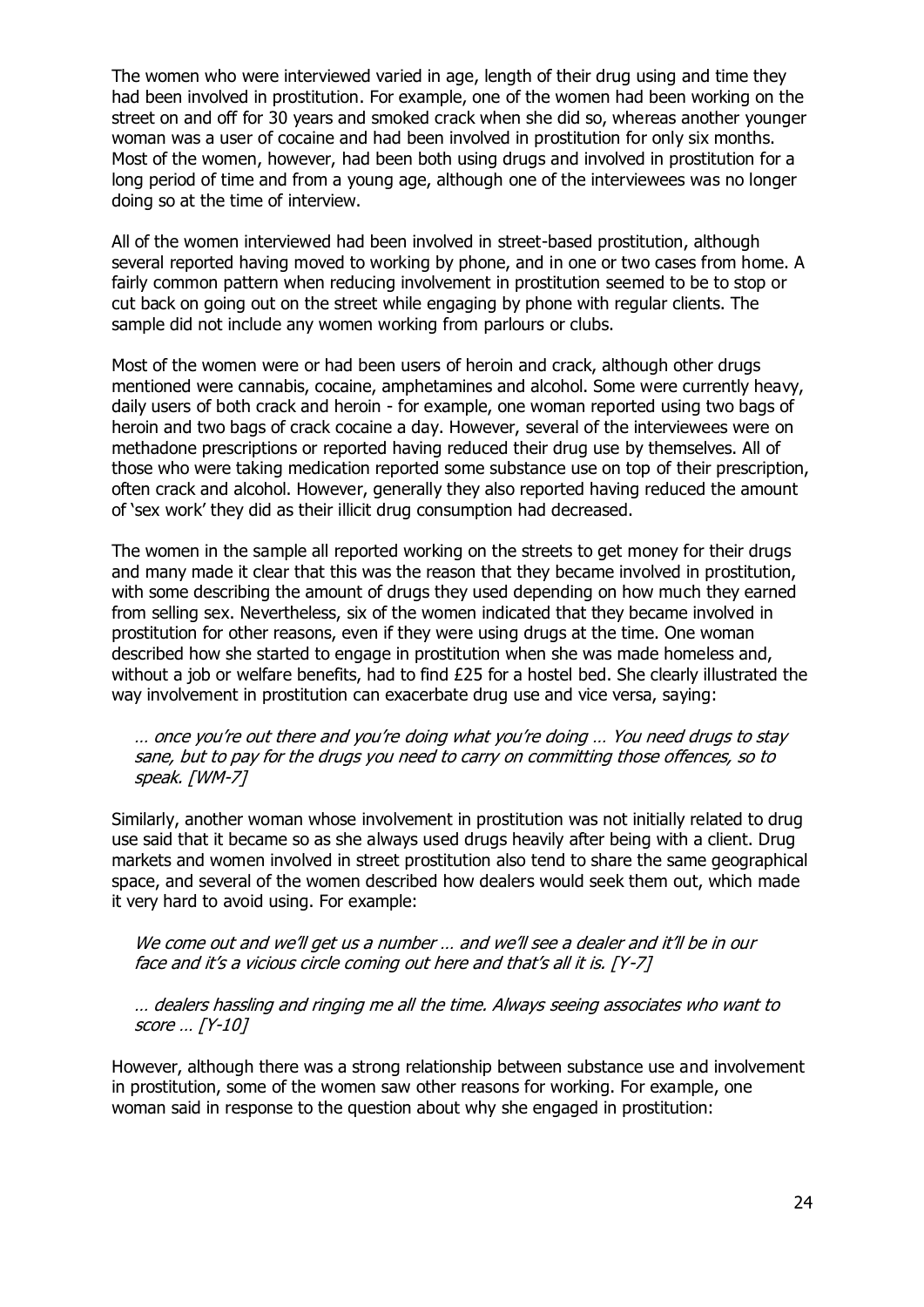It's about the money, even when I'm not using drugs I still need to go out and buy stuff and a McDonalds or something ... It's just having something to show for at the end of the week. [Y-5]

She also pointed to the way it provided a social network for her:

… it's about getting out and doing something, about associating with people … [Y-5]

Another woman saw involvement in prostitution as a better alternative to crime to fund her drug use:

I've got a little boy see, and before that I got involved in fraud and deception, and then I was shoplifting, and I got into trouble and I had a chance of being sent down so I had to look at different ways of making money. [Y-4]

**3.2 Impact of substance use problems and involvement in prostitution** 

### **Key findings:**

- Involvement in prostitution and substance use have a major impact on women's selfesteem, with women feeling worthless, ashamed and guilty.
- The stigma of involvement in prostitution is felt even more keenly than that of drug use, and this exacerbates the social exclusion experienced by these women.
- Violence is a common experience and can be extreme, with consequences for physical and mental health.

A major consequence of their lifestyle for the women interviewed was the damage to their perception of themselves. The words they commonly used to describe how they felt about themselves were: ashamed, guilty, dirty, worthless, self-loathing. One woman explained that she felt she was 'in the gutter and deserved to be there' [WM-9]. Another said:

I lack confidence, I feel like sometimes everybody can tell that I'm on drugs and that I might be selling myself. No self-esteem, I feel worthless. I'm out there doing something society frowns upon. I've got a lot of shame and guilt that I'm doing it.  $[Y-7]$ 

Two of the women spoke of having gone beyond such feelings, one saying she feels 'numb' now and considers it just a way of life' [Y-5], and another that she viewed it as 'just a job' [Y-8]. Unsurprisingly, several of the women mentioned experiencing mental health problems, including depression, anxiety and feeling suicidal, alongside the physical health consequences of heavy drug and alcohol problems.

While many people with drug problems have similar issues, it was clear that the additional stigma from being involved in prostitution weighed even more heavily on them; while most women had told their families about their drug use, many were concealing their prostitution. This exacerbated the social exclusion that often accompanies problematic drug use, as it could lead to them cutting themselves off from family support. One woman explained:

 $...$  they don't know I do it, but they know I'm up to something  $-$  I've had to lie to them and say I'm doing a cleaning job and I can't get over to see them because they're in [town]. ... I feel guilty. So I never get to see them. [Y-7]

Interviewees also reported difficulties with employment resulting from their substance misuse, as well as a lack of education and qualifications, and the impact of having a criminal record.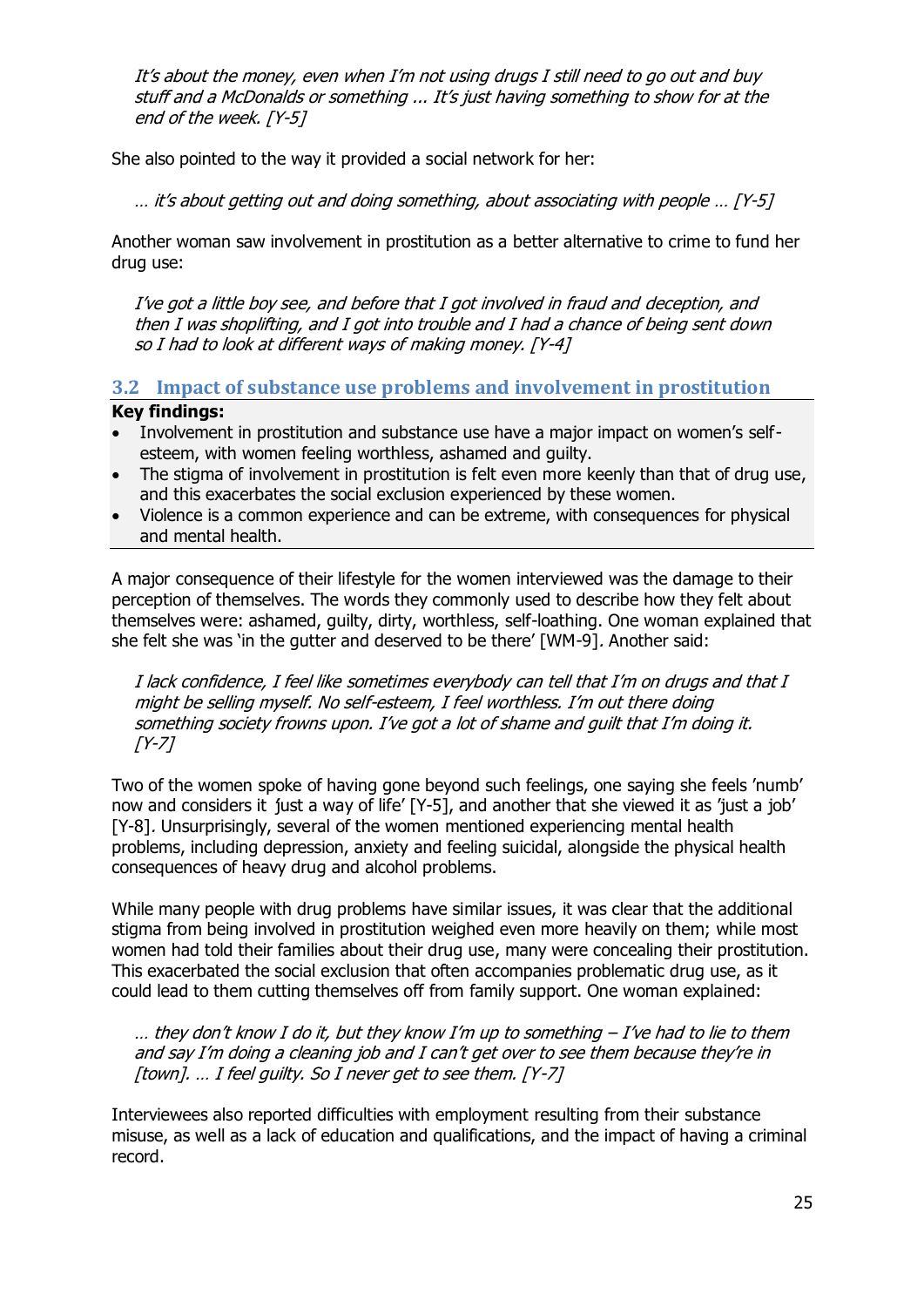Violence was a particular issue for most of the women interviewed and in some instances was extreme. In some cases this included violence from a partner, but more often this involved violence from a customer or 'punter', such as rape, being 'smacked about' and threatened. One woman reported:

I've been raped, I've been beaten up, fucking sodomised, punched the fuck out of, tied up, stripped in the car and thrown out in the middle of the fucking fields and having to walk home and knocking on someone's door because you can't just walk home. How humiliating can it get? Once that fucking happens you don't forget. [Y-15]

Such experiences will have a huge impact on the women's physical and mental health, and drugs and alcohol will often be used to counteract the effects.

# **3.3 Support needs and reasons for accessing services**

#### **Key findings:**

- The women gave a range of reasons for accessing services but in most cases there was a feeling that they had had enough, either because of health issues, a specific incident, or because they simply felt they could not go on in the same way.
- Pregnancy or concern for their children was a reason for accessing services for about half of the women interviewed.
- Support needs are very varied, ranging from short term basic support, harm reduction and treatment need, to longer term support to help maintain progress and recovery.
- Housing was a particular concern for many of the women interviewed.
- In addition to drug treatment, many of the women have mental health issues for which they need ongoing support.
- To sustain longer-term change women need support to establish a new social circle and to access alternative activities, as well as education and support to obtain employment.

In the interviews, women were asked why they accessed services and in discussing this, their lifestyle and their experiences of services, they revealed a wide range of needs as well as the motivations for seeking to change.

In many cases the women talked of having reached a point where they realised they needed to change. Sometimes this was because their drug use and/or prostitution was having a major effect on their physical or mental health, for example:

I had problems with my breathing which was caused by the crack, it had caused me to have fluid in my lungs, and caused my breathing to be really bad. It got to the stage where I had to move out of the flat I was living in because I couldn't even get up one flight of stairs – they had to move me to one without stairs because my breathing was that bad. [WM-9]

I saw someone from the [name] project who was in a car. They gave me a sandwich and left me a phone number and some condoms and then I was feeling really bad going down and doing prostitution and that's when I called them up feeling suicidal. That's when I asked for help. [Y-3]

For others it seemed that there was no specific reason but rather they had got to a point where they felt they had had enough:

Sick of the drugs – same shit, different day. I'd had enough. [Y-8]

Just wanted it to end, it wasn't where I belonged. [Y-9]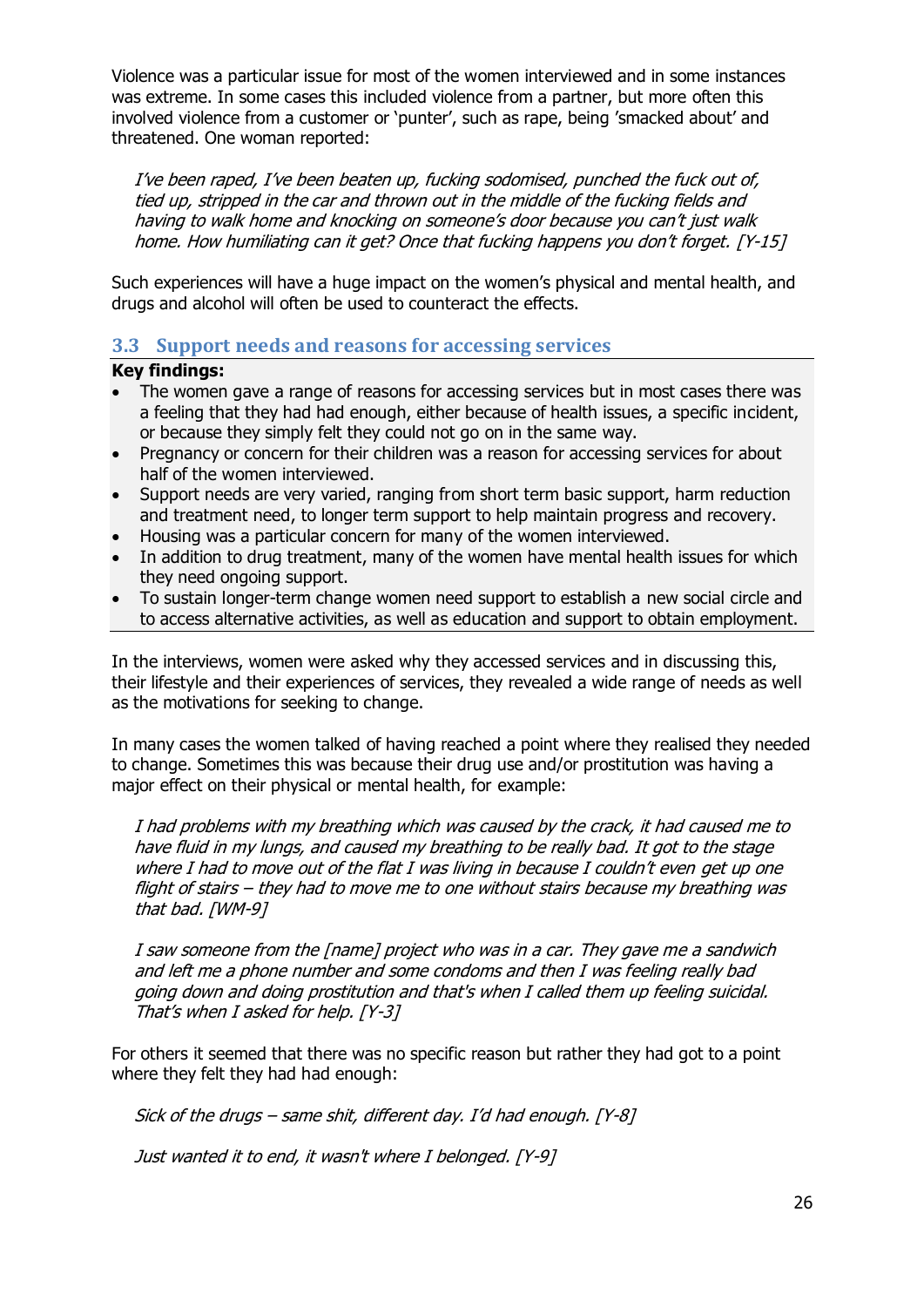Children played a part in the decision to access services for almost half of those interviewed. Two women said they had sought help when they had become pregnant and others accessed services because they wanted to be able to have access to their children or because they felt they owed it to them:

### I'm getting too old now and I've got kids and that's what has changed [Y-5]

Many of the women had been accessing services on and off for many years. These ranged from harm reduction services, such as needle exchanges and the provision of condoms and sexual health checks, to more structured treatment provision and wider social support to address a wide range of needs.

Services, and in particular sex work services, had addressed basic needs such as food and access to benefits. They also helped with a rape case for one woman and a domestic violence incident for another, helping her to access a safe house.

Housing is a major issue for this group of women and almost half of those interviewed mentioned either receiving or needing help with a housing issue, either short term or longer term. For example:

#### They've been fantastic. I'm really lucky to have had them around at some points or I wouldn't have a roof over my head some nights. [WM-7]

The long term nature of the problem is illustrated by another interviewee who explained she wanted 'secure housing' because she was in constant fear of her children being taken away from her if she loses her house. This can also have an impact on access to treatment:

I've got a friend who wants me to go into rehab because of my drinking and I took it to extremes but I'm not sure it'd help because then I'll come back and I'd have to get a new place and everything. I'm just getting settled where I am and there are people I know and trust and I'm back in an area where I feel at home and feel safe again. I don't want to jeopardise that by going to a rehab and my landlord giving a place up to someone else because I'm not there. [WM-8]

Another issue raised in many interviews was the importance of developing a new social circle and having meaningful activities. As one interviewee said:

… if I was still living with anyone who was using then I'd still be working, but I moved away from the area and I moved away from people I used to associate with, those I'd go out with, go work with, go buy drugs with - I cut everybody off and moved away. [WM-9]

Some services were reported as having provided a drop-in centre which was valued by several of the survey participants as it provided an opportunity to socialise 'like normal people'. Having opportunities to socialise with new people was mentioned as being important for making changes to their lives; having been involved in substance use and prostitution for so many years, all of their acquaintances were in the same situation:

I haven't got a social life. I haven't got any friends apart from out here and I wouldn't call them friends, I'd call them acquaintances. When I've been at home for two weeks, no one will ring me but they'll come up to me when I'm down here. [Y-7]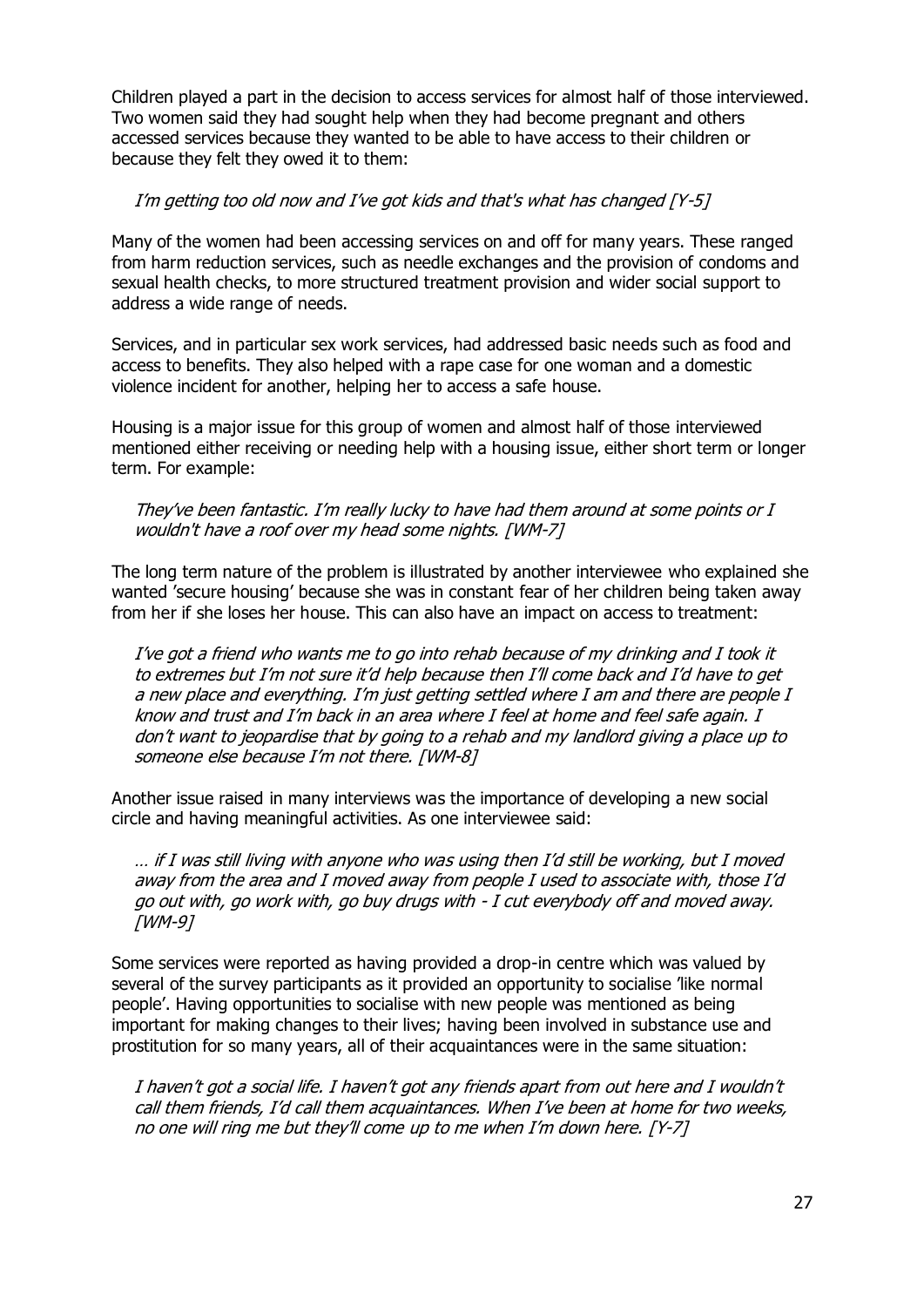As well as people to socialise with, participants talked about the need to 'have other things in place, activities to do'. For example, in answer to what she would like to achieve in the long run, one of the participants replied:

I'd like to have a job but I've got no qualifications. I'd like to provide a nice house for my son. Holidays. You know, he's missed out on basic things other kids have … Education I mentioned because I've got no qualifications so how am I supposed to get a job. I've got a criminal record now so how is that going to impact on what I can do now or in the future? [Y-4]

In addition to healthcare for the physical health problems associated with drug use and prostitution, the mental health problems discussed earlier clearly also need to be addressed. One interviewee felt she was not ready to give up alcohol fully as she gets panic attacks and problems with flashbacks relating to events in the past, which become worse if she doesn't drink. Others reported needing help for suicidal feelings and dealing with the aftermath of extreme violence or the impact of withdrawal from drug use:

I need help with the mental rehabilitation side of things. It's not just the getting clean, that's the difficult bit. That's difficult but in the scheme of things I've got clean billions of times and I've always gone back. It's about maintaining - the stability. [WM-7]

# **3.4 Barriers to service use and negative experiences**

### **Key findings:**

- Individual barriers to accessing services include:
	- Self-esteem/belief that change is possible
	- Stigma attached to drug use and involvement in prostitution
	- The situation in which many of the women continue to live
- Organisational barriers include:
	- Service hours of operation, long waits for methadone scripts, short appointments, inflexible procedures, lack of childcare and geographical location of services
	- Difficulties with keyworkers, including lack of consistency which can affect rapport and trust, stigmatising staff attitudes and disparities in gender and age
	- Lack of wider support and aftercare/ongoing support

In the interviews, women were asked about their experience of services - both substance misuse services and services providing support to women involved in prostitution - and about issues that made it difficult for them to engage with services and make changes to their lives. The evidence review for this project suggested barriers could be divided into individual or personal barriers and service or organisational barriers, and both types were also highlighted in the interviews.

### **3.4.1 Individual barriers**

As described above, the women interviewed had very low self-esteem and this had an impact on their belief that it is possible to change. As one woman replied when asked about the issues that make it difficult to stop their drug use:

Guilt, shame, my lifestyle – how overwhelming it is to change. There's such a lot I need to change. [Y-2]

This may have an effect on women's motivation levels and, in addition, drugs are often the way they habitually cope with stress and 'black things out', so the tendency to relapse is strong. While getting treatment for drug use was often seen as the key to stopping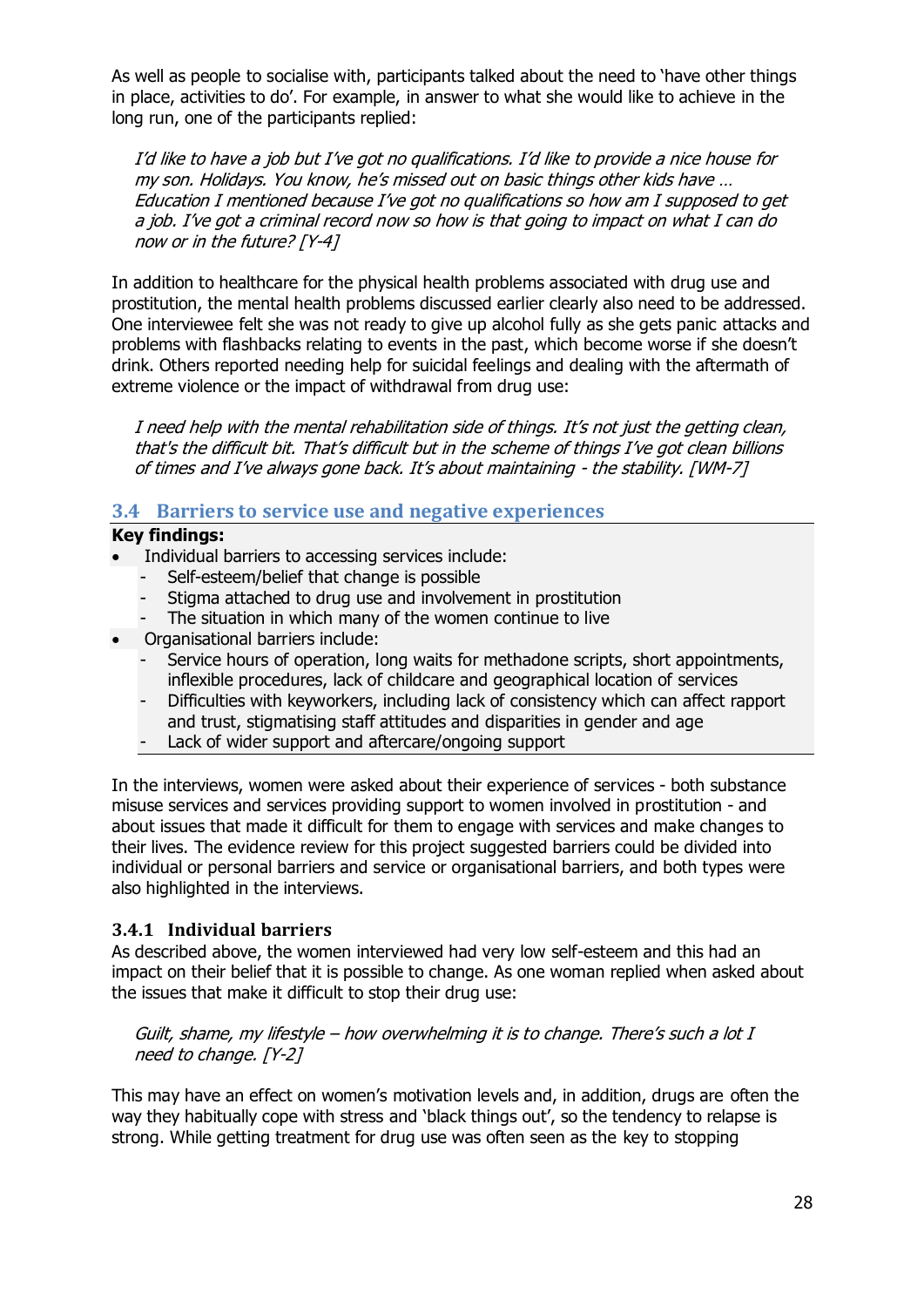involvement in prostitution, women may continue to work to provide money for other things, and this:

… makes it harder - doing things with men that you wouldn't normally do means you need to do something to blot that out. [WM-7]

The stigma surrounding involvement in prostitution may also provide a barrier to helpseeking, and some interviewees were reluctant to disclose their prostitution to keyworkers. The complexity and entrenched nature of their drug use and involvement in prostitution adds to this:

… it's down to the mental side of things that I've just got into that habit for so long, and it's not easy to step out of it once you've been doing it for 14, 15, 16 years. It's not easy to get out of that cycle, beat the habit, because it's like a comfort. [WM-7]

Another issue is that the women are trying to change their lives while still living in the same environment and mixing with the same people. For example, they may be living in a hostel with other women who are still using drugs or are involved in prostitution. Over half the women interviewed mentioned this sort of thing as a barrier to change, whether from dealers, partners, friends or acquaintances encouraging them to continue using drugs, or from clients or previous clients, or the need for cash encouraging them to continue working:

… punters who see you and pull up and ask if you're working makes things difficult [WM-4]

… if you're still going around the same town and going to the same places to get your scripts and seeing the same faces then it's really hard to stop yourself going round in circles. [Y-3]

There's always that thing where, if I need some cash, I can just go work at my local place. [Y-4]

In the previous section, the role becoming pregnant or concern for children had in encouraging women to seek help was highlighted. However, in some cases they may prove a barrier to recovery. Two interviewees reported that they had lost access to their children despite complying with drug treatment, which then led to relapse. One interviewee who had sought help after her children were taken into care was told that if she stopped using heroin and came off methadone she would get her children back. She did this, but the children were still given for adoption, so she started using again. Three other women were avoiding accessing services or acknowledging relapses because they were afraid their children might be taken into care.

#### **3.4.2 Organisational barriers**

The interviewees highlighted a number of organisational issues that they felt posed barriers to service use or made it difficult for them to successfully change their lives. Two interviewees felt that the time taken to obtain a methadone prescription when they accessed drug treatment was too long, and that this encouraged drop out as motivation waned. Three people commented on the very short length of the appointments provided at a drug service, which in one area had reduced dramatically following a change in the organisation delivering the service. They felt these did not provide enough time for considering the issues they experience or the reasons underpinning their use of drugs and identifying support needs. For example: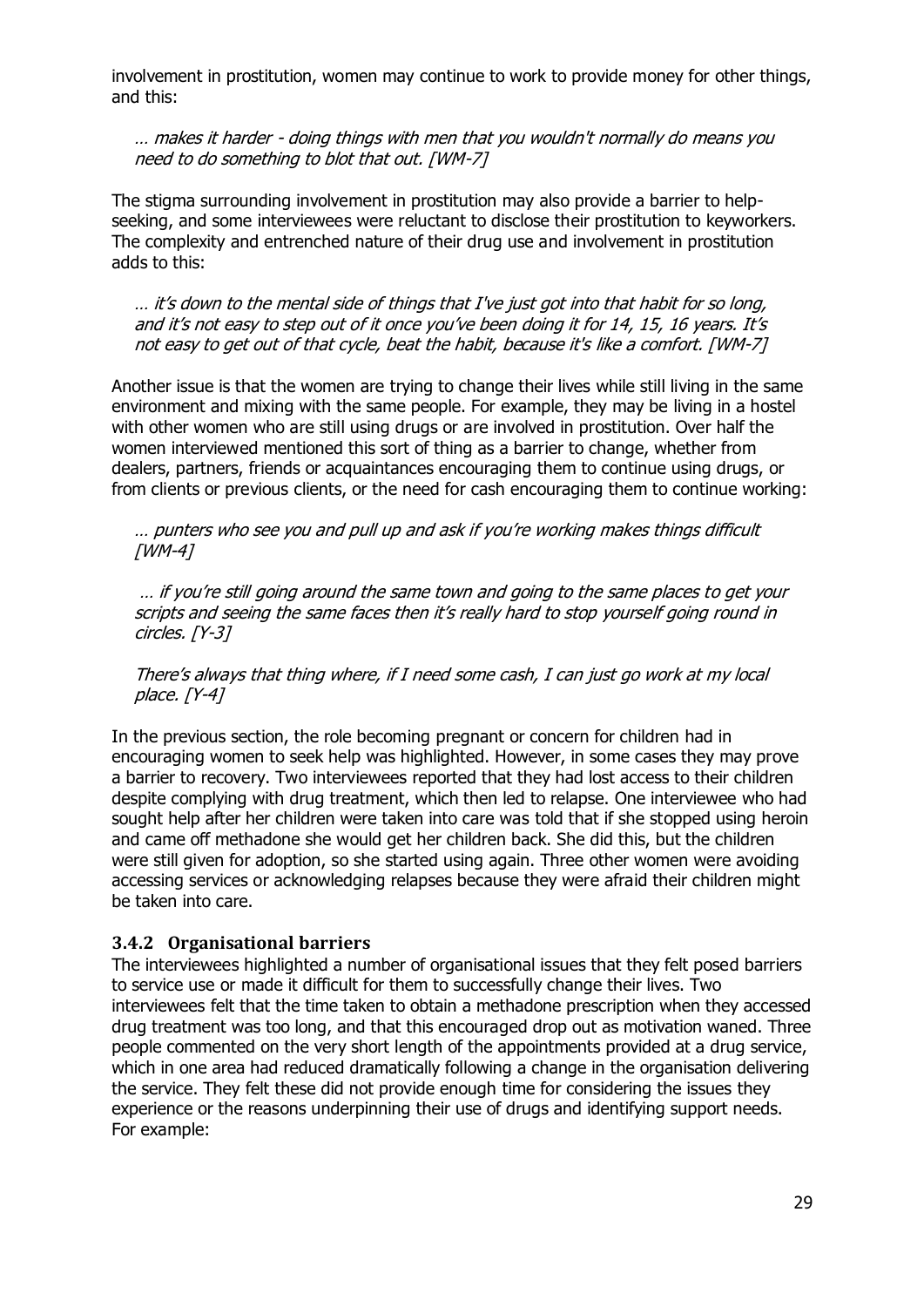All they seem to give you is 10 minutes of an appointment, see what you're using, take a sample test and then give you a script and then ask you to come back in two weeks. That's about all the support you get. [Y-3]

Another issue raised by several interviewees was service hours of opening. The need for 24 hour access to support when they were going through a bad patch and struggling not to return to their previous habits, and also to access clean needles were mentioned:

Drug taking doesn't stop at 6pm at night … if you're rattling you need one there and then.' [WM-8].

Several women also talked about the need for services to have some provision for childcare or to take account of the needs of those women with childcare responsibilities when making appointments.

I'm struggling at the minute to get childcare to go to a programme and work on myself and stuff – I think they could help a bit more with that. There isn't enough help for women, especially ones who are single parents with kids. [Y-9]

The location of the service was mentioned by a few women as being problematic. There is a trade-off between being accessible to the women by being located near where they work so they can access it easily and, when they are in the process of recovery, having to go back there and the risk of being drawn back into old habits.

I had a bit of a problem with the location – well, it wasn't really the location, more letting the people hover outside and it could be a bit intimidating especially if you wanted to get off the drugs or keeping to a script, and they're tapping you up or asking you to score. [Y-3]

Another issue raised by several women was the inflexibility of some services in respect of dealing with missed appointments, which posed problems for people living chaotic lives. One woman reported she had tried to access treatment but was thrown off her methadone script straight away when she missed her first appointment because 'I had to go to [town] to see my daughter and forgot to phone. It's as easy as that' [WM-3]. Similarly:

I think they were a bit hard … if you didn't keep to appointments which, you know, I was really unmanageable, and it's hard to keep to appointments, it's all about your drug use and getting it and if you're rattling you can't make it anywhere or if I reacted after missing my prescription and trying to pick it up and the chemist said I was being aggressive  $-I'd$  react to that because maybe it wasn't true and then they'd ban me from getting a script. [Y-3]

I don't know about anyone else but I'm mightily confused when I've got 101 appointments to be here, there and everywhere, and I mix them up. [WM-8]

However, on the other hand one woman felt that services were far too lenient and should be tougher on people if they used drugs on top of their script. There was also recognition by many of the women that they could be difficult to help. This can make it even more important that time is taken to listen to them to identify their wide-ranging problems. As one woman who had serious mental health problems and a long history of serious abuse described:

Because I've got problems they say they can't get through to me but that's because (inaudible) … They don't spend enough time … they want to make decisions for you …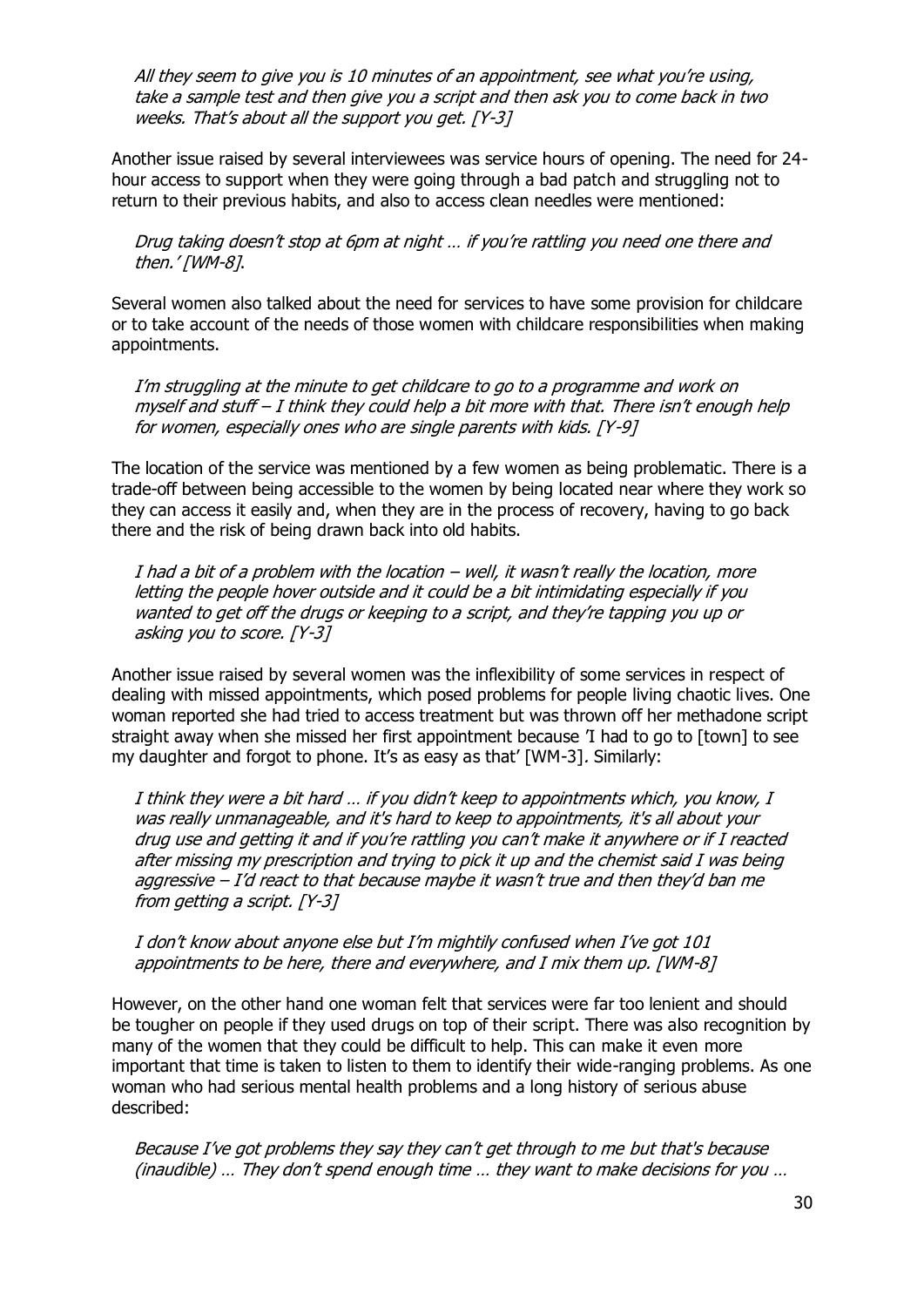You aren't in the right frame of mind. I'm 32 … years old and I might be mental in the head but I still know what's what. [Y5]

The most commonly raised group of issues concerned keyworkers, particularly in drug services. Given the very negative self-perceptions highlighted above and the stigma around drug use and, in particular, prostitution, it is not surprising that many of the women interviewed found it difficult to establish a rapport with their keyworker. Many women chose not to disclose their involvement in prostitution to drug services and several that did reported feeling 'judged' or 'looked down on'. While some of this may be a perception based on the low self-esteem that the women have, it is nevertheless clearly damaging to the therapeutic relationship. It is also the case that some of the women had had quite negative experiences of care. For example:

With this pregnancy, the keyworker I had through that was crap. He didn't turn up to any of the called group meetings at all, even though he was working on the days they were going on. He sent a piece of paper through to the meeting with a list of 20 missed appointments, right. None of them had been sent out to me or given to me, so I hadn't missed them, they just hadn't been given out to me. I collared him about it and he said, oh no, that's just the automated syste<sup>m</sup>– so I asked him what did you submit them for ... He said they were asked for and they weren't even asked for … he's just not helping, he's a derogatory factor, and it could be because of him that I lose contact with my son. [WM-7]

Several of the women interviewed reported particular problems with having a male keyworker, which is unsurprising given the experiences of abuse from both partners and clients that most have experienced. Another issue raised was having a keyworker much younger than themselves:

… especially now that I've got a bit older and I'm sitting with someone who might be 10 years below me and they've just come out of college and everything, that it feels like I'm being judged or looked down on. [Y-4]

It is important to note that some women had had excellent support from keyworkers, which will be considered in more detail in the next section. However, issues such as disparity in gender and age are likely to make it more difficult for any keyworker to establish a good therapeutic relationship with women like those interviewed who have complex and entrenched problems requiring a high level of ongoing support.

Another concern mentioned by several participants was that of having frequent changes in keyworker. For this group of women, who have very negative self-perceptions, it is particularly difficult to open up and discuss issues about which they are deeply ashamed, so it takes time for them to develop the trust necessary to do so. Having to frequently repeat the process can impede progress.

In the interviews, women were asked about the services they received and also services or support they felt were needed. An issue that was raised time and time again was a perceived absence of any support beyond a script (although initially a script was often the main thing they were seeking):

… helpful at giving me a script but nothing else, no other support. [Y-10]

I expected support – but I didn't get what I expected really. I got medication to substitute my using, but I didn't get any support for my lifestyle and my little girl ... They didn't really ask me about the prostitution. [Y-2]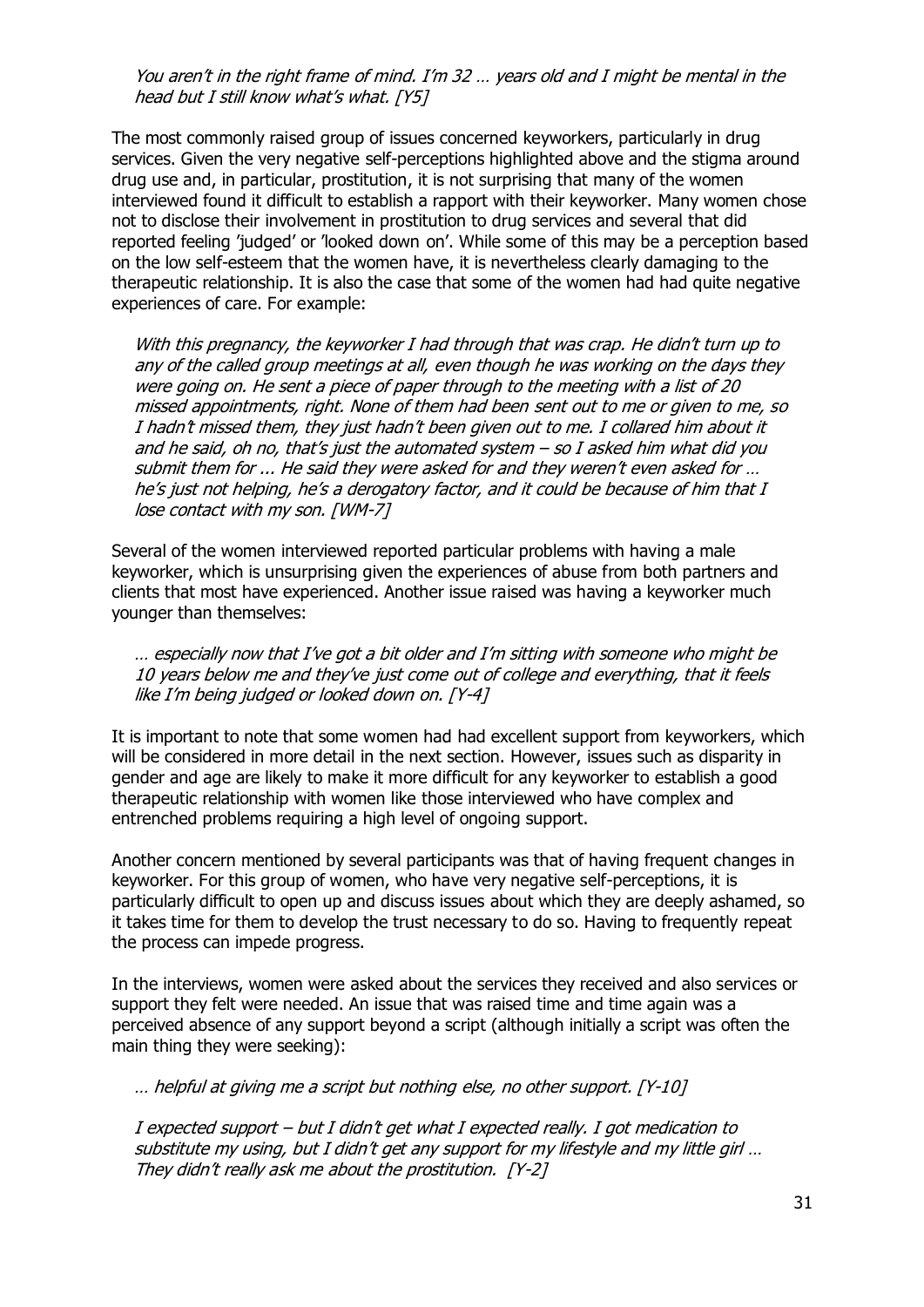…it's really hard to stop yourself from going around in circles, with no moving on help available when you have stopped the drugs to get involved with voluntary work, to get into college – there's no moving on support if you did get clean. [Y-3]

Well I suppose they gave me a script which was helpful, but really they didn't have a look at why I was using, and still to this day I feel like the script is the easy solution. They're not too bothered about getting you to move on. [Y-4]

In addition to the lack of support to address their lifestyle and help to move on, several women highlighted the gap in ongoing support and aftercare to help them maintain a substance-free lifestyle and stay off the streets, which given the longstanding and entrenched nature of most of the women's problems is a significant issue:

I've noticed with [service] that once you're off the drugs they take you off the books and if you're feeling at a low point again you can't access as easily as you can when you have a keyworker … sometimes you do get those days where, you know … if you've got somebody to talk to, you can say today I feel like doing this and then you can discuss why that might be so and what you can do about it. [WM-8]

### **3.5 Positive experiences and effective interventions**

### **Key findings:**

- Positive aspects of services include:
	- Measures that increase accessibility e.g. outreach services, a flexible approach, dropin access and telephone support
	- Involvement of peers e.g. as keyworkers, mentors, etc.
	- Staff understanding of the specific needs of these women
	- A non-judgmental and empathetic approach from staff
	- Integrated provision or strong case management to cater for all needs

Within the interviews many women highlighted positive experiences within support and treatment services. These provide an insight into the factors that may be necessary for interventions to be effective at helping women involved in prostitution recover and change their lives. Many of these are the flipside of the barriers and problems highlighted in the previous section.

Some women commented positively on the speed with which they were given a script:

I got a script from [service]  $-$  I got it in two days instead of a week. Normally sometimes you have to wait up to two weeks. It's important that they do both because it reduces the stress. [Y-5]

Others pointed to their flexibility:

… if I want an appointment, they do it around me, if you know what I mean. They'll ask me if this time's alright because of contact with my kids and stuff. [WM-2]

Quite a lot of the women interviewed found outreach and the one-to-one support available from staff around the clock by telephone, mainly in services supporting women involved in prostitution, extremely valuable. For example:

… When you're sitting at home going through a bad patch and twiddling your thumbs, and you don't know what to do with yourself it's nice to be able to pick up the phone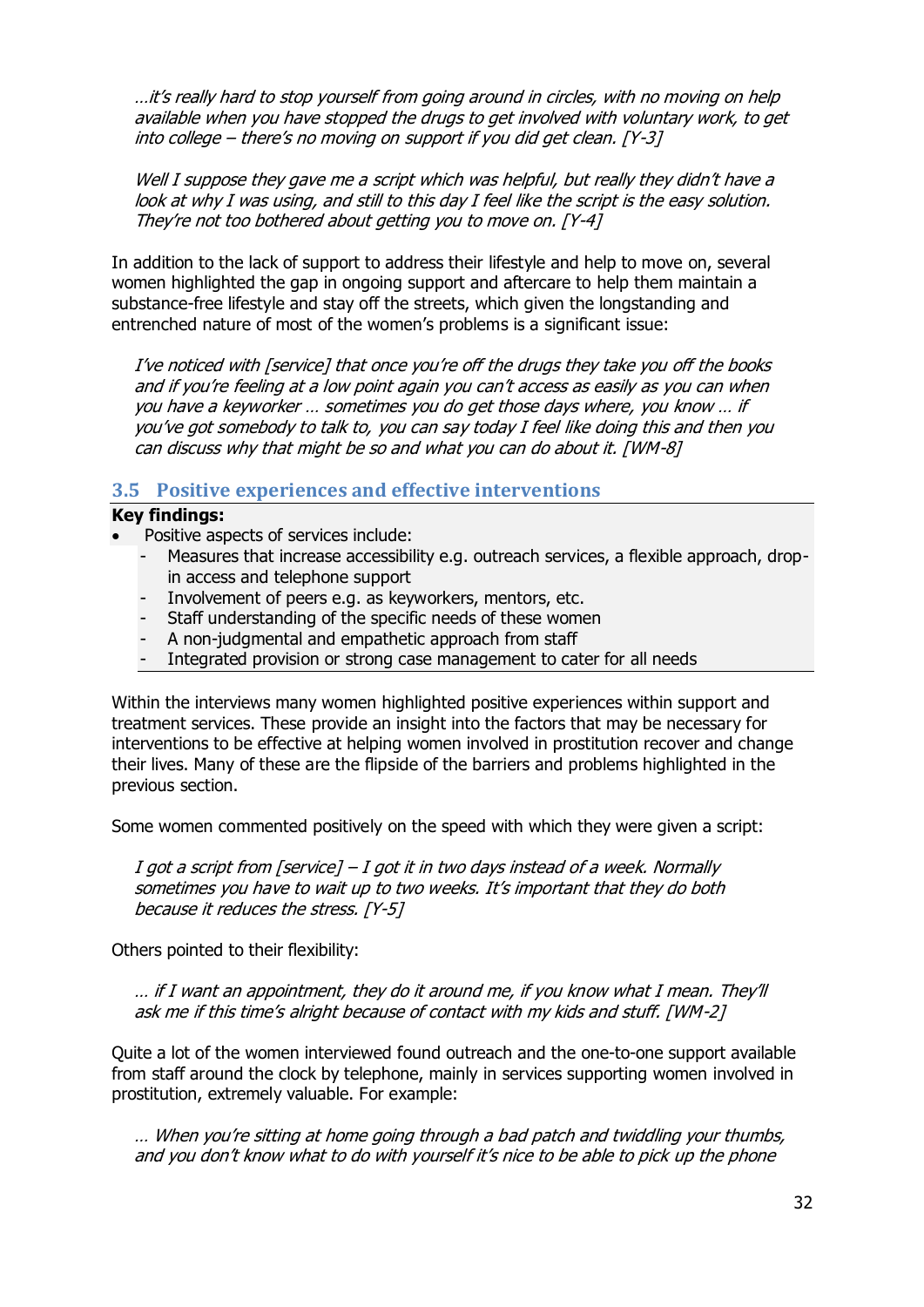and speak to someone just to take your mind off things at that time … Because with crack it's all in the mind, it doesn't physically affect you as such, it's more mentally addictive, if you're putting your mind onto something else and focusing on something else, it takes your mind off the initial thought about wanting the drugs that you need. [WM-9]

The very wide range of support that they received was also important:

It's because they deal with a wide range of things – [sex work service] is for working girls, it's for a wide range of stuff, and they also help with drug problems. They can get you to relevant places and sort out relevant things for you … when you're working obviously you need to be checked and stuff, so you go see the nurse for regular checks and plus if I had anything with drugs or anything like that, [name] would sort it out … [service] dealt with a rape case, and also my housing – when I moved to [town] I had housing problems and I had to stay in a hostel… [WM-9]

Several of the women commented positively on particular keyworkers or staff in services who they had found particularly supportive:

The keyworker I've got is brilliant – they make a big difference. [Y-8]

… the people working for them are very down to earth and they're on a level so it feels like you forget that you're out with a keyworker, it's like you are out with a mate and they just listen and they've got access to all the right people and all the right places that needs accessing. [WM-7]

The women were also asked directly if they considered it important that the staff in the services were people who were able to relate to their situation – that is, who were their peers, with experience of using substances and involvement in prostitution. Most people said that they thought that it was because '… how can people give you advice if they haven't lived that life?' [WM-4]. The role peer support can play in addressing the double stigma felt by some women as a result of using drugs and being involved in prostitution was also highlighted. As noted earlier, feelings of shame can prevent women from disclosing involvement in prostitution to keyworkers, as well as to family members, which can cut them off from crucial support. Peers may be perceived as easier to talk to:

I think if someone's been there they know what I'm talking about and are not judging me and to be honest I can't bullshit them. [Y-10]

However, others suggested that it wasn't that important as long as the staff member had the right attitude:

That's never really bothered me, if I'm honest. When I was at the hostel my support worker was younger than me – somebody like 10 years younger than me at the time but it didn't bother me. The lady at [drug service] was a lot younger than me, but it really it doesn't matter because obviously they're trained to do that. At the end of the day, they're here to help. [WM-9]

… It doesn't only have to be [someone with lived experience], but I think someone who has empathy and understanding for what you're going through helps more than anything. [Y-3]

Another aspect of peer support that participants mentioned was as positive examples to provide motivation and encouragement that lasting change is possible: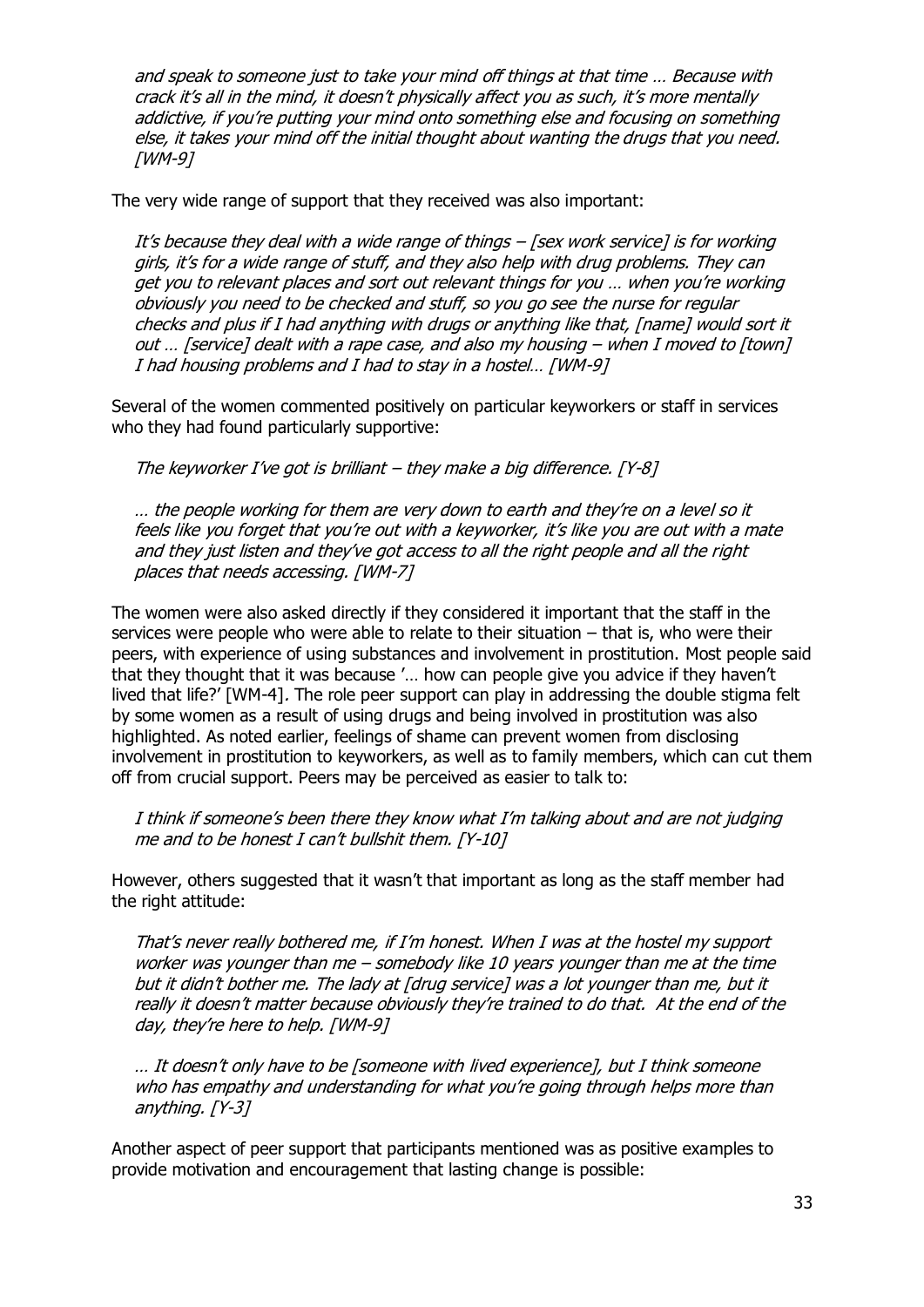You can talk to people or mix with other people who are trying to exit as well, so it gives you motivation. [WM-9]

Another aspect of services investigated during the interviews was whether women felt it was better to have a single integrated service dealing with both 'sex work' and drug use issues or whether they should remain separate. The majority favoured some integration, for a variety of reasons. Some felt it would be easier and more efficient and would save having to go over the same ground with people in the different services. A further advantage was seen to be the potential to develop a trusted relationship with one or just a few workers, rather than receiving support from a range of people.

Most girls out on the streets now are also using drugs. It would be a lot easier if people could talk openly and honestly about both in one session rather than talking to one person about their drug taking and then another person about working on the streets. It would be better to talk about both of them in one go rather than going through the same things twice to two different organisations who have to come together to discuss it anyway. Why not just have one group of people you can talk to? It saves time ... It would be so much easier as you wouldn't have to get used to one set of people in one place, and one set of people in the other. [WM-8]

I think it's helpful, yeah. You get used to the one person or the few people, you build a better relationship with them and therefore you listen more to what they say. When they say they care you can believe it. [WM-7]

Some other women felt that the services should be kept separate. However, this does not preclude close working to facilitate access to treatment. A couple of interviewees commented positively on a previous arrangement, now stopped, in which a worker from the drug treatment service attended the sex work service drop-in so that women who might want to access drug treatment were able to do so. They liked the fact that the keyworker was at drop-in – they didn't get pressured to access treatment, but chose to.

### **3.6 The role of family members**

#### **Key findings:**

- Children were central to interviewees' aspirations for a better life; they were often a key driver for help-seeking.
- On the other hand, fear of having children removed from their care sometimes acted as a barrier to help-seeking, and losing their children could cement negative self perceptions and make efforts to change seem pointless.
- Partners and wider families are an important influence, which may be either positive or negative.
- The support of partners and other family members to their efforts to change was often highly valued by the women interviewed.
- However, very little support was reported for these family members despite the impact the women's lifestyle had on them.
- The double stigma of involvement in prostitution and drug use can make it particularly difficult for them to seek help. Although some women reported concealing their prostitution from their families, several indicated that they thought they knew really.

In the interviews, women were asked specific questions about their partners and other family members, including whether they knew about the women's drug use and involvement in prostitution and how they felt about it. In addition, they were sometimes mentioned spontaneously in answer to other questions, particularly children and partners. As would be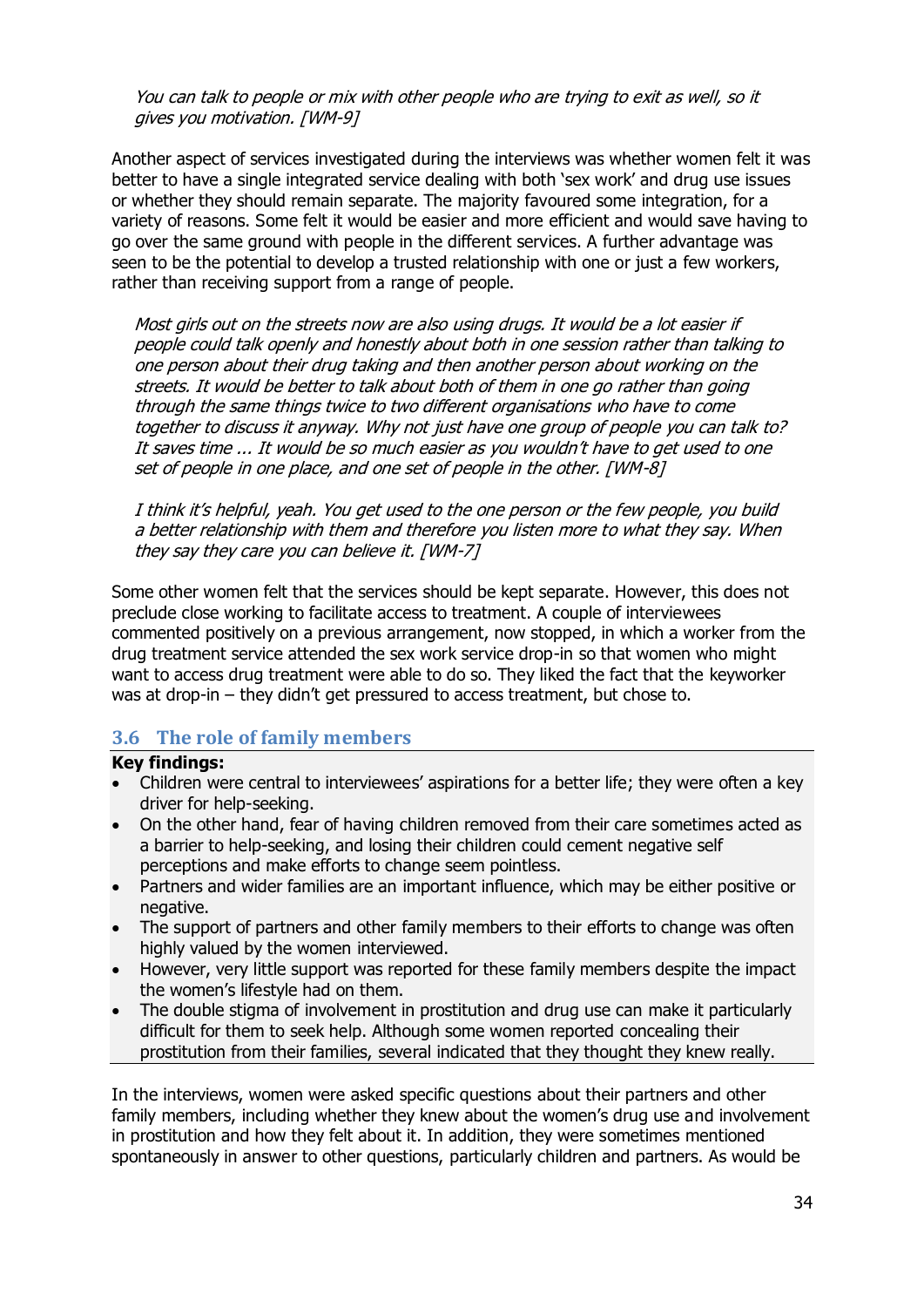expected, the relationships varied enormously and could have both positive and negative effects.

## **3.6.1 Children**

The central role that children play both as a motivation to tackle their problems and as a source of guilt when they do not has been highlighted above. Having a nice home and being a good parent was also central to the aspirations for the future of over half the women interviewed.

The negative impact on progress when they lose their children was also made very clear. There are difficult safeguarding issues to be considered but the way these are handled is important as well. The sense of hopelessness that is engendered when women work hard to comply with requirements only to have their children removed anyway reinforces all their negative self-perceptions and may put recovery beyond reach.

### **3.6.2 Partners**

Most of the women who took part in the study were living with partners and their influence could be both positive and negative. Most, but not all, were also drug users themselves. Although some of the relationships were clearly abusive and contributed to the women's ongoing drug use and involvement in prostitution, this was less than half of the cases, although some other women reported negative experiences with former partners. Examples of these negative experiences include:

When I first started at the age of 15 – it was actually a guy who got me into it and got me into the working, got me into the drugs. Once I got away from him a year later I got a lot more independent. [WM-9]

He's manipulated and scared me into going down and working the beat and using scare tactics to get the money off me when I'd got the money. [Y-3]

He doesn't like me doing it, but he can't get hold of the drugs and the money quick enough so it's one of them, he's a hypocrite … [Y-5]

However, more women described the positive support they had from partners, whether they were drug users themselves or not. Where the partner was a drug user also, several women indicated that they gave up drug use together or their partner tried not to influence them to use when they did. For example:

He has his habit back - but he is on it. He won't use in the same room as me so there is no pressure to use from him. [WM-1]

I went to the services with my ex-husband, he used to come with me. [Y-9]

He was happy, he stopped himself, because you know, if he was doing it, I would want to but yeah, he stopped. [WM-2]

Another woman reported how her partner, a former user, was very supportive of her drug service meetings and makes sure she attends them at times when she is feeling low and wavering about going. For another woman, developing a relationship with a non-using partner helped maintain her recovery:

I did it [gave up drugs] before I met him. I was still in the process of coming completely out of it. I wasn't dabbling anymore  $-I$  hadn't dabbled for eight months when I met him but I was still going through the procedure where you're going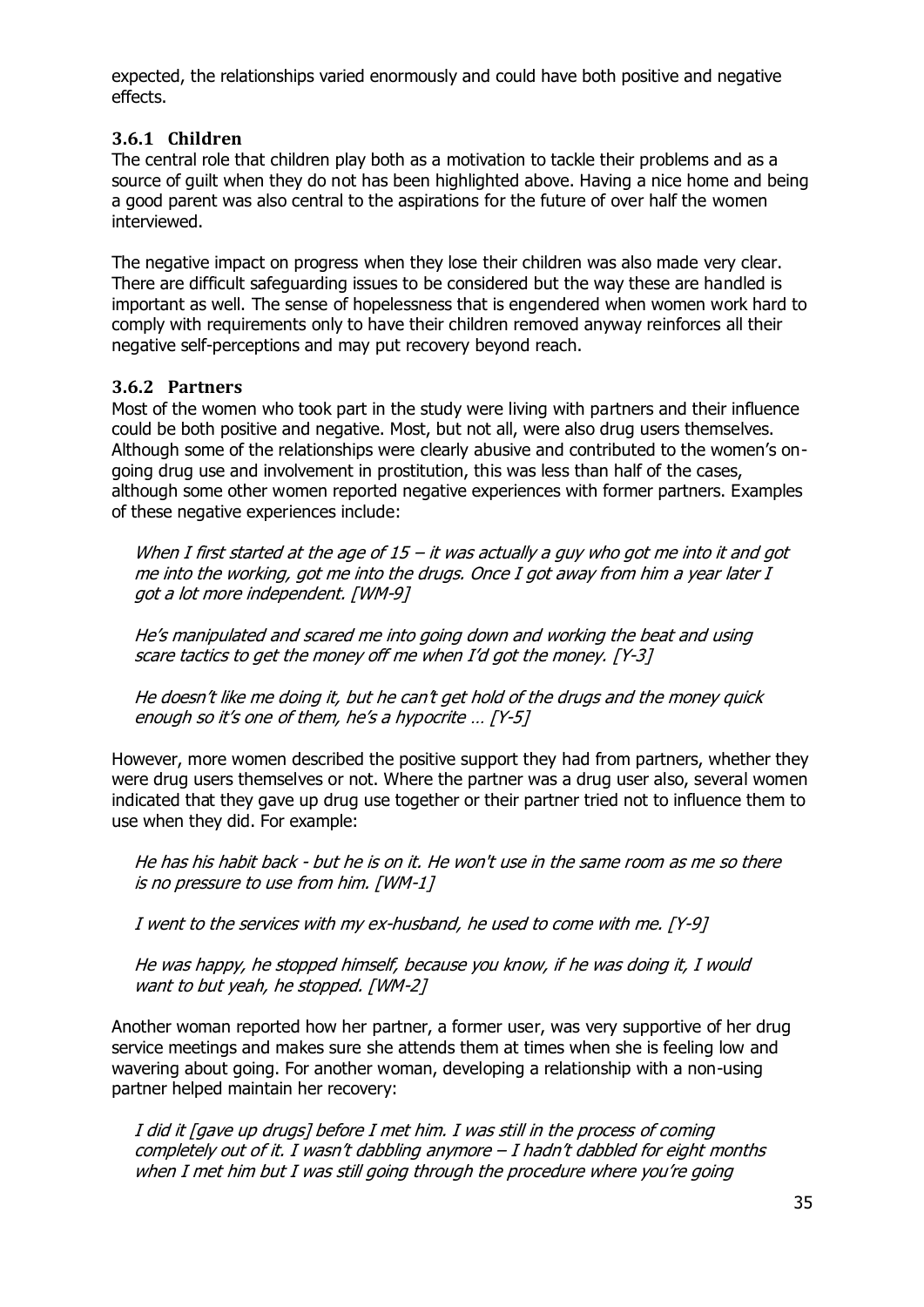through the rough patch and you're not sure where you're going to dabble or not. But I didn't and I've never done it since. [WM-9]

## **3.6.3 Wider family**

The interview included questions on the impact of the women's lifestyle on their families and whether the family members had received any help or support themselves. In discussing their wider families, the women interviewed mainly talked about parents and brothers and sisters. Most of the women reported that they were still in touch with their families and that they knew about their problems, at least about their drug problems. However, the shame that they feltl meant that they would sometimes conceal it or not talk about it. This was particularly the case around involvement in prostitution, with several women reporting that their families did not know about their sex work:

My mother will never know what I do. [WM-3]

My family has always known that I've been involved in prostitution, and I feel very ashamed because of my mum and family. I tell them that I'm no longer involved in prostitution. I only do it once a week, I don't go looking for it … they find me. [Y-1]

This concealment may cut them off from a valuable source of support:

I wouldn't want to go to my family because they don't know anything about it … well, they might have an idea that I use, but I certainly haven't admitted it to them, but I wouldn't go and ask anything from them. [Y-4]

Many of the women reported that their family members were supportive of them - '… they just want the best for me' [WM-2]; 'My family are standing by me' [Y-6] – and encouraged them to tackle their drug problems. Two of the interviewees said that their mothers sometimes came to services with them. The positive feedback they received when they sought help was clearly valued: 'Mum and Dad were made up' [WM-5]; 'They were over the moon. They're loving it' [WM-9]. For some women the support of their family was seen as essential to their recovery:

### [The support needed is] my family, and they're there so I'll get there. [Y-6]

However, the flipside of this is that the women may be ashamed to own up to their families if they relapse because of the disappointment this would cause, which may cut them off from support at that vital time. This was the case for two of the women interviewed. While most of the women interviewed suggested that their families were supportive of them, there were three cases where the families appeared to play a negative role. In one case a substance-using brother was sometimes violent and came round trying to get money out of her for his drinking. In two others, the family was seen as a negative influence and not providing help. In one of these the woman had herself been taken into care as a young child and said she had no feelings for her family. In only four cases did the woman report having other family members with substance use problems.

The impact on their families was recognised by the women: 'I've put my mum through a lot.' [Y-3]. One woman said her parents were devastated when she relapsed but her father had told her 'he was so pleased I'd made it to 31 because he thought I'd be dead by 25' [WM-7], giving an indication of the distress experienced by families. However, most women, when asked, said that their families had not been offered any support. Only three women said their families had been offered support.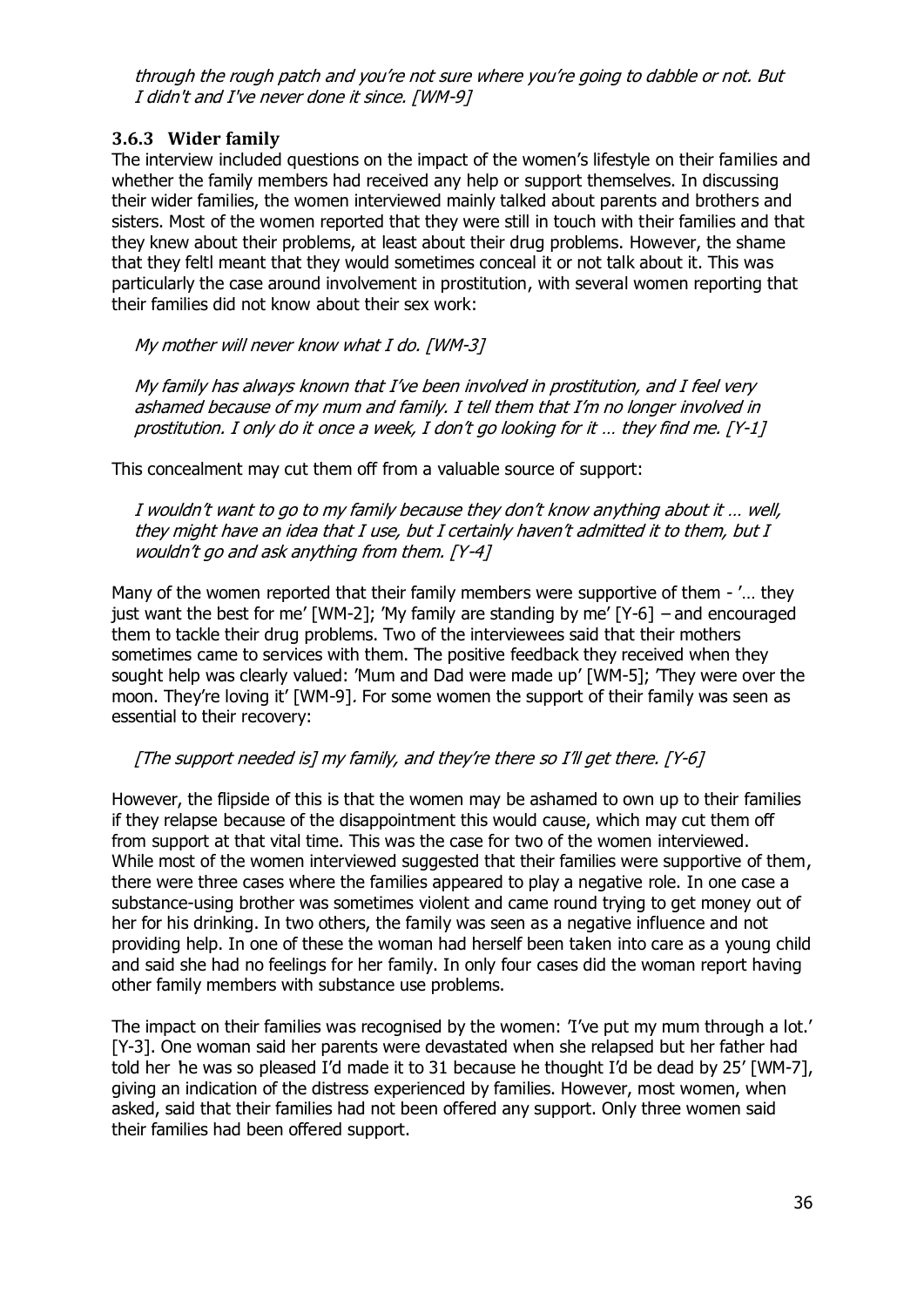# **3.7 Aspirations and hopes for the future**

At the end of the interview, participants were asked how they would like their lives to be in the future. The word 'normal' was often used in this section, and here and throughout the interviews, the idea of moving and a fresh start was also often raised. However, the most common hopes mentioned involved children, as mentioned above, and to be substance-free, which were each mentioned by over half the women interviewed. Many also mentioned wanting a job and a nice house or home. A typical response was:

I'd love to be clean. I'd like to have a job but I've got no qualifications. I'd like to provide a nice house for my son. Holidays. You know, he's missed out on basic things other kids have. You know, I'd like to take him abroad. We've only had weekends and a few days in a caravan. So yeah. Things like that. Things that people would say is normal everyday lives. [Y-4]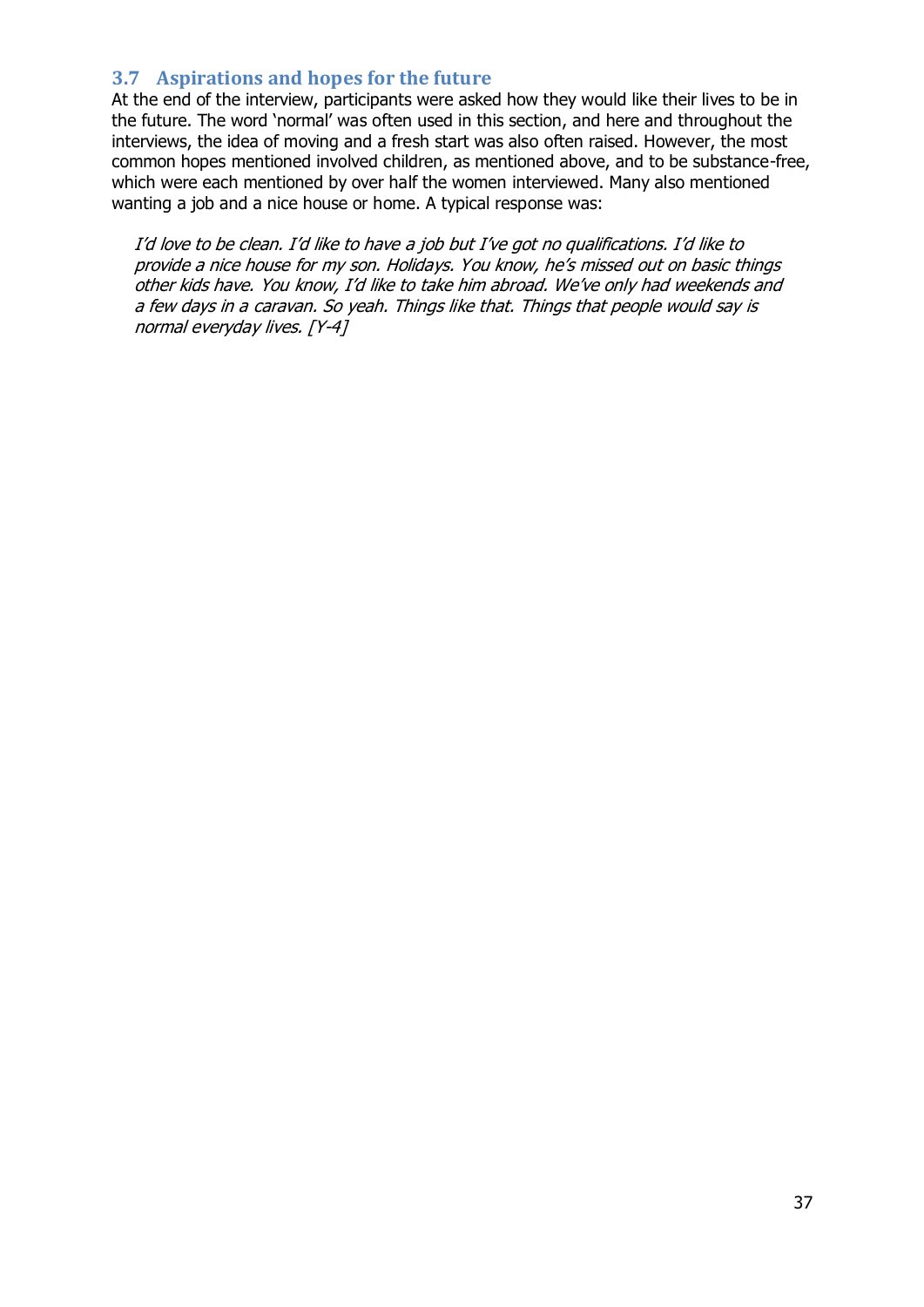# **4 Service provider survey and site visits**

# **Overview**

-

Most of the services that responded to our online survey reported proactively seeking to engage with women who are involved in substance misuse and prostitution. However, when asked about specific 'good practice' measures, the picture became less positive.

Half of services or less indicated that they used approaches such as evening opening, outreach and special sessions. Only about a quarter said they had special sessions for this group of women or provided support around children and pregnancy.

A key issue for women involved in prostitution and substance use is social support from people who understand their issues. However, the provision of women-only spaces is limited and although peer support is quite widely available, women-only peer support cannot always be accessed, which can be problematic for this group of women. It also means this is not, strictly speaking, peer support.

Many of the services surveyed drew links between women's involvement in prostitution and substance use and experiences of violence. However, provision to deal with domestic and sexual violence was mostly by referral. Provision of wider support, including support with housing and education and employment support, was also generally provided through referrals and signposting to other services rather than being available in-house.

Through an online survey, follow-up telephone interviews and observational site visits  $$ which included interviews with staff and service users – this study sought to determine what services are currently available that are designed to meet the needs of women involved in prostitution and substance use.

An online questionnaire was distributed to support services nationally, with a focus on ensuring high response rates in the two National Treatment Agency (NTA) regions in which the peer researchers conducted qualitative interviews: the West Midlands and Yorkshire and the Humber. A total of 64 valid<sup>2</sup> responses were received, including 17 responses from service providers in the West Midlands and 10 responses from providers in Yorkshire. The questionnaire was most frequently completed by service managers (n=29), with responses next most commonly received from keyworkers  $(n=12)$  and team leaders  $(n=9)$ . The majority of respondents were based in substance misuse services ( $n=46$ ), with responses also received from sex work or exiting prostitution projects ( $n=12$ ), women's community projects (n=2) and four other related services.

Telephone interviews were then conducted with four survey respondents who agreed to participate in a follow-up interview, including two in the cities where peer interviews were conducted and two in other cities. Finally, we conducted observational site visits to six providers in the two areas where the peer interviews were conducted. These were identified through the online survey and the peer interviews. Services that agreed to a follow-up telephone interview or to a site visit were provided with information sheets about the research project, and were asked to sign consent forms (see Appendices).

# **4.1 Accessibility and appropriateness of services**

Questionnaire respondents were asked what proportion of their clients in the past year were women who exchange sex for something they want or need and who use substances

 $2$  A further 28 respondents agreed to participate in the questionnaire but did not answer any further questions and so were excluded from the analysis.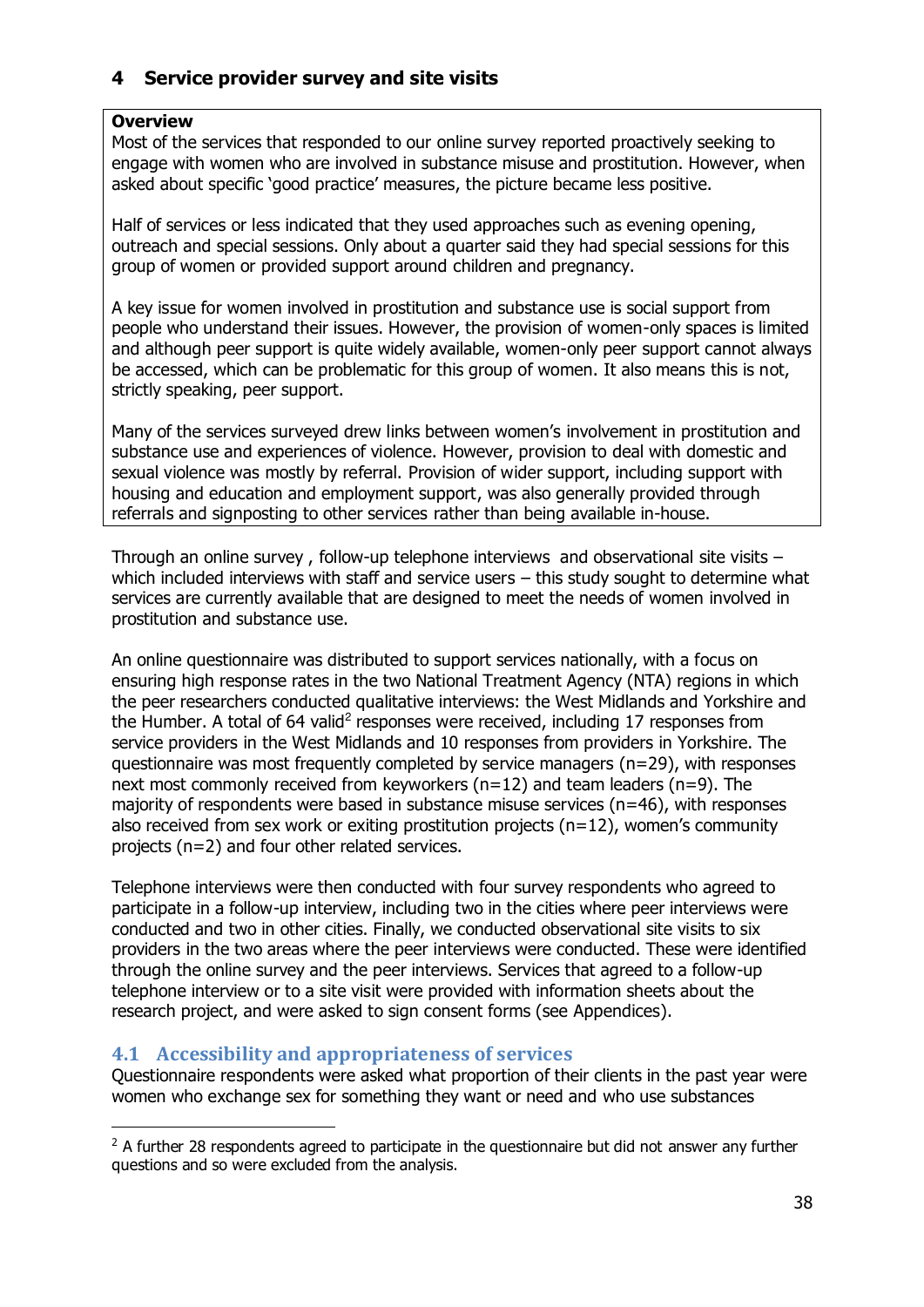problematically. The responses to this question ranged from 0 to 100%. While the average proportion of service users represented by this client group was a quarter (25%), the median response was 5%, indicating that most of the services responding to the survey were not services with a special focus on this group. When substance misuse services only are considered, and on the basis of self-reported information from services, this client group represented 11% of their service users on average, with a median response of 3%. Respondents based in these services were more likely to report that they felt that this client group was under-represented in their service (n=26, 58% of 45<sup>3</sup> substance misuse service respondents did so), compared with 46% of respondents overall. Ten respondents reported that they didn't know whether these clients were properly represented in their services, with eight of these respondents being substance misuse services.

The vast majority of respondents (50 of 63 who answered the question; 79%) believed that they take proactive steps to ensure that their service is accessible to women involved in prostitution who use substances. There was no significant difference between substance misuse and other types of services in response to this question. However, when those services that said they take proactive steps were asked about specific steps (steps identified as good practice in the evidence review – see Figure 1, below), positive responses were low:

- only half of respondents provided evening open hours and/or outreach services;
- less than half of respondents provided women-only spaces; and
- less than a third provided sessions that are specific for this client group.

### **Figure 1: Proactive steps taken by those services who report specific attempts to engage this group.**



Some respondents gave further details of the steps they take in an effort to be inclusive of this client group:

-

 $3$  1 respondent did not answer this question.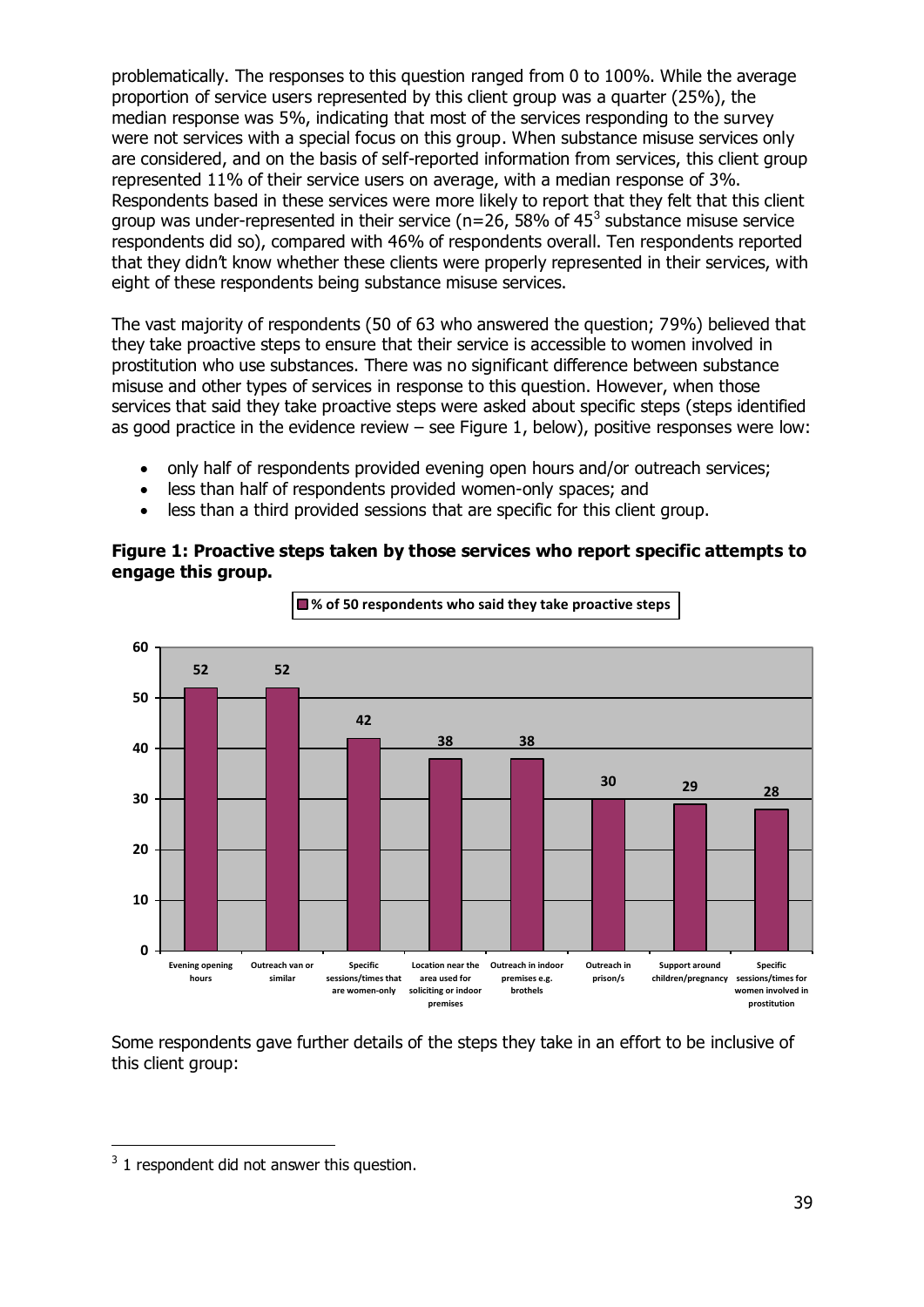We have a female sex working women's only GUM/Family Planning Clinic and substitute prescribing clinic – Service manager, sex work project, West Midlands

Evening outreach weekdays, currently expanding to cover early morning and weekends – Service manager, sex work project, West Midlands

Drop-in provision at a different venue to main services – Service manager, drug and alcohol service, South West England

We are just starting to do evening outreach in the red light district - Keyworker, drug service, South West England

We provide a Needle Exchange Bus which is currently doing targeted pieces of work to engage more women caught up in prostitution – Service manager, drug service, London

However, for several of these responses it was unclear how the support provided was specific to this client group and differed from the treatment that all service users would receive:

24/7 helpline admissions team experienced in working with vulnerable women so can ask questions tactfully and sensitively – Service manager, drug service, London

Not open regularly in evenings, however evening appointments are available and are offered if a woman is unable to/struggling to access the service during opening hours – Service manager, sex work project, South East England

In site visits, specialist sex work and women's community projects were particularly likely to raise the importance of women-only spaces. However, there may be benefits to including some mixed gender provision:

We are a very female-orientated project, but there are a couple of men that we have that are positive role models basically. And we try and encourage that. Actually, all men aren't bastards – Sex work and substance misuse project, West Midlands.

### **4.2 Nature of the support provided**

Service providers were asked about the interventions they provide for this client group, discussed below with reference to the four broad types of support identified by Kurtz et al (2005).

### **4.2.1 Basic physical needs**

Questionnaire respondents were overwhelmingly positive about the need to provide support related to involvement in prostitution within substance misuse services, with 41 (79%) agreeing or strongly agreeing with this. Substance misuse services appeared particularly supportive, with 47% (17 of 36) strongly agreeing with this statement, compared to just 25% of other providers who strongly agreed with this. However, this in-principle support contrasted sharply with current provision within services as shown in Figure 2.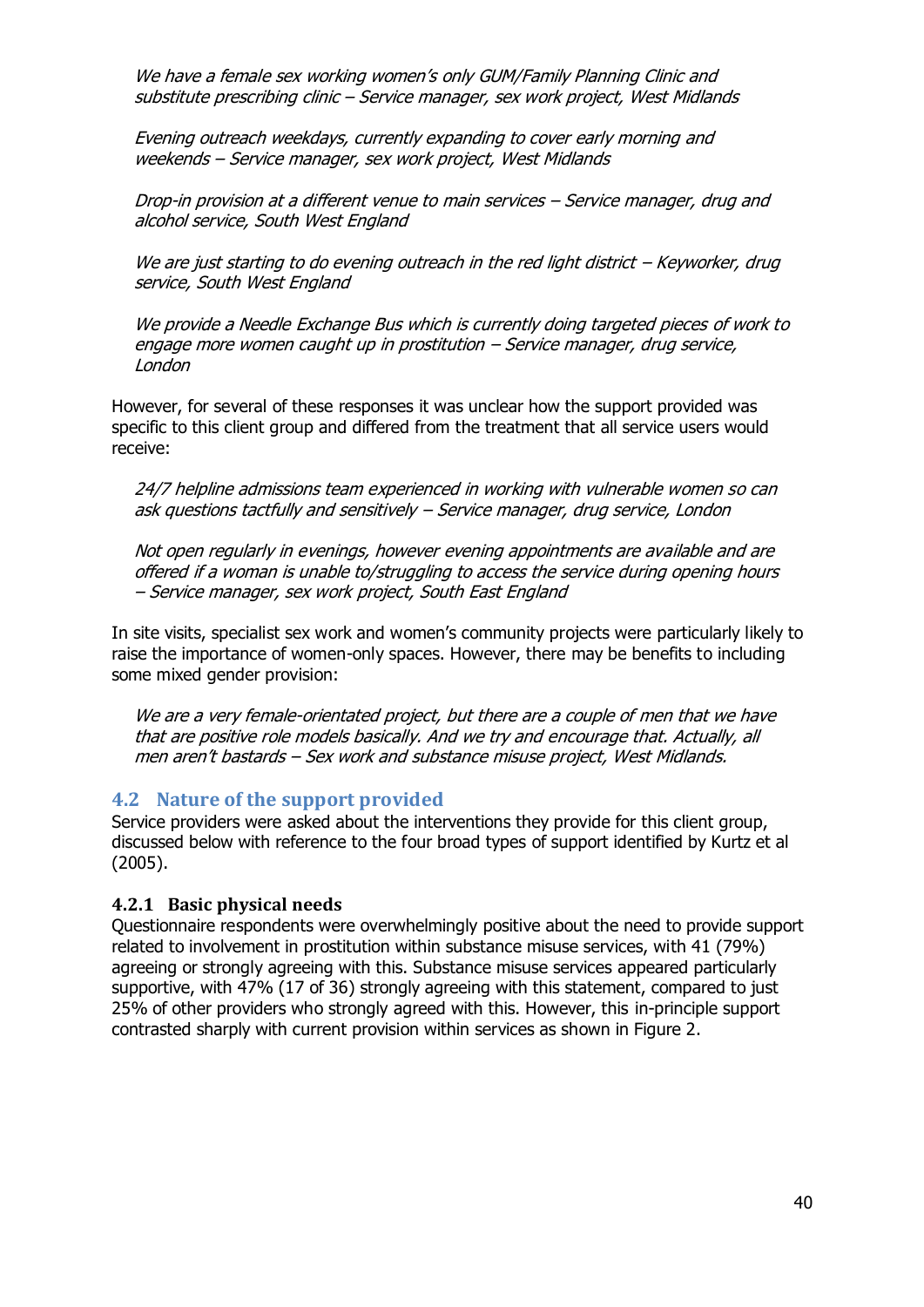

# **Figure 2: Proportion of services providing different types of help to address basic needs**

Only half of respondents reported that they currently provided advice and information around prostitution within their services, including just 13 of 46 (28%) substance misuse services. Even fewer respondents reported providing harm reduction related to prostitution (41% overall, 30% of substance misuse services).These low levels of support around basic needs relevant to prostitution within drug services contrasted with relatively high levels of support around substance misuse available within sex work, exiting and women's community projects. 13 out of 14 sex work, exiting and women's community projects reported providing advice and information around substance use in-house, as well as harm reduction advice related to substance use.

The evidence review indicated the importance of low-threshold services for this group of women, and encouragingly drop-in or open access support was widely available across the whole sample (n=44, 69%). Again, though, it was more prevalent in sex work, exiting and women's community projects (12 of 14 providers).

In one of the site visit interviews, a Team Leader in a drug service in the West Midlands expanded on this issue:

There may not be as much of a proactive approach [from services generally] with these women insofar as going out and engaging with these women – too much of an expectation that they will willingly come to you … with women in the sex industry it's more about engaging with them rather than expecting them to come to us.

This view was supported by an NHS-funded sex work and substance misuse service in the West Midlands. A worker there described her experiences previously of working with a community drug team and attempting to engage women involved in street-based prostitution, and the contrast to the service she provides now: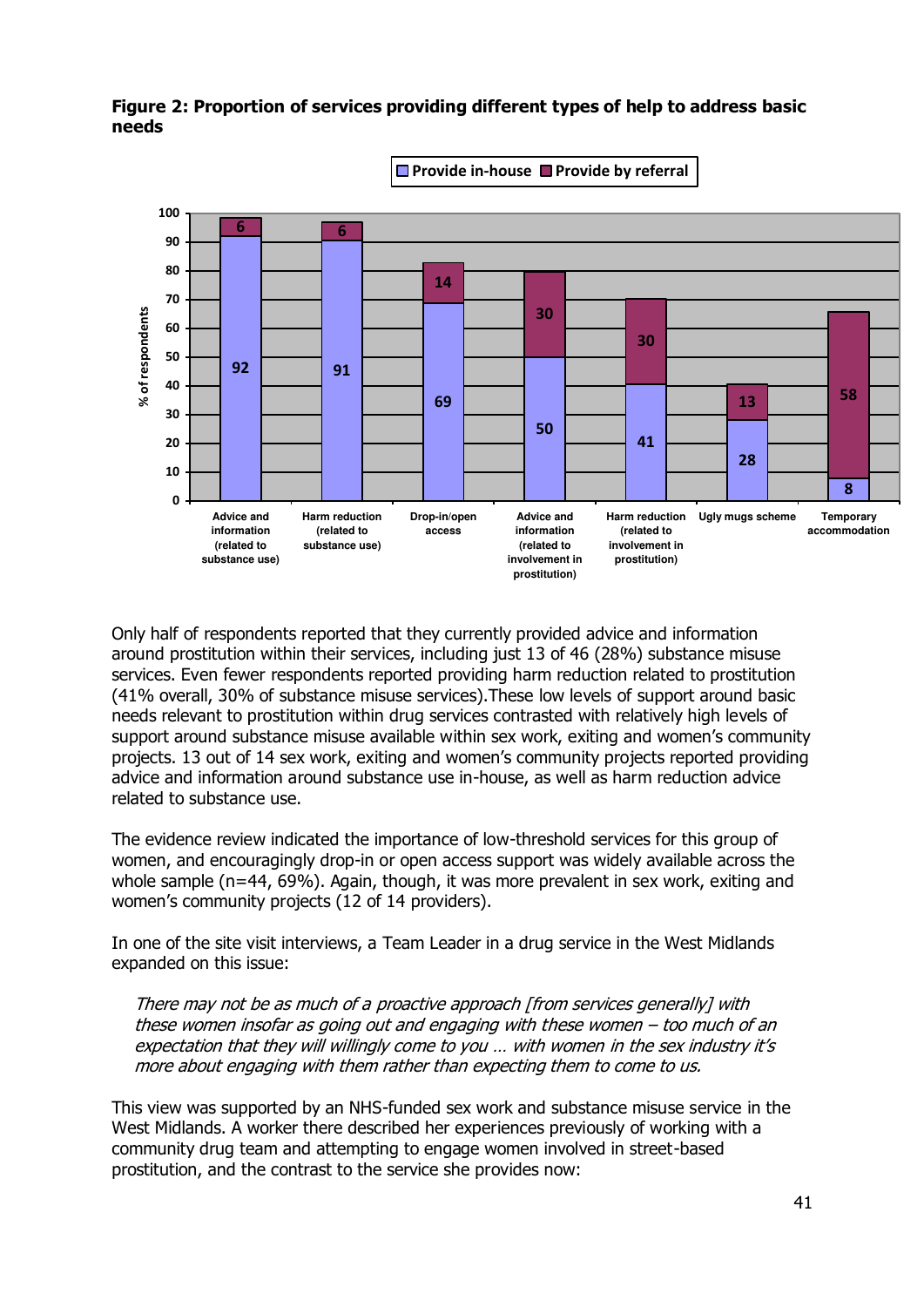There were a lot of girls around there that we tried to work with, but they just could not grasp the structure of a community drug team. Because it worked for a lot of clients … but not for the girls. One of them used to turn up at five to six every day. I mean, we're locking the door. She couldn't grasp the structure of 'you can only have one appointment every two or three weeks.' Whereas the girls who come in here chaotically, you know, they come in and they can come in three days a week. One, it develops structure into their lives. Two, it gives them a couple of hours out where they're not out there being abused or attacked or using or all of the stuff that goes on in their lives – NHS sex work and substance misuse service

# **4.2.2 Mental/emotional needs**

In the interviews with women with substance use problems involved in prostitution undertaken as part of this project, the need for ongoing counselling and support, for companionship and support to replace their old social networks, as well as support with specific mental health issues, were all identified. The online survey for services asked about these different types of provision.

Talking and complementary therapies were said to be fairly widely available amongst providers who responded to the survey. Over half of services (58%) said they provided these services in-house and about a quarter said they were available on referral.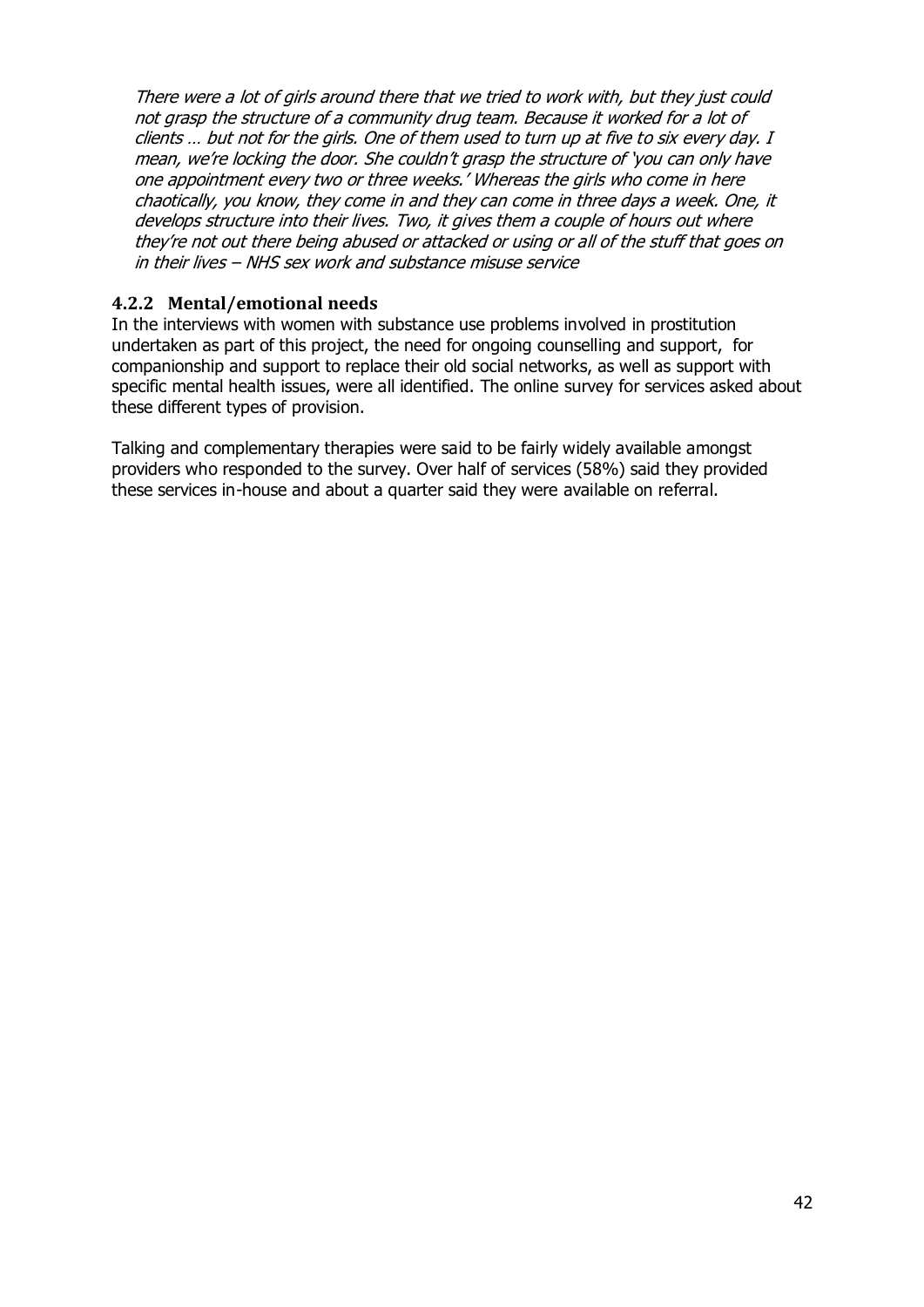# **Figure 3: Proportion of services providing different types of help to address mental and emotional needs**



## **Self-help and peer support**

A third of respondents stated that they provide self-help groups (mutual aid) in-house, but respondents were also asked later in the questionnaire about the specific forms of peer support available. This revealed some potential variability in the interpretation of the term 'self-help groups (mutual aid)', since eight (13%) respondents indicated that they provide mutual aid but not peer support. In total, 73% of respondents (46 out of 63 providers who responded to this question) reported that they either provide self-help (mutual aid) and/or other forms of peer support.



# **Figure 4: Availability of self-help and peer support**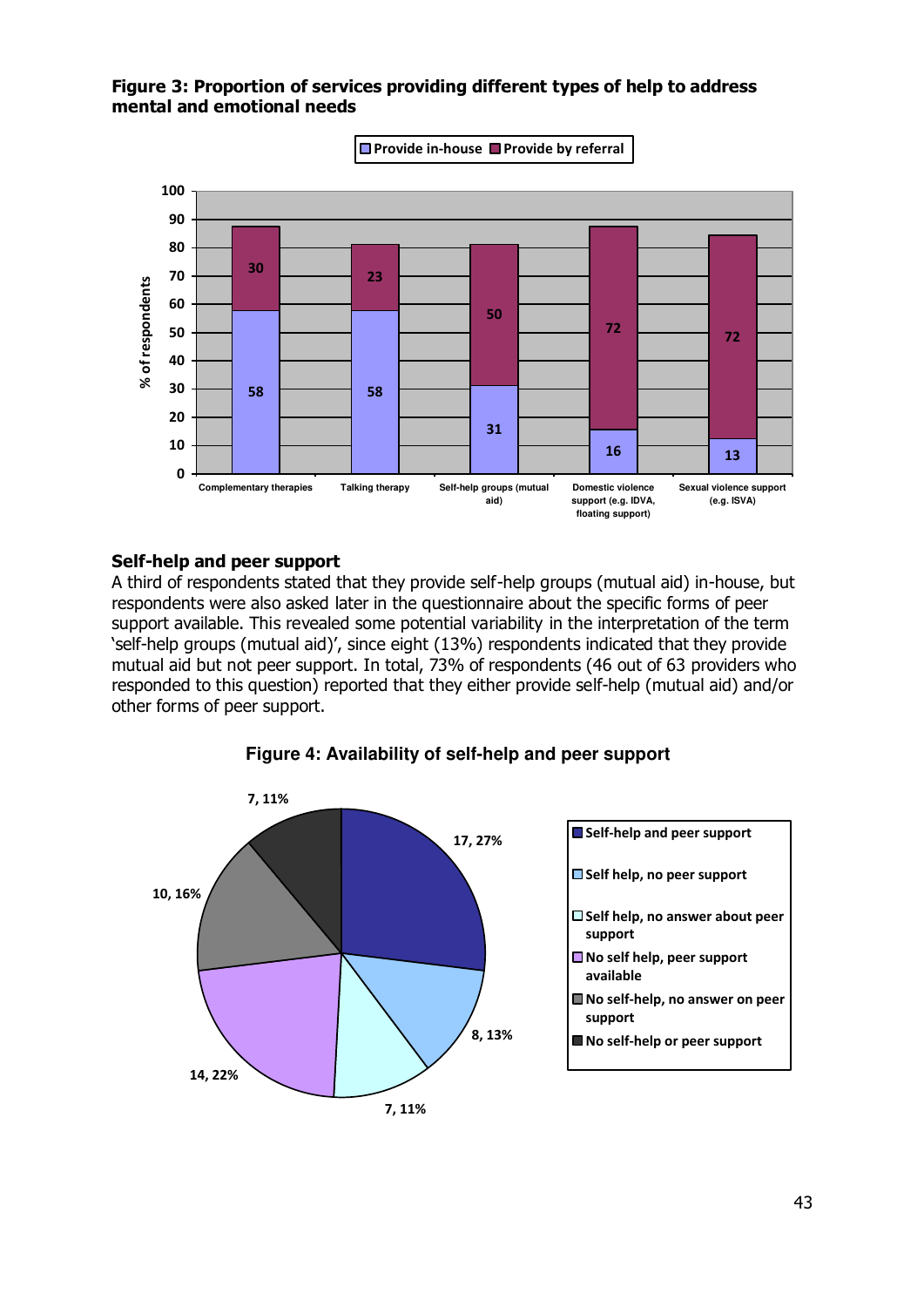The majority of providers were generally positive about peer support for this client group, with 36 of 49 (74%) stating that peer support was always or mostly positive:

Peer support for any type of recovery I feel is a really positive step. It is often a much more cathartic experience to talk problems over with someone who has direct experience – Substance misuse lead in community safety team, Yorkshire

We are looking to expand this area currently with mentors. Women doing well often impact on those who are still chaotic, i.e., 'it is possible for me to do that' – Service manager, sex work project, West Midlands

Peer support brings commonality, so the immense shame many women feel is broken down a bit because it's shared amongst peers. Women can bring their experiences and feel valued, and accepted and not alone – Service manager, drug service, London

However, a significant minority stated a 'neutral' position on whether peer support was positive or not, or declined to answer the question and provided alternative answers:

The peer support model (in terms of recovery/abstinence/exiting) sets someone up as 'the success', the woman that everyone else has to look up to … The person who is 'the success' can never fail … What if they relapse, back into drug use, back into sex work? Who do they go to for support? – Service manager, sex work project, London

I have seen it as a positive and negative. I have had concerns sometimes about the lack of training and supervision of peers and a lack of stability and distance from the peers' own issues. It can be detrimental to both parties – Service manager, drug service, East Midlands

Peer support was widely available (n=31, 67%) amongst the providers surveyed and 19 of 46 (41%) providers reporting women-only peer support available, including six who provided this in groups or one-to-one that was specific to women involved in prostitution. However, substance misuse services were less likely than other services to have womenonly peer support available, with 10 of 32 services (31%) providing this.



**Figure 5: Availability of different types of peer support**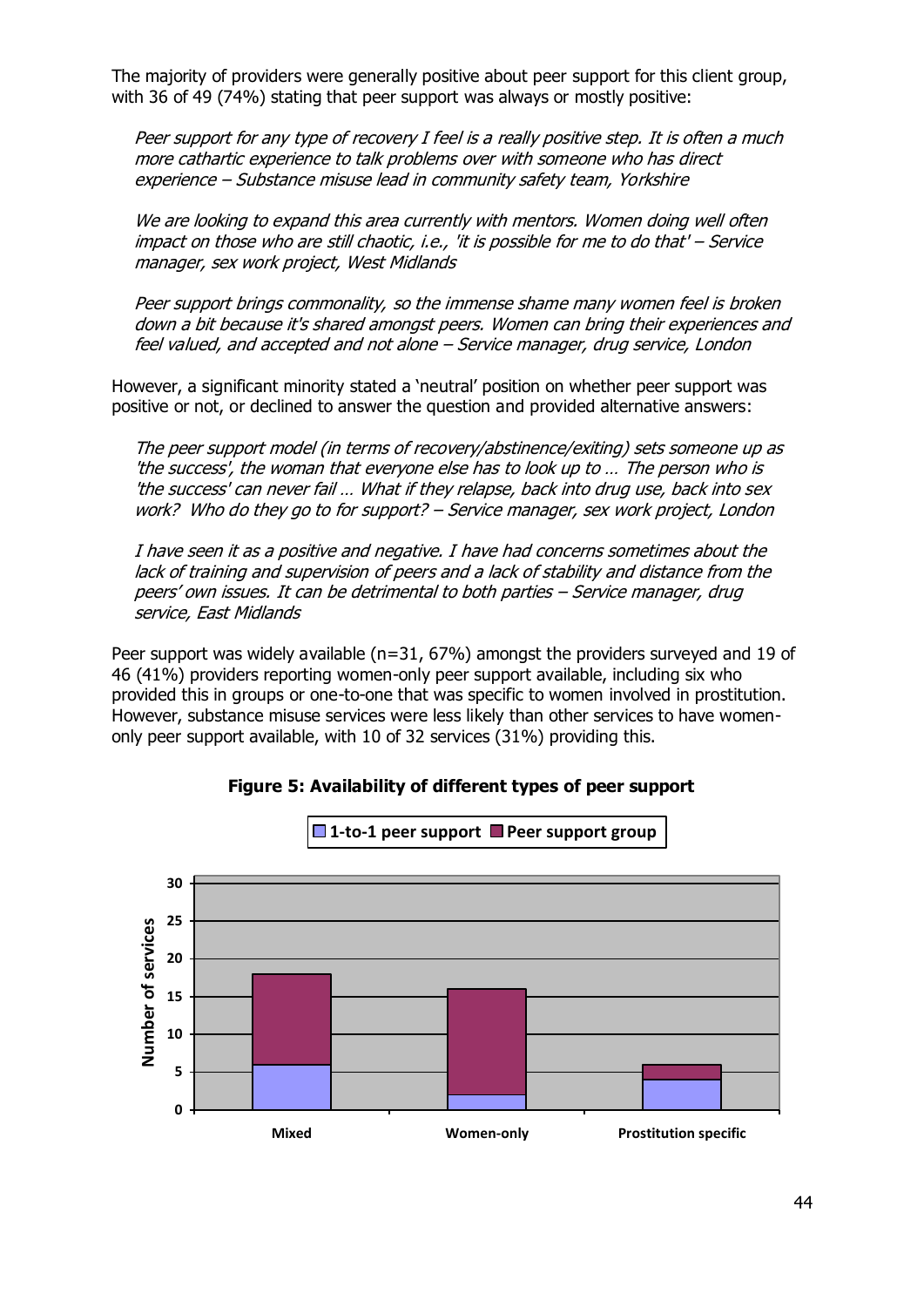During a site visit to a peer recovery project in Yorkshire, the coordinator of the women's group discussed her views on the limitation of mixed gender groups for peer support:

[They are] sharing things like about partners and kids, things which they won't share in front of men because men tend to take over, men's opinions, so if you try and get an opinion and it's something involving a man in a group that's all men, you're not going to get an honest opinion.

Another woman who was attending the women's group shared similar thoughts:

Even though I feel nice in mixed groups, with a women's group there is stuff I can talk about which I normally couldn't.

These women's experiences of being less able to talk openly in mixed groups were in contrast to how men accessing the same service spoke:

I feel that because you are with people who are in the same circumstances, it makes it more relaxed, you can talk about your problem to someone that's going through it too. You can be very, very open and ask them anything.

Further, a male group leader dismissed the idea of women needing a specific space to talk about relationship issues and abuse:

We wouldn't tackle gender-related abuse, but again it's not something - because the end result that we all want is a healthy lifestyle and that includes all issues. Past baggage, trauma, and there are specialists to deal with those particular issues.

However, women-only peer support was not only valued by women for allowing them to talk openly, but also had a role in promoting women's safety in treatment. The women's group coordinator in this project also highlighted experiences of abuse within mixed support groups:

Some men are not there to get well, they are there because they want a new relationship and if you say something that makes you a bit vulnerable. I'm past that now, I can see what people are doing but some people are not. When I first went in there, it was much easier for men to prey on me, because you want that attention … and you're particularly vulnerable.

## **Domestic and sexual violence support**

While a high proportion of women interviewed by peer researchers identified experiences of violence and abuse, very few service providers surveyed indicated that support around these issues is provided in-house. Just 16% of providers had domestic violence services available, and only 13% had sexual violence services available in-house – and these were almost all sex work, exiting or women's community projects. In fact, only one substance misuse service – an NHS-based drug and alcohol service in Yorkshire – provided domestic and sexual violence services in-house.

A voluntary sector drug service we visited in the West Midlands suggested that it was more appropriate to address substance use first, and then provide support around domestic and sexual violence. However, this understanding of domestic and sexual violence support focused primarily on the psychological impacts of historical abuse, rather than an assessment of the health and safety risks posed by recent or ongoing abuse: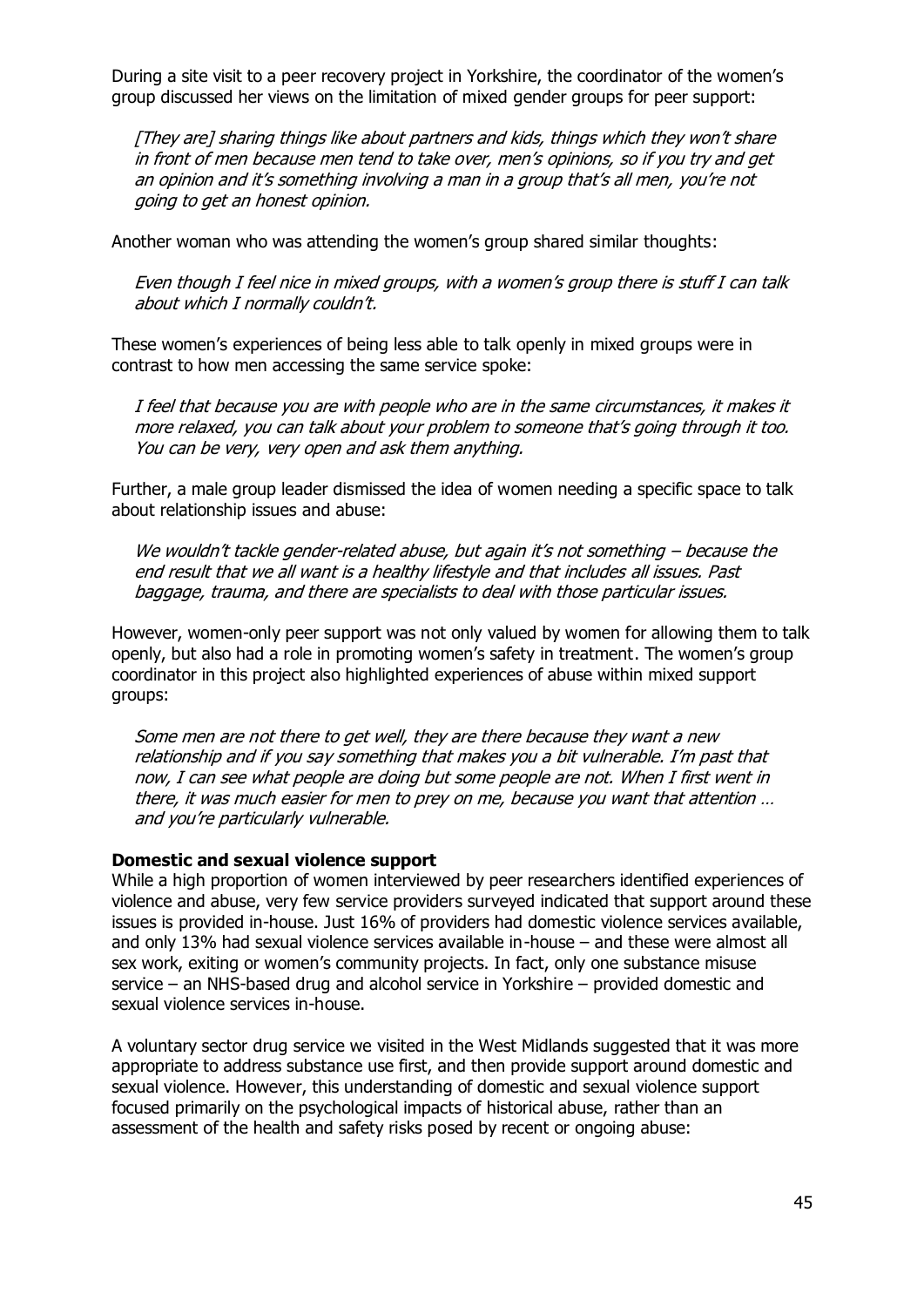When we deal with those sort of issues, it can open up a can of worms ... the way it works successfully is to say, do the full time programme and then part of aftercare, we will look into counselling. So you've actually dealt with and stabilised on your drug use … so you're feeling a bit confident and then when you're ready we can refer to counselling services. When you do it at the start, it sometimes doesn't work because your can of worms has just spilt out, you don't know how to deal with those feelings – voluntary sector drug service, West Midlands

A voluntary sector drug and alcohol service in Yorkshire reported high levels of experiences of abuse amongst their female clients who were involved in prostitution. In contrast to the approach of the West Midlands service, they highlighted the need to address the dynamics of domestic violence within treatment, as well as understanding drug and alcohol use as a coping mechanism:

There was a person who had a partner who was funding their drug use for both of them. There was the coercion element possibly, but also the safety. It's just so complex really … and you have to work with taking away something that's a benefit … I think we see the full scale, including some people who've been subject to really serious violence, right to the other end of the scale to where they might not have had any. Quite often, even if they're not experiencing it in their adult life, there's been something in their childhood.

Overall, many respondents drew links between women's experiences of violence and their involvement in prostitution and substance use, despite not providing domestic and sexual violence services in-house, as shown in Figure 6.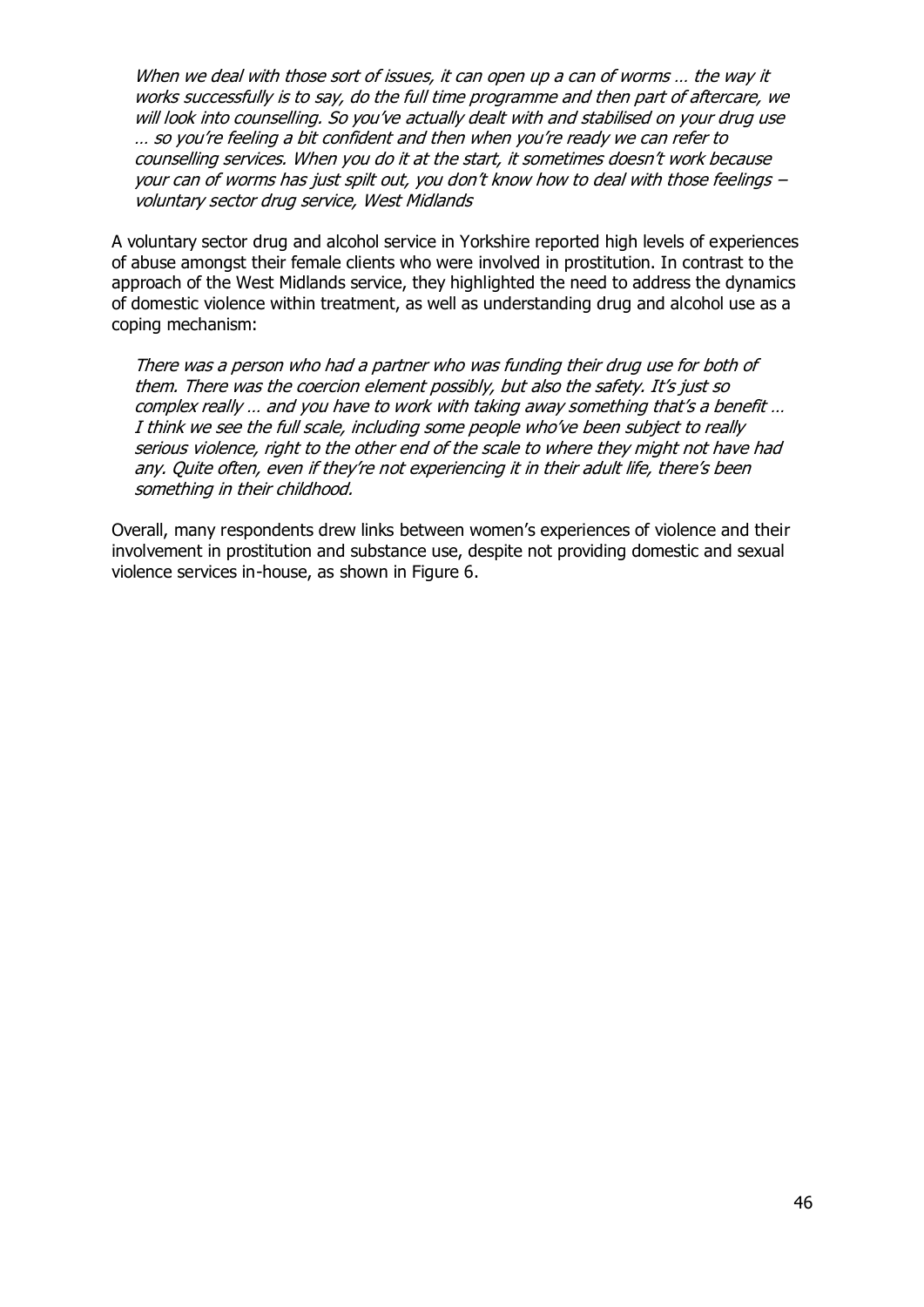

# **Figure 6: Providers' perceptions of the link between substance use and street-based prostitution**

Nearly 90% of providers believe that their clients who sell sex are often doing so to fund a partner's drug habit and two thirds (67%) believed that women are coerced or forced to sell sex for drugs. An NHS-funded sex work and substance misuse service in the West Midlands highlighted the relationship between domestic violence and substance misuse amongst their clients, and how that impacts on treatment:

## Worker #1: So if their partner brings them, or their punter or whatever, they cannot pass that door.

Worker #2: We have loads of guys trying to get in this door. And the reason that there's posters on the glass bits is because they pull up the chair and they will try and look through, they will and see everything that's going on and control it. And they all, there's a lot of men that can't stand the women coming in here. So they'll encourage it to some degree because they want them to have some methadone that they can share with them or swap with them or whatever, but if it's out of their control they're really like …

Worker  $\#1$ : And they don't want the girls to get stronger to the point where [they say] 'Well, actually I can make my own choices.' So there's quite a lot of balancing.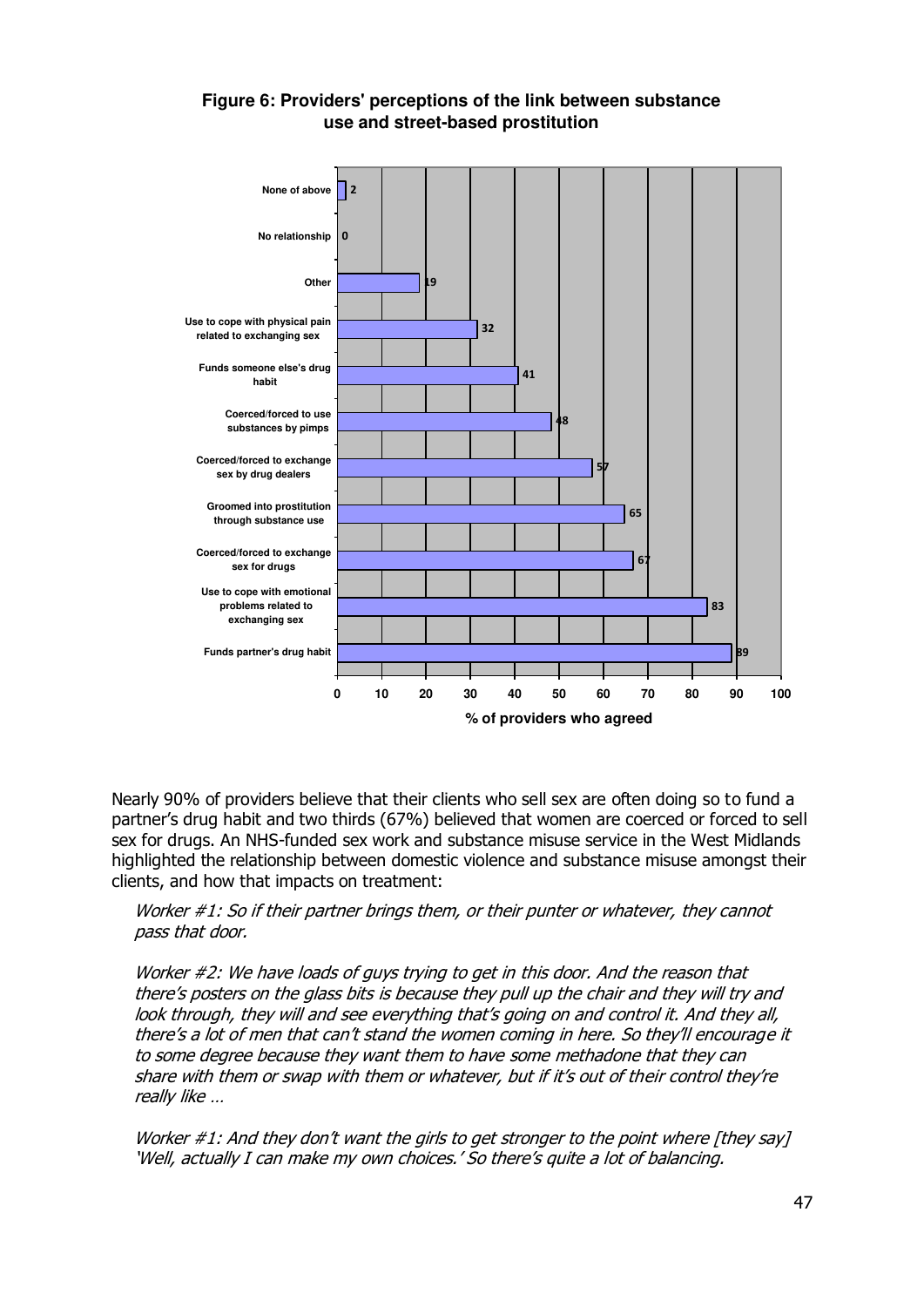# **4.2.3 Healthcare needs**

The particular types of healthcare needs that are important to women involved in substance use and prostitution and hence were included in the online survey relate to different types of drug treatment and sexual health services. The proportions of services providing different types of interventions are shown in Figure 7.



# **Figure 7: Provision for health care needs**

### **Substitute prescribing**

The need for flexibility and quick access to drug treatment was raised in the qualitative interviews with women involved in substance misuse and prostitution. In Yorkshire, a voluntary sector drug and alcohol service explained the lack of access in their local area to low-threshold prescribing, and their belief that this creates particular barriers for women involved in street-based prostitution in accessing treatment:

So a service that is very flexible for them to come in on a low dose, miss a few days, and then be able to come back and get the low dose without having to start the whole process again … In our service at the moment, if somebody misses a few doses they would have to be reassessed and booked in to see the doctor … There's certain groups of people, and it's not just sex workers, who would benefit from that. They're people that things happen that stop them getting to appointments, or they're not staying in the place they had the appointment letter sent to … they're possibly a bit more transient – Service manager

This view was support by an NHS-funded sex work and substance misuse service in the West Midlands that offers low threshold prescribing:

A lot of the women have absolutely no one ... If we're not monitoring them, no one's monitoring them. If they drop out of treatment, they're way more likely to be the victim of some massive criminal hideousness. There's nobody watching out for that. Nobody knows if they're alive or not, or if they're missing or not, generally. They're so chaotic at the beginning, that if you put up huge barriers they're just not going to access any treatment. So actually, that knowledge that they can come in or out keeps some of the more desperate women alive.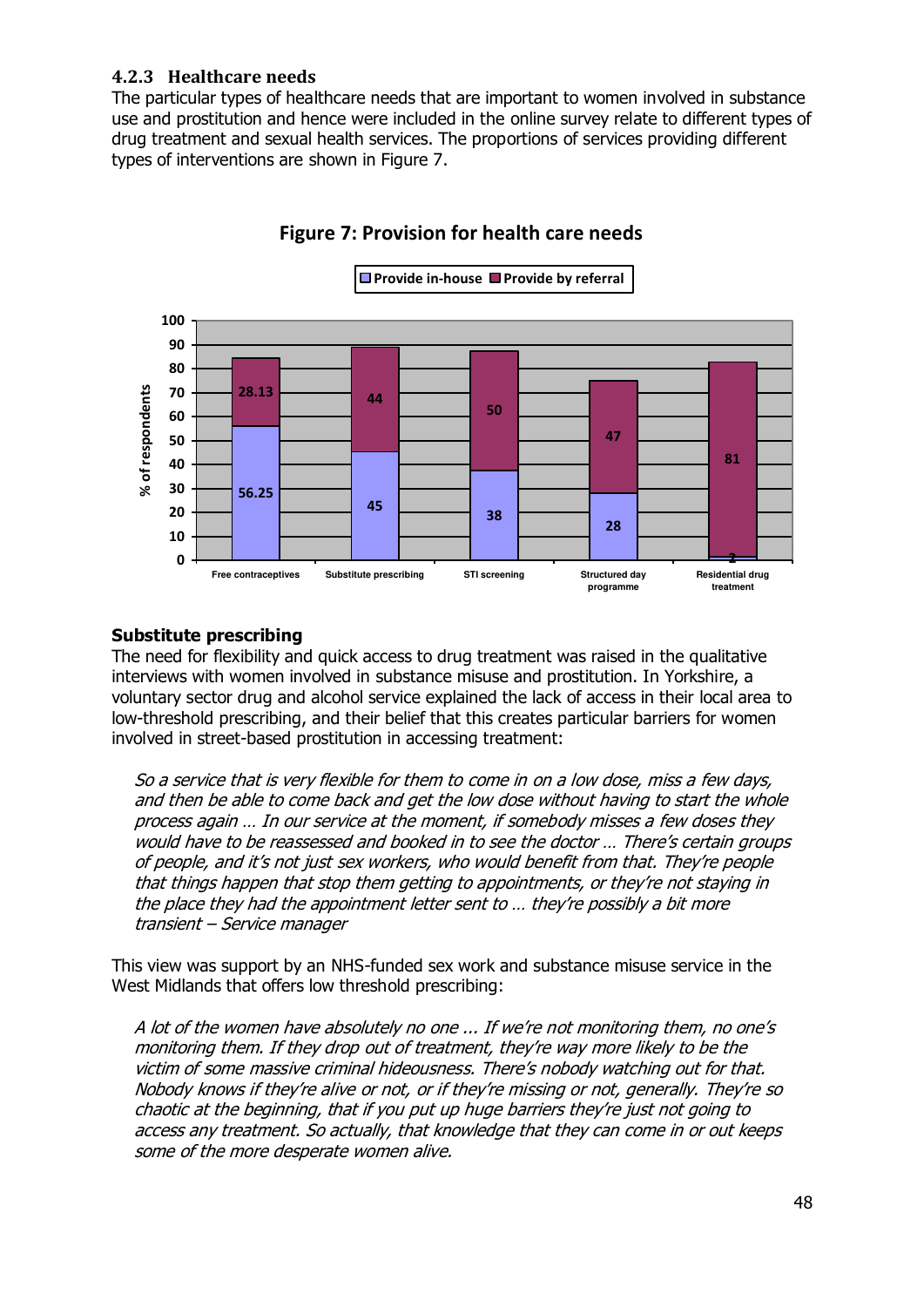However, the same service also described how they set limits even around low-threshold prescribing, supporting women to take some responsibility for their own treatment.

[The methadone is] here between 11 and 2 [three days a week] they're told  $-$  it's actually 11 and half-two, because people always come five minutes before the end. So they come between 11 and 2, and the days it's not on site, I mean two of those days there's a doctor so in actual fact we'll generally do them a prescription. But if they don't, they can't have their meth.

Some providers noted, however, that not all women they supported were heroin users and that drug treatment needed to have a wider focus than Class A drugs.

Much more cannabis use and alcohol, but Class As really do seem to have reduced … We've got a lot less really chaotic crack and heroin users. I mean it's partly I suppose because we haven't got the methadone programme here, but we're not seeing them the same in prison and on the streets … when you're thinking about women and you're thinking about rehabilitation, you've got to think about it holistically – Women's community project, West Midlands

#### **4.2.4 Longer term needs**

The importance of addressing wider issues, such as employment and housing, to support the longer term change in lifestyle that women involved in substance misuse and prostitution need to achieve was clear from both the research review and the qualitative interviews with women themselves.

In the West Midlands, workers at the sex work and substance misuse project explained the benefits in their service of a 'one-stop-shop' approach and the link between access to healthcare and longer term needs such as access to housing and employment.

Worker #1: We've got tenancy support, so they can sign up for tenancy support to maintain their tenancies; we have Jobcentre Plus – their funding's been pulled, but they were coming in and offering benefit advice; we have peer mentoring groups and service user stuff …

Worker #2: We've got a dentist. So the dentist will come in here and do a bit and then we've got our own drop-in over at the outreach project.

Worker #1: Their dental hygiene is horrendous. So the fact that they've got a dentist that will complete all of their treatment and then forward them on to a dentist in their area works fantastically. Because a lot of the girls, in order to move them on, if they want to go to college or get a job – if they've got no teeth, they're not gonna go ...

Worker #2: We'll have any [service provider] who'll come, basically. If we try to start booking appointments off-site, they don't go. So the more people we can have here to say look, this is alright, this is what you wanna be doing, then the idea is that they will go out by the time they get a little bit more stable and whatever.

### **Housing support**

Most services (98%) reported providing some assistance with housing although in most cases this was not in-house. Only 2% of respondents said they provided the service in house, while 26% provided housing support in partnership with another organisation. The most common arrangement was to provide a referral to another organisation, which was how most services dealt with housing issues. A fifth provided signposting to other organisations.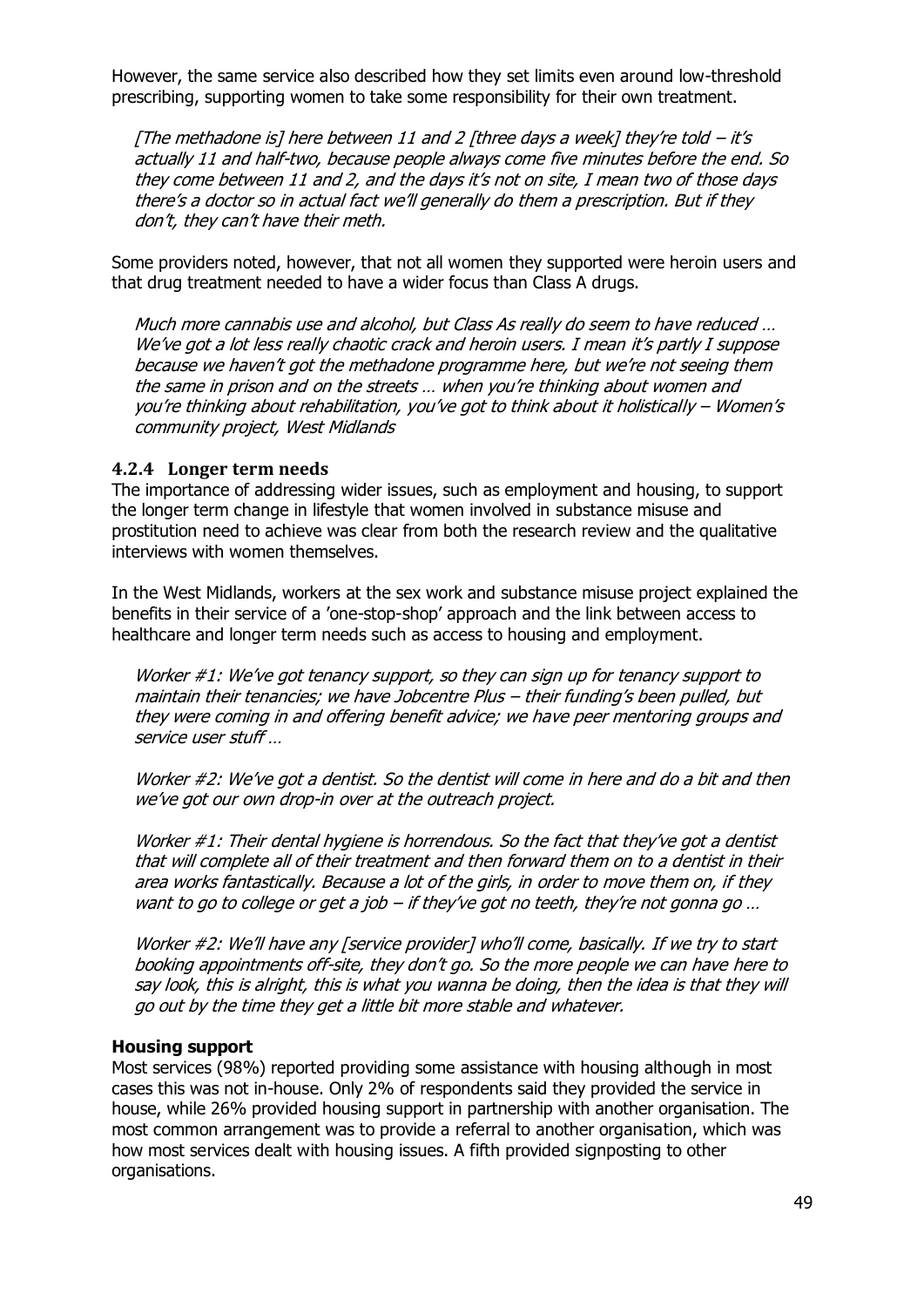## **Figure 8: Provision of housing support**



## **Education and employment**

The importance for women involved in prostitution and substance misuse to have the opportunity to earn money in other ways also stood out in the other components of the project.

As can be seen from Figure 9, almost half of the services who responded to the online survey reported providing some education and employment support, 12% providing the service themselves and 35% providing the service in partnership with another organisation. About a third provided referrals to other organisations and 17% said they signposted people to another organisation.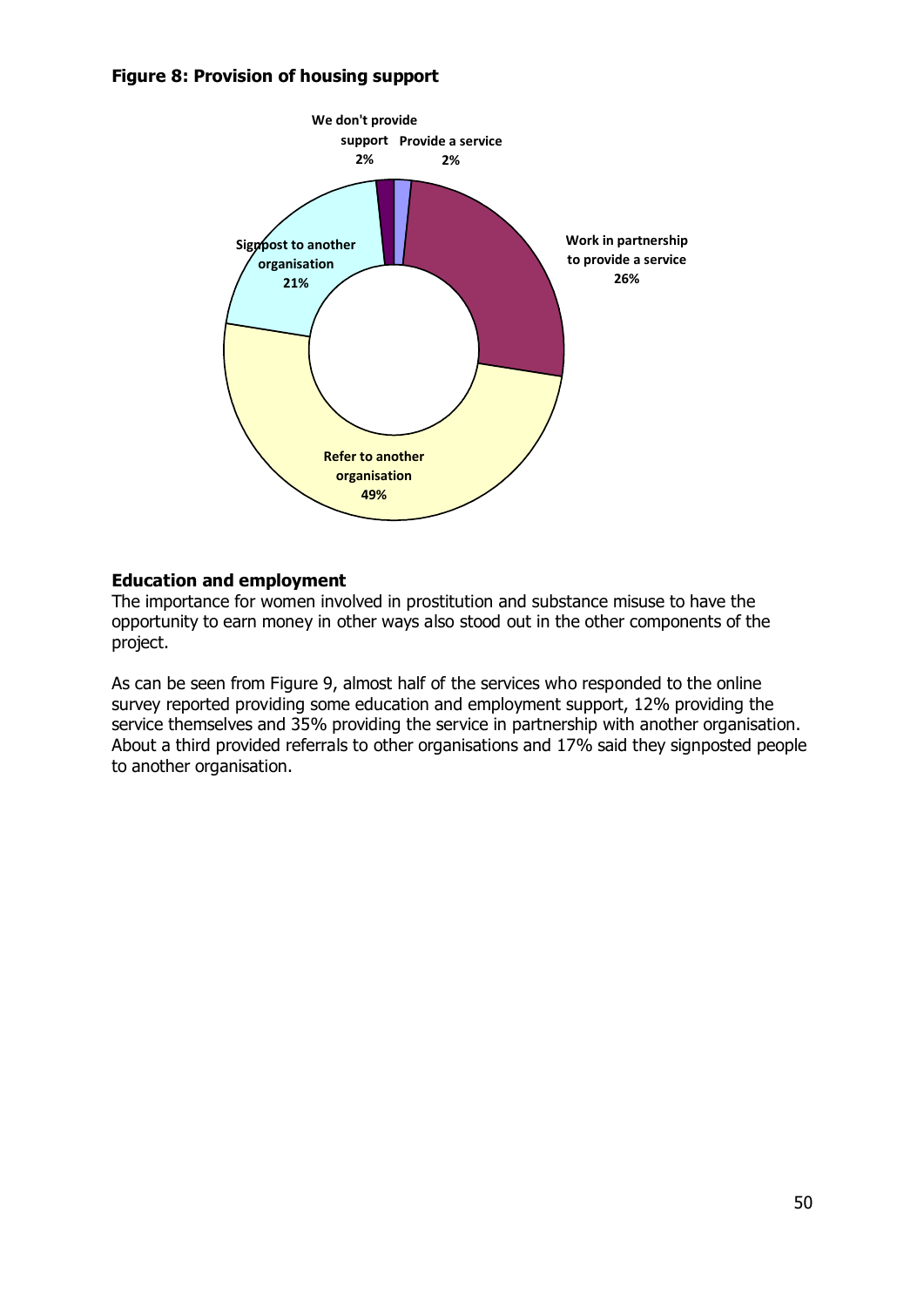

Alongside drug treatment or services for women involved in prostitution; Jobcentre Plus and Work Programme providers are also likely to be involved in this sort of provision. During a site visit to a women's community project in the West Midlands, a service user we spoke to had just had her pre-school age son returned to her custody after being cared for by his grandmother for most of his life. She spoke with us about her frustrations around accessing benefits and employment, and how this was linked to her caring responsibilities:

I went to the Jobcentre … and he said to me, well what have you been doing to look for work in the last two weeks and I said, it's been Christmas, there's no jobs. He said to me, well if you don't bring in your form the next time you sign, we could stop your benefits. Give me a break for heaven's sakes. And Mum said … just slow down and get into a routine with your child first, but it's easier said than done with the Jobcentre on your back.

At a site visit with a drug service in the West Midlands, a female service user explained the need for sustained support:

It takes some time to get where you want to go. I couldn't believe [the groups] had finished, because they've been a tremendous help. It's like you're lost and confused. I am alone. I have one daughter, and it's a very lonely world. And I think they know when you're vulnerable. It's like a jungle of people, you know?.

The same service user also spoke about her long-term views of the future around education and employment as a motivator to enter treatment in the first place:

What made me come [to the assessment]? Um, jobseekers! 'Cause I thought if I don't come, they won't give me a job! I wanted a job really, I wanted to improve my life, I wanted to get out and I wanted a day with structure. I always wanted a job but I didn't have any qualifications. And I thought to myself, I'm gonna get the opportunity in order to go to college and I'm gonna get help and some sort of support towards college.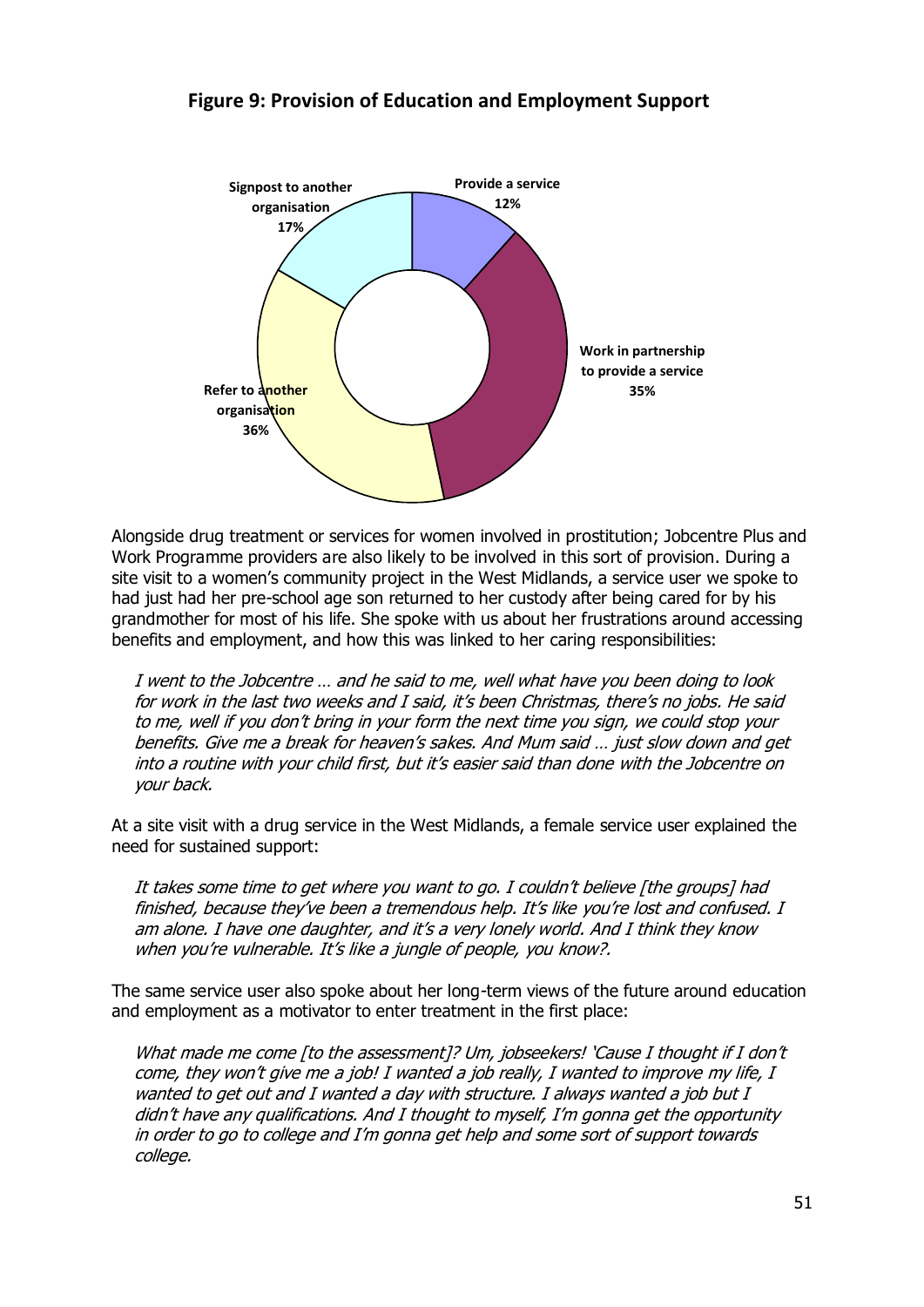# **4.3 Providing services in partnership**

The evidence review and peer interviews highlighted the value and importance of integrated provision when working with women with such complex needs and entrenched problems. Partnership working is therefore very important, and this was explored in some depth in two case study areas, West Midlands and Yorkshire and the Humber, where peer interviews were conducted and sites visits were conducted. Through this, an attempt was made to map the services and how they worked together in each area, and to identify how they met the different needs highlighted above.

# **4.3.1 West Midlands case study area**

-

Figure 10 shows the main services of relevance to women involved in substance use and prostitution in the West Midlands case study area.

## **Figure 10: Map of the interrelationship of services in the West Midlands case study area**



The services most directly involved are the three drug and alcohol treatment services, the sex work project and substance misuse service, and the women's community project. The other services are referred to as necessary. The Drug Intervention Programme (DIP) is largely separate.

### **Service provision and strength of partnerships in the West Midlands case study area<sup>4</sup>**

In terms of the previously identified category of 'basic needs', there appeared to be good coverage of substance use advice and harm reduction services in the key services in this

<sup>&</sup>lt;sup>4</sup> Service provision here looks at the previously identified categories of basic needs, mental and emotional needs, healthcare needs, and longer term needs. No information was available from the second alcohol service for any of these categories. For longer term needs, no information was available for either of the alcohol services.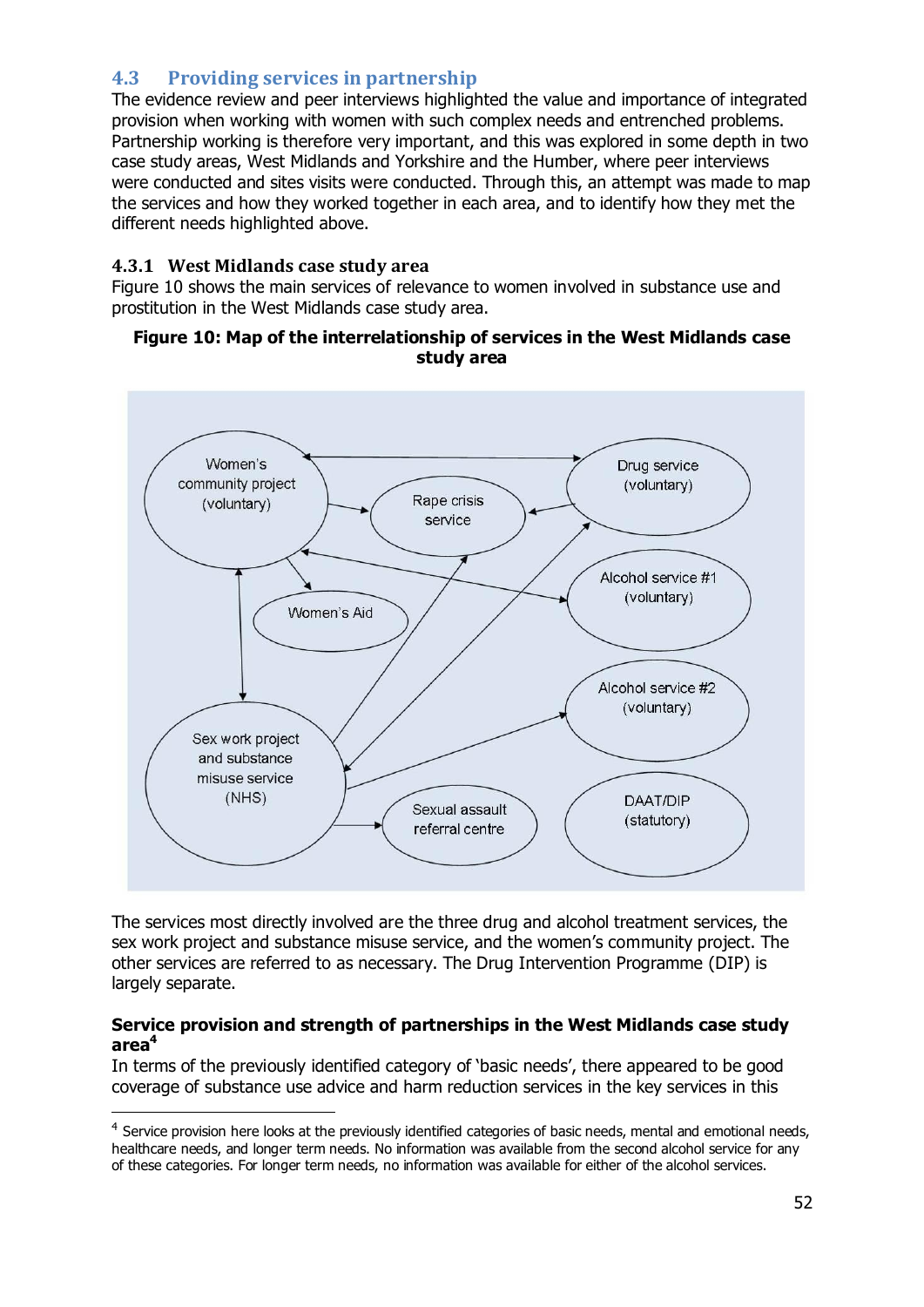area, as well as drop-in provision. However, there appeared to be very little provision for women in need of temporary accommodation (see Table 1, Appendices).

In relation to mental and emotional needs, sexual violence support was covered by the sex work and substance misuse service and by the women's community project through referral, presumably to the sexual assault referral centre and the rape crisis service. Domestic violence support was provided in-house in these services; they also provided talking therapies. The drug service apparently did not provide talking therapies, or access to domestic or sexual violence support, including through referral (see Table 2, Appendices).

Healthcare needs were covered well by some services, but in some instances, access to substitute prescribing, free contraceptives or STI screening was not available either in-house or by referral (see Table 3, Appendices). The women's community project reported that they used to have the NHS-funded sex work and substance misuse project provide methadone prescribing from their centre, but that that stopped about two years ago.

We don't have [methadone prescribing] now, but we have [Alcohol service #1] come in each week … so they come and do a session once a week. And then we've just started today actually, [the voluntary sector drug service] are doing some courses … Generally we just feed the clients through to the drug teams or whatever they need.

The service manager noted that this is the one aspect of the service that women need but can't get in-house:

If they're under DIP, they've got to go to them. DIP will not come here. So it does defeat the object a little bit of, you know, a one stop shop – Service manager, women's community project.

All of the services that provided information in relation to longer term needs indicated that access to housing or education and employment support was available in-house or by referral. In line with the findings of the online survey, access was more often by referral than available through in-house provision (see Table 4, Appendices).

In this area, then, women should be able to access support to address most of their needs from one or other of the service providers. However, this can be a barrier for women with multiple needs who are leading chaotic lives, and has been shown to be a barrier to recovery unless there are strong links and strong partnership working. The women's community project service manager highlighted difficulties they faced as a voluntary sector service in working effectively with NHS and other statutory agencies:

It's always been a little bit weak I think, with drug services … I just haven't found them that forward, that keen to really join … And I think it's a little bit because they generally come under health. Somebody like [the voluntary drug and alcohol services], because they were independent, then there tends to be a way, whereas your DIP teams and your community drug treatment just seem to be a little bit more standoffish … They just don't seem that open to working together.

We have worked with [the women's community project]. We had someone yesterday from [the NHS sex work and substance misuse service]. I think with drug services at the moment there's been a lot of changes, we're going out there again and promoting … [The NHS sex work and substance misuse service] prescribes medication, we don't prescribe medication, so we will work with [that service] while the service user is on the programme, so they'll be invited to a six-week review and they'll be invited to the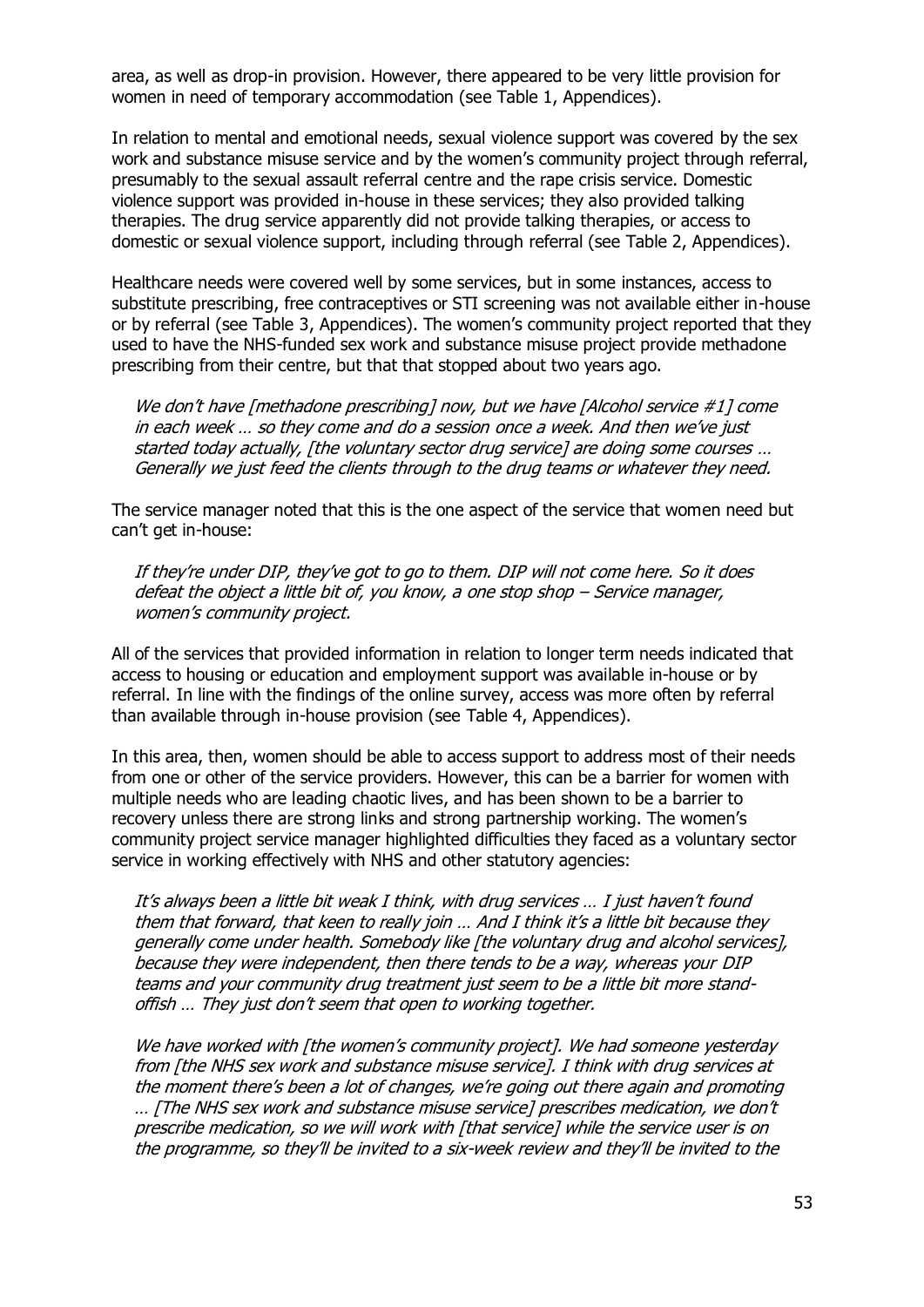12-week review … we'll be in constant communication with them – Voluntary sector drug service

# **4.3.2 Yorkshire case study area**

-

Figure 11 shows the main services of relevance to women involved in substance use and prostitution in the Yorkshire case study area.

### **Figure 11: Map of the interrelationship of services in the Yorkshire case study area**



Slightly fewer services were identified in the Yorkshire case study area than in the West Midlands one. There is a combined drug and alcohol treatment service in place of the separate drug and alcohol services in the West Midlands, but both areas have a sex work project and a women's community project. In this Yorkshire case study area there is also a women's housing project and a peer recovery service.

# **Service provision and strength of partnerships in the Yorkshire case study area<sup>5</sup>**

In terms of basic needs, there was reasonable coverage of substance use advice and harm reduction services, and of drop-in support. However, as in the West Midlands case study area, there appeared to be gap in the provision of temporary accommodation – although it is possible that the women's housing project (from which we were unable to obtain any information) contributed here (see Table 5, Appendices).

In relation to mental and emotional needs, sexual violence and domestic violence support were provided in-house by the sex work project, and by the drug and alcohol service by referral. Access to complementary and talking therapies was also available across the services we obtained information from (see Table 6, Appendices).

With healthcare needs, access to free contraceptives and substitute prescribing was available in-house and by referral, respectively, in the sex work project, and the alcohol and drug service had substitute prescribing in-house. However, neither provided access to STI screening. Access to community-based structured treatment or residential drug treatment

<sup>&</sup>lt;sup>5</sup> No information was available from the women's community project or the women's housing project for any of the categories.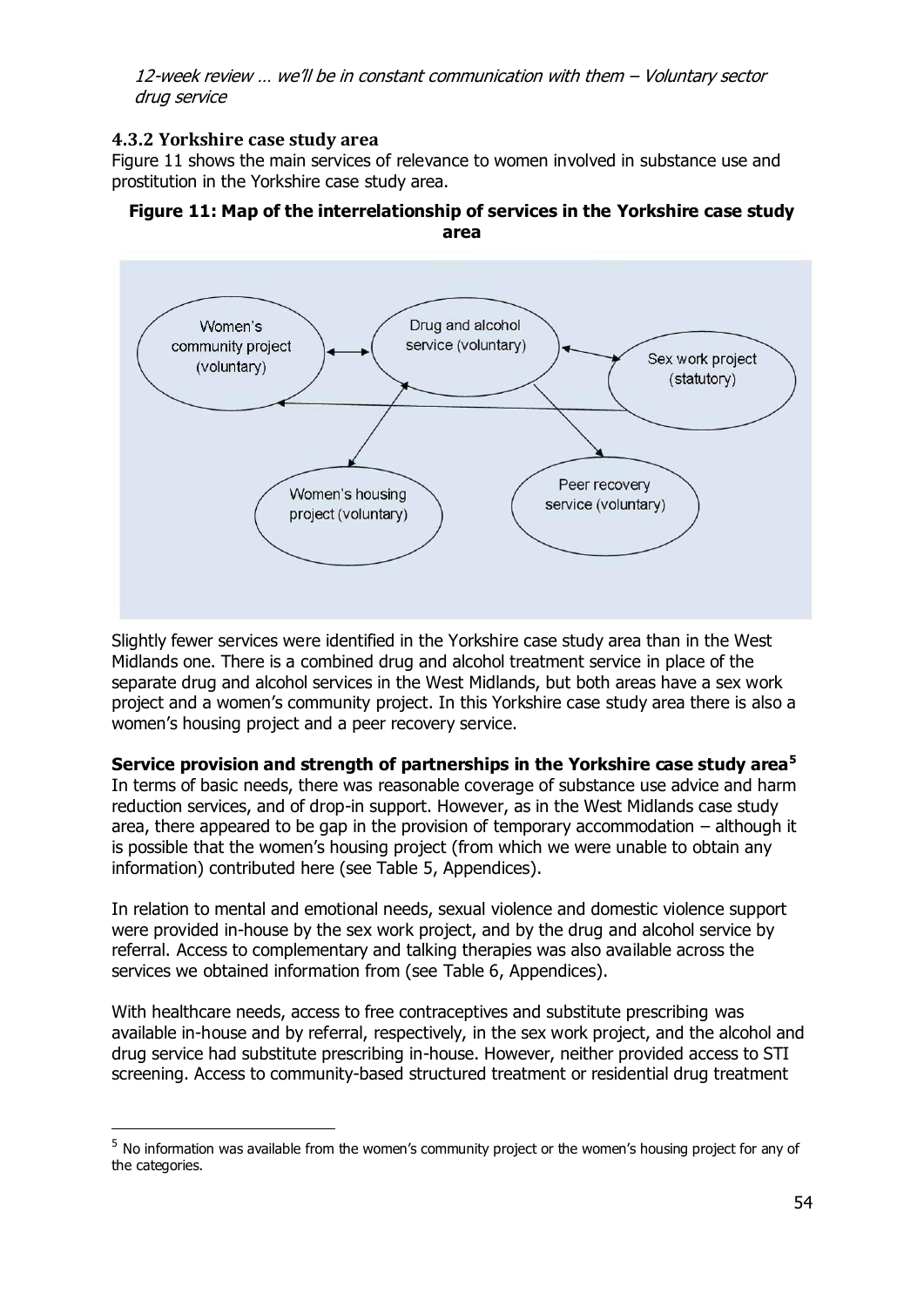was available from the drug and alcohol service, and the sex work project referred to residential treatment (see Table 7, Appendices).

In terms of longer term needs, access to housing and education and employment support was provided by the drug and alcohol service and the sex work project; the peer recovery service provided access to education and employment support. Again, this access was more often by referral than through in-house provision (see Table 8, Appendices).

Both the drug and alcohol service and the specialist sex work project described having a productive relationship with each other. Both the service manager and keyworkers in the substance misuse service highlighted that women don't always feel comfortable coming into their building because of people they may run into, so they collaborate with other services to offer safer spaces for women to meet them:

I've noticed that the workers, our workers and the [sex work project] workers, do work really closely together when they're working on a case. And that they're very flexible about where is the best place to see that person … it could be here, but if it's better to be at the [women's housing project] or the [sex work project] or elsewhere, then it'll be there – Service manager

It's not just about place, it's about time too. For us, we kind of struggle because obviously they'd prefer afternoons if they're out working, but then the level of intoxication is kind of too high by the afternoon for our workers to be able to do psycho-social work with them. So it's about finding somewhere in the middle I guess - Keyworker

However, the sex work project explained how the physical space of their service had changed over the past decade and described the impact they felt this had on the efficacy of their service provision:

[Ten years ago] we had a lovely big office with showers, big kitchen, settees  $-I$  didn't work there then, but I did a bit of volunteering. I think the women could come in and have a cup of tea, a shower, we could nurture them then. After that we moved to a place which had a kitchen but no shower, but you could make girls a cup of tea, some of them would come and have a little nap on the settee, their cheese toastie, a cup of tea, something like that. When I started we had that. And then obviously then with funding they moved us to an office where we'd have to see clients anywhere we could. That was about three years ago … and it was out of town as well. So we didn't get any girls dropping in, nothing like that. It were really hard for us working with the clients, 'cause obviously we're told 'funding's cut, you've got no funding' and the clients are going mad with us then because we couldn't see 'em… and then after that they moved us over to [the council offices], which was same again. Office like this. Little booths with a plastic sheet in the middle to see the clients. And it's so inappropriate for our clients*.*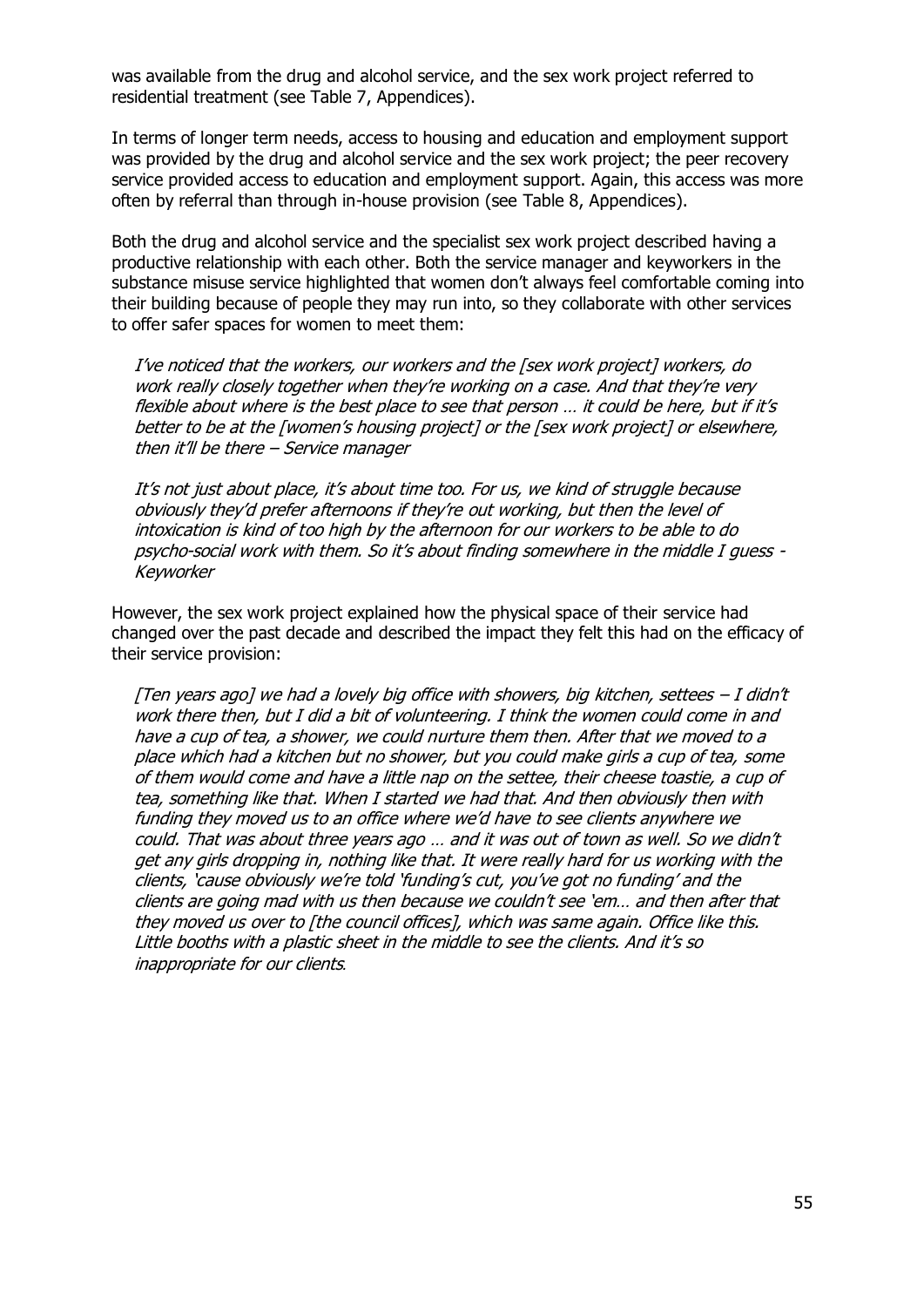# **5 Conclusions and recommendations**

# Conclusions:

- Although there are no estimates of the number of women who may be involved in both street-based prostitution and substance misuse, the finding from the Drug Treatment Outcomes Research Study (2007) that 10% of new treatment entrants in England reported having exchanged sex for money, drugs or something else suggests that the size of this group is significant.
- Drug use and prostitution are reinforcing. All the women interviewed reported working on the streets to get money for drugs, and for many women, drugs are the reason they become involved in prostitution. Involvement in prostitution can exacerbate drug use and vice versa. Alcohol use was also identified as an issue for a number of the women, although not generally as driving their involvement in prostitution.
- Women involved in street-based prostitution and substance use experience considerable harms. These include mental and physical health problems, violence and assault, sexual health risks, and low self-esteem. Many women feel the impact of 'double stigma' as a result of using drugs and involvement in prostitution.
- This group commands very little attention within national policies. Where strategies do mention either substance misuse problems among women or prostitution, guidance is rarely provided on addressing the issues together.
- Women involved in prostitution and substance use have complex, entrenched problems and the process of change and recovery is likely to take a long time. It is important, therefore, to ensure the availability of a range of support, from harm reduction and treatment services to services to help them exit prostitution and support their ongoing recovery.
- Women may face a range of barriers to accessing support, including those that are individual, as well as organisational barriers. Organisational barriers include: service hours of opening; lack of flexibility in some services, with particular reference to missed appointments; lack of childcare provision; issues in relationships with keyworkers, including lack of consistency, stigmatising attitudes and disparities in gender and age; an absence of support to address wider issues, including housing and employment; and a lack of ongoing support and aftercare.
- Positive interventions identified by the research include: increased accessibility of services through evening opening hours, mobile outreach services, childcare provision and telephone support; women-only provision, or where this is not possible, women-only groups; support from 'real' peers with experience of using substances and involvement in prostitution; support from non-peers that is nonjudgmental and takes an empathetic approach; enhancement of standard drug and alcohol treatment programmes; and support that helps women to address their range of needs, and move on.
- While current provision includes services that are working to address the particular needs of women involved in prostitution and substance use, it is also clear that their specific problems are often not recognised or catered for.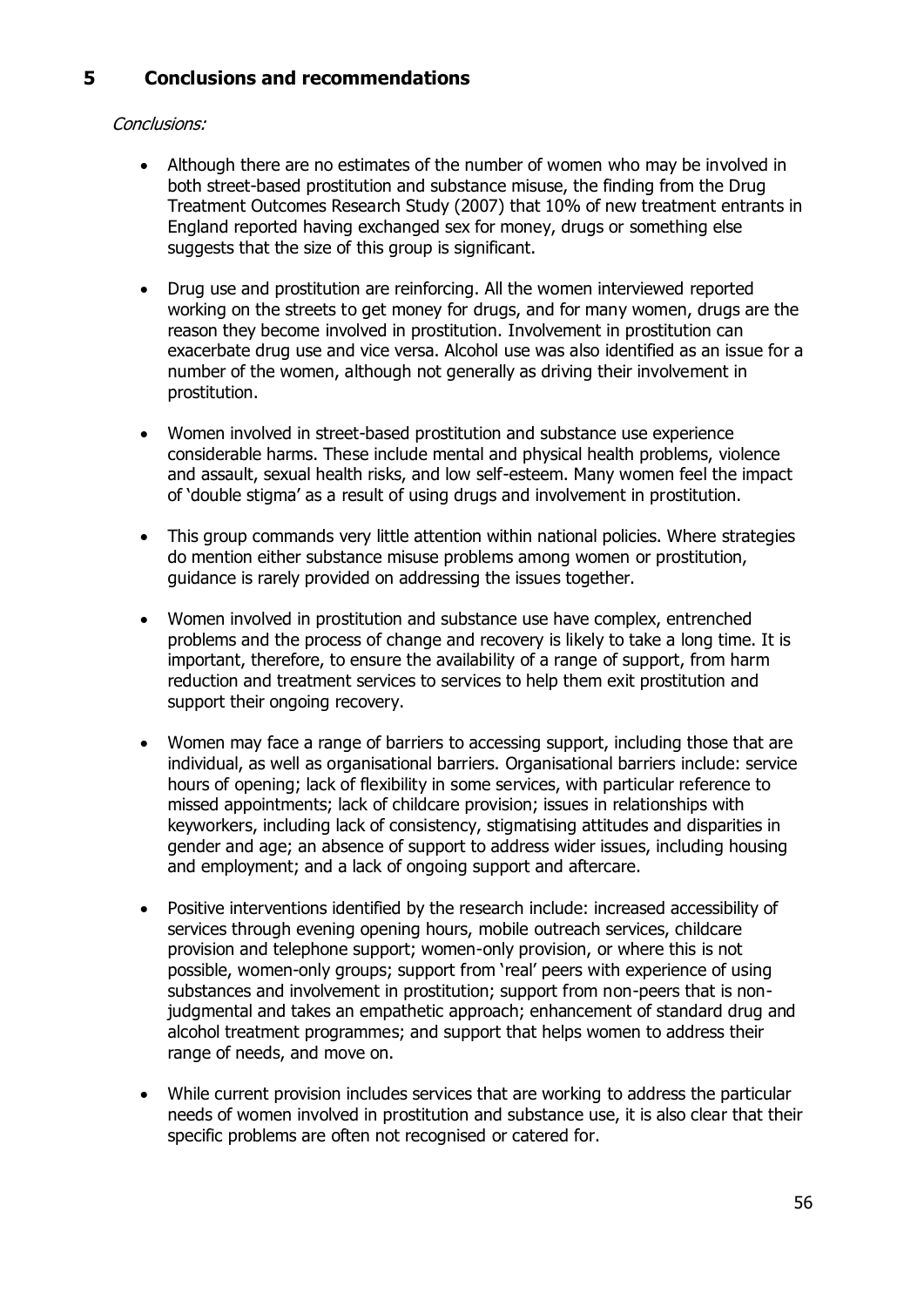### Policy recommendations:

- **1.** The Drug Strategy sets out the Government's ambition for recovery-orientated drug and alcohol treatment, but there has been limited work to date to consider what recovery might mean and require for specific groups, including women involved in prostitution. In line with the 2010 Drug Strategy's recognition of recovery as "an individual, person-centred journey", **a range of services should be available to women involved in prostitution and substance use, from needle exchanges and treatment to housing and employment support. More work is also needed to map out recovery pathways** that address the particular issues experienced by this exceptionally vulnerable group, and the tendency to 'write them off' in the wider recovery narrative. Services also need to address alcohol problems in assessing and responding to the needs of women involved in prostitution.
- **2.** Women with substance misuse problems who are involved in prostitution have multiple needs and disadvantages, and this can prevent them from accessing appropriate services. In the current terminology they are a group with 'complex' or 'multiple needs', and this is a barrier to accessing support. **The development of tailored support for this group should be considered – by policy makers, commissioners, funders and service providers – as a key priority within the emerging 'multiple needs' agenda.**
- **3.** Many decisions about service development will now be made within local authorities. **The specific needs of women involved in prostitution and substance use should, for example, be considered in Joint Strategic Needs Assessments (JSNAs) and Joint Health and Wellbeing Strategies (JHWSs) produced by local Health and Wellbeing Boards.** Additionally, all local authorities should develop a violence against women and girls (VAWG) strategy that recognises the needs of this group. Police and Crime Commissioners should also recognise the needs of this group in the development and implementation of their Police and Crime Plans.
- **4.** Peer support is of particular importance to this group, who may feel the impact of the 'double stigma' of using drugs and being involved in prostitution. One size does not fit all: **effective mentoring will often depend on matching service users with 'real' peers, i.e. those with similar histories and experiences. The gender of peers is often and obviously important too, and they need appropriate training and support** to work with a highly vulnerable group who may be disclosing extremely personal and sensitive information.
- **5. There is a real need for further research into men who exploit women through prostitution, and how services can identify, target and engage with this group to address and change their behaviour**, potentially linking to the development of interventions for domestic violence perpetrators.

### Good practice recommendations for services:

**1.** Services can help to ensure their accessibility for women involved in prostitution and substance use through a range of measures, **including evening and weekend opening hours, mobile outreach services, childcare provision or support with childcare arrangements, drop-in or open access support, and a flexible approach to missed appointments.**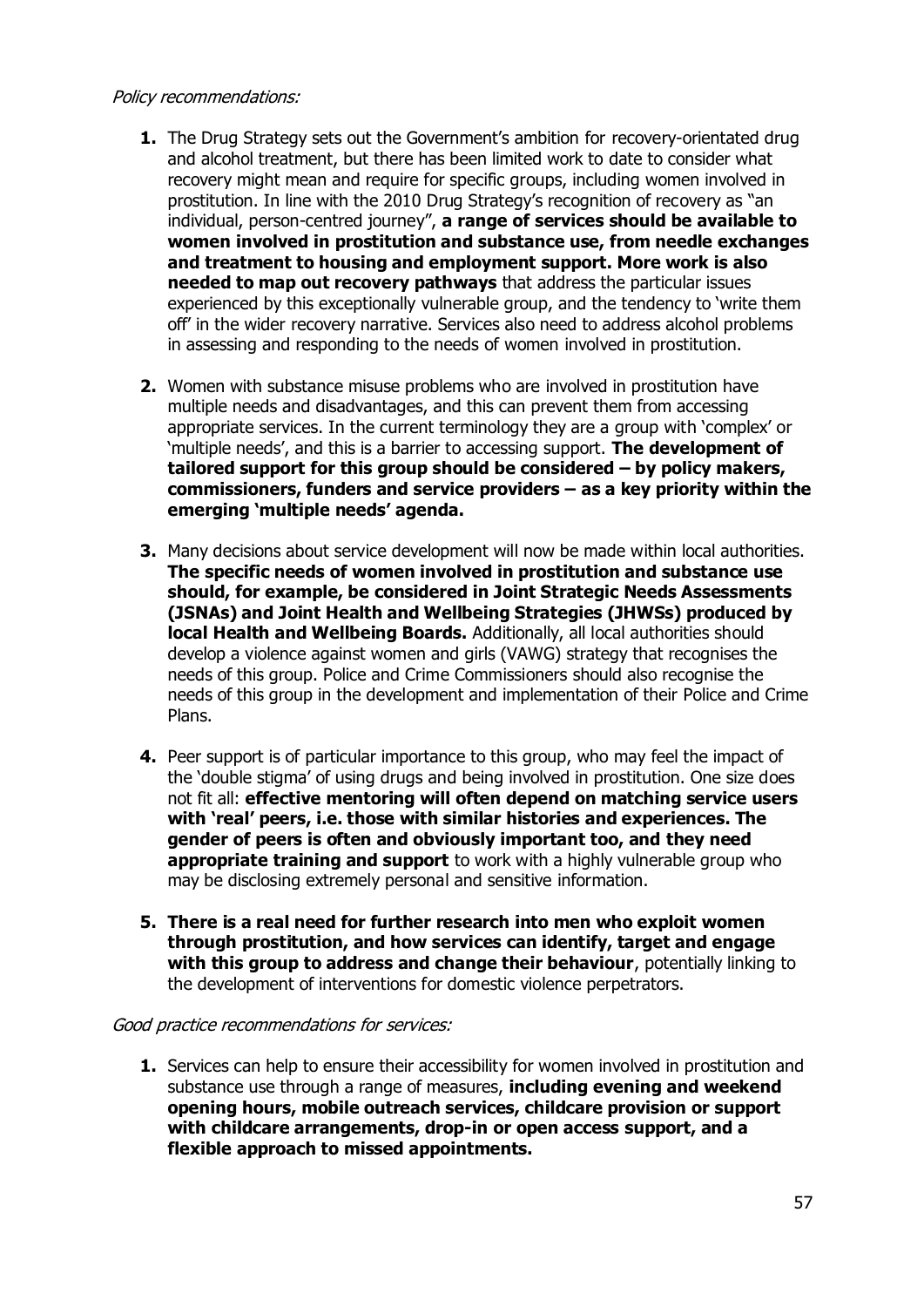- **2.** Our research suggests that the **enhancement of standard drug and alcohol treatment programmes is an effective approach with this group of women**. Services can meet their needs by tailoring approaches to the particular problems and issues faced by women involved in prostitution and substance use.
- **3.** Many women involved in prostitution and substance use have experienced physical and/or sexual violence from partners or clients, or both. **Women-only provision – or, where this is not possible, women-only groups or spaces – is therefore crucial, as is access to domestic and sexual violence support**.
- **4.** Stigma is a significant issue for this group. Services can address this by ensuring **full and thorough training for and development of staff to ensure understanding of the specific needs of women involved in prostitution**, as well as a non-judgmental and empathetic approach. Stigma may also prevent disclosure about involvement in prostitution to keyworkers in the first place, and **robust assurances about confidentiality can help to counter this. Literature and advertising that make it clear that prostitution is an issue services address** can also act as a useful tool in encouraging engagement and disclosure.
- **5.** Many women involved in prostitution and substance use want to make longer-term changes in their lives. A key message is that while women require support to reduce risks and manage addiction, they also aspire to 'recovery'. **Alongside harm reduction and treatment services, services should ensure that wider support is available, including with housing and employment. There is also a need for ongoing aftercare** for those who are substance-free and no longer involved in prostitution.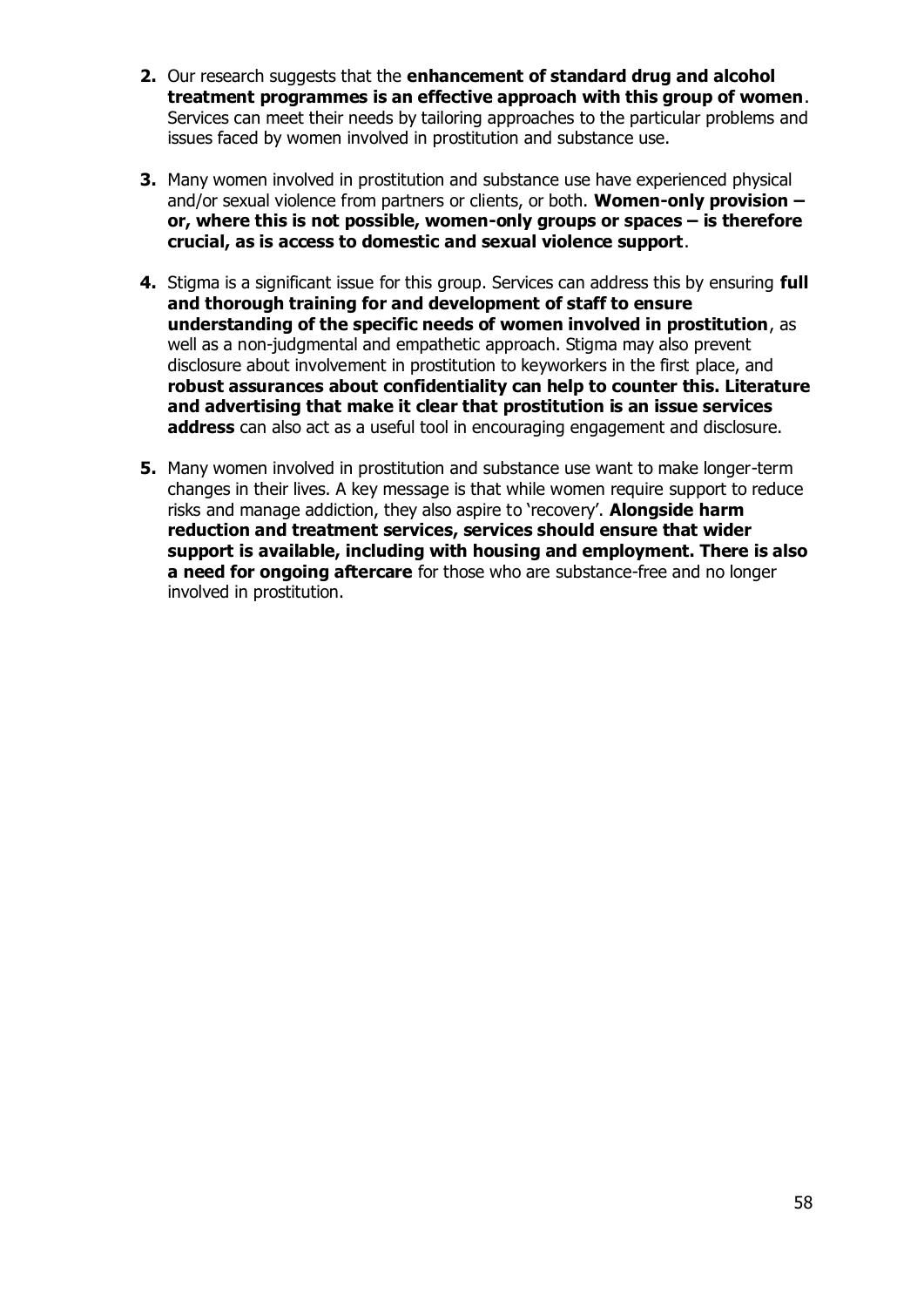## **References**

Baker, L., Dalla, R. & Williamson, C. (2010) "Exiting Prostitution: An Integrated Model" Violence Against Women 16 (5), 579– 600

Bellis, M., Watson, F., Hughes, S., Cook, P., Downing, J., Clark, P. & Thomson, R. (2007) "Comparative views of the public, sex workers, businesses and residents on establishing managed zones for prostitution: Analysis of a consultation in Liverpool." Health & Place. 13, 603-616.

Bernette, M., Lucas, E., Ilgen, M., Frayne, S., Mayo, J., Weitlauf, J. (2008) "Prevalence and Health Correlates of Prostitution Among Patients Entering Treatment for Substance Use disorders" Arch Gen Psychiatry. 65 (3), 337-344

Bowser, B., Ryan, L. Smith, C.D. & Lockett, G. (2008) "Outreach-based drug treatment for sex trading women: The Cal-Pep risk-reduction demonstration Project" International Journal of Drug Policy, 19, 492–495

Braine, N., Desjarlais, D., Goldblatt, C., Zadoretzky, C. and Turner, C. (2006) "Patterns of sexual commerce among women at US Syringe Exchange Programs" Culture, Health & Sexuality, 8 (4), 289–302

Cavazos-Rehg, P., Spitznagel, E., Schootman, M., Strickland, J., Afful, S., Cottler, L., Bierut, L. (2009) "Risky Sexual Behaviors and Sexually Transmitted Diseases: A Comparison Study of Cocaine-Dependent Individuals in Treatment versus a Community-Matched Sample" AIDS Patient Care and STDs, 23 (9) 727-34

Corston, J. (2007) A review of women with particular vulnerabilities in the criminal justice system, Home Office, London.

Cusik, L. (2006) "Widening the harm reduction agenda: From drug use to sex work" International Journal of Drug Policy, 17, 3–11

Deering, K., Shannon, K., Sinclair, H., Parsad, D., Gilbert, E., Tyndall, M. (2009) "Piloting a Peer-Driven Intervention (PDI) Model to Increase Access and Adherence to Antiretroviral Therapy and HIV Care among Street-Entrenched HIV-Positive Women in Vancouver" AIDS Patient Care and STDs, 23 (8), 603-9

Deering, K., Kerr, T., Tyndall, M., Montaner, J., Gibson, K., Irons, L., Shannon, K. (2011a) "A peer-led mobile outreach program and increased utilization of detoxification and residential drug treatment among female sex workers who use drugs in a Canadian setting." Drug and Alcohol Dependence 113, 46–54

Deering, K., Shoveller, J., Tyndall, M., Montaner, J., Shannon, K. (2011b) "The street cost of drugs and drug use patterns: relationships with sex work income in an urban Canadian setting." Drug and Alcohol Dependence 118, 430-436

Eiroa-Orosa, F., Verthein, U., Kuhn, S., Lindemann, C., Karow, A., Haasen, C. & Reimer, J. (2010) "Implication of Gender Differences in Heroin-Assisted Treatment: Results from the German Randomized Controlled Trial" The American Journal on Addictions, 19, 312–318

El-Bassel, N., Wechsberg, W. and Shaw, S. (2012) "Dual HIV risk and vulnerabilities among women who use or inject drugs: no single prevention strategy is the answer" Current Opinion HIV AIDS, 7, 326–331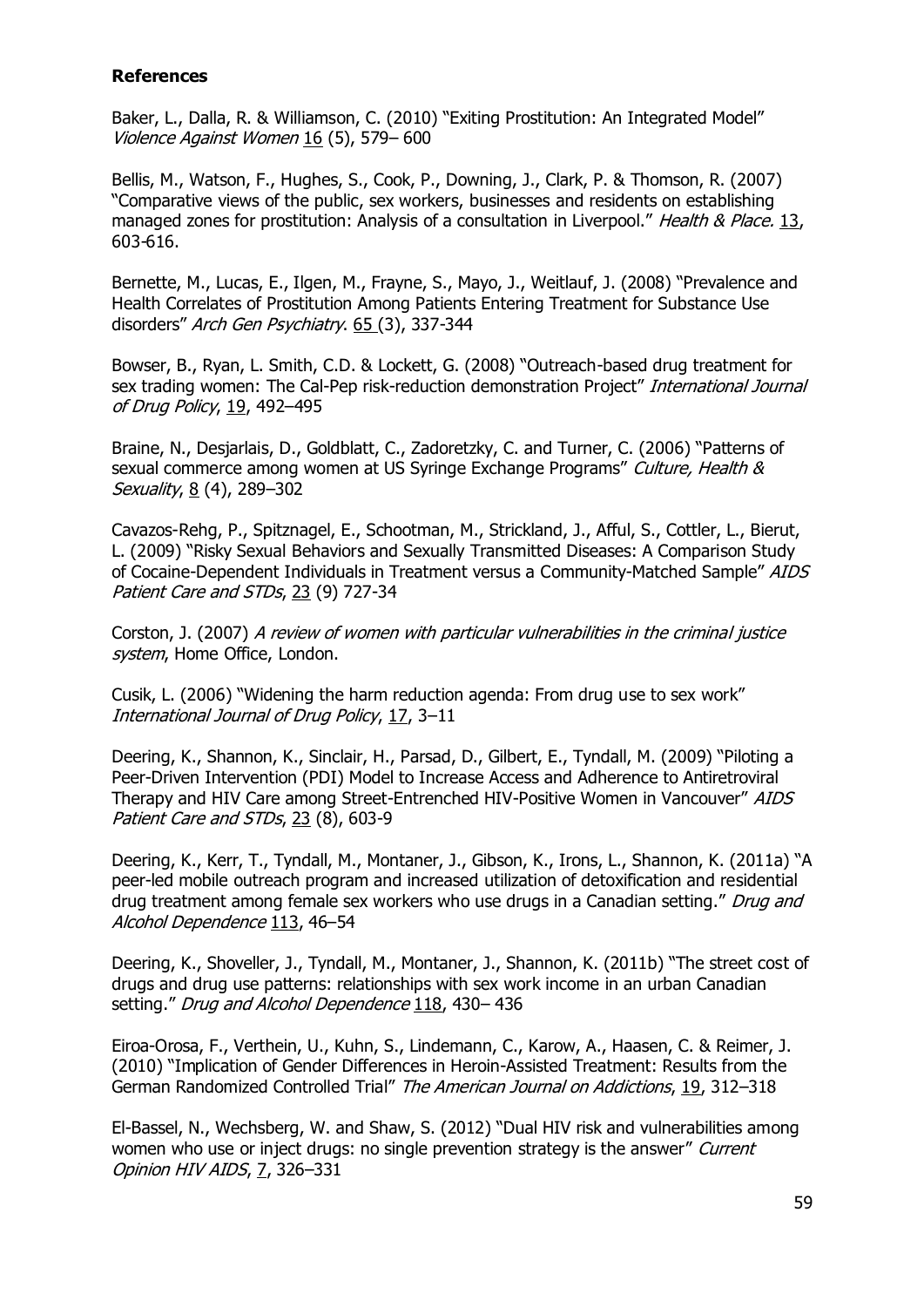Gilchrist, G., Tirado, J. and Wales, L. (2012) Women involved in prostitution and problem substance use: Rapid Evidence Assessment - available at [http://www.drugscope.org.uk/Resources/Drugscope/Documents/PDF/Policy/Challengeofcha](http://www.drugscope.org.uk/Resources/Drugscope/Documents/PDF/Policy/Challengeofchangerapidevidenceassessment.pdf) [ngerapidevidenceassessment.pdf](http://www.drugscope.org.uk/Resources/Drugscope/Documents/PDF/Policy/Challengeofchangerapidevidenceassessment.pdf)

Goldenberg, S., Rangel, G, Vera, A., Patterson, T., Abramovitz, D., Silverman, J., Raj, A., Strathdee, S. (2012) "Exploring the Impact of Underage Sex Work Among Female Sex Workers in Two Mexico–US Border Cities" AIDS Behav, 16, 969–981

Home Office (2006) A coordinated prostitution strategy, Home Office, London.

Home Office (2010) Drug strategy 2010: Reducing demand, restricting supply, building recovery – Supporting people to live a drug free life, Home Office, London.

Home Office (2011a) A review of effective practice in responding to prostitution, Home Office, London.

Home Office (2011b) Human trafficking: The Government's strategy, Home Office, London.

Home Office (2012) The Government's alcohol strategy, Stationery Office, London.

Home Office (2013) A call to end violence against women and girls: Action plan 2013, Home Office, London.

Janssen, P., Gibson, K., Bowen, R., Spittal, P. & Petersen, K. (2009) "Peer Support using a Mobile Access Van Promotes Safety and Harm Reduction Strategies among Sex Trade Workers in Vancouver's Downtown Eastside" Journal of Urban Health: Bulletin of the New York Academy of Medicine, 86 (5), 804-809

Jeal, N. & Salisbury, C. (2007) "Health needs and service use of parlour-based prostitutes compared with street-based prostitutes: a cross-sectional survey" International Journal of Obstetrics and Gynaecology - BJOG, 114 (7), 875-881

Jones, A., Weston, S., Moody, A., Millar, T., Dollin, L, Anderson, T. and Donmall, M. (2007) The drug treatment outcomes research study (DTORS): baseline report – Appendices. Home Office Research Report 03. London: Home Office.

Kimber, J., Mattick, R., Kaldor, J., Van Beek, I., Gilmour, S., Rance, J. (2008) "Process and predictors of drug treatment referral and referral uptake at the Sydney Medically Supervised Injecting Centre" Drug and Alcohol Review 27, 602–612

Kurtz, S., Surratt, H., Kiley, M. & Inciardi, J. (2005) "Barriers to Health and Social Services for Street-Based Sex Workers" Journal of Health Care for the Poor and Underserved, 16 (2), 345-361

Lazarus, L., Deering, K., Nabess, R., Gibson, K., Tyndall, M. & Shannon, K. (2012) "Occupational stigma as a primary barrier to healthcare for street-based sex workers in Canada" Culture, Health & Sexuality 14 (2), 139-150.

Litchfield, J., Maronge, A., Rigg, T., Rees, B., Harshey, R. & Keen, J. (2010) "Can a targeted GP-led clinic improve outcomes for street sex workers who use heroin?" British Journal of General Practice, 60 (576), 514-516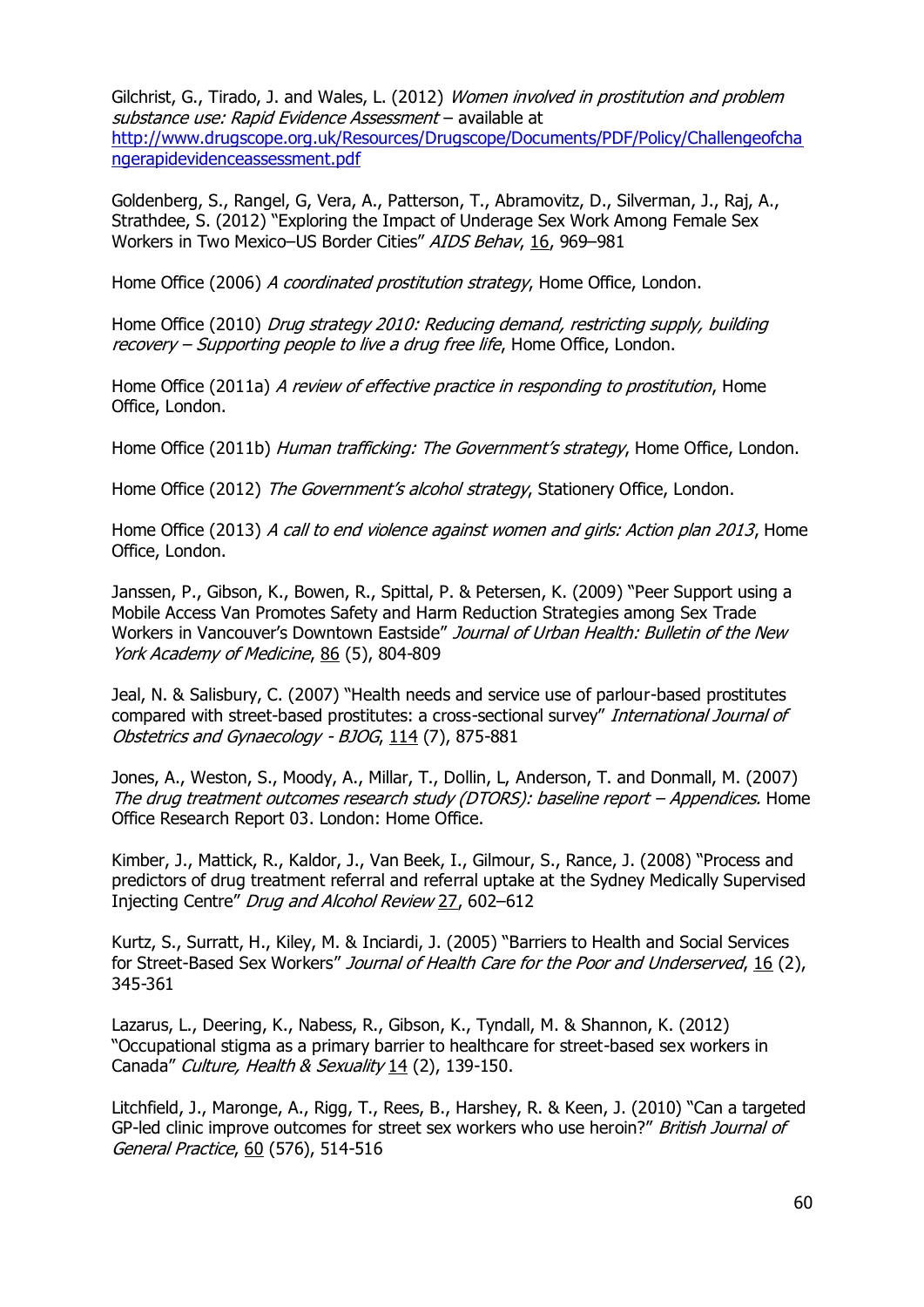McClean, R., Robarge, J. & Sherman, S. (2006) "Release from Jail: Moment of Crisis or Window of Opportunity for Female Detainees?" Journal of Urban Health: Bulletin of the New York Academy of Medicine, 83 (3), 382-393

Mehrabadi, A., Craib, K., Patterson, K., Adam, W., Moniruzzaman, A., Ward-Burkitt, B., Schechter, M., Spittal, P (2008) "The Cedar Project: A comparison of HIV-related vulnerabilities amongst young Aboriginal women surviving drug use and sex work in two Canadian cities" International Journal of Drug Policy 19, 159–168

Ministry of Justice (2010) Breaking the cycle: Effective punishment, rehabilitation and sentencing of offenders, London, Stationery Office.

Ministry of Justice (2012) Punishment and reform: Effective community sentences, London, Stationery Office.

Ministry of Justice (2013a) Strategic objectives for female offenders, London, Stationery Office.

Ministry of Justice (2013b) Transforming rehabilitation: A revolution in the way we manage offenders, London, Stationery Office.

Murphy, L.S. (2010) "Understanding the Social and Economic Contexts Surrounding Women Engaged In Street-Level Prostitution" Issues in Mental Health Nursing, 31, 775-784

Nguyen, M-N., Venne, T., Rodrigues, I. & Jacques, J. (2008) "Why and According to What Consultation Profiles Do Female Sex Workers Consult Health Care Professionals? A Study Conducted in Laval, Québec" Health Care for Women International 29 (2), 165-182

Nuttbrock, L., Rosenblum, A., Magura, S., Villano, C., & Wallace, J. (2004) "Linking female sex workers with substance abuse treatment" Journal of Substance Abuse Treatment 27, 233– 239

Rekart, M.L. (2005) "Sex-work harm reduction" The Lancet 366, 2123-34

Roxburgh, A., Degenhardt, L., and Courtney, B. (2005) "Drug use and risk behaviours among injecting drug users: a comparison between sex workers and non-sex workers in Sydney, Australia" Harm Reduction Journal, 2(1): 7

Roxburgh, A., Degenhardt, L., Copeland, J. and Larance, B. (2008) "Drug Dependence and Associated Risks Among Female Street-Based Sex Workers in the Greater Sydney Area, Australia" Substance Use & Misuse, 43, 1202–1217.

Shannon, K., Bright, V., Duddy, J. & Tyndall, M.W. (2005) "Access and Utilization of HIV Treatment and Services Among Women Sex Workers in Vancouver's Downtown Eastside" Journal of Urban Health: Bulletin of the New York Academy of Medicine, 82 (3) 488-497

Shannon, K., Rusch, M., Shoveller, J., Alexson, D., Gibson, K., & Tyndall, M.W. (2008) "Mapping violence and policing as an environmental–structural barrier to health service and syringe availability among substance-using women in street-level sex work" International Journal of Drug Policy 19, 140-147

Sherman, S., German, D., Cheng, Y., Marks, M. & Bailey-Kloche, M. (2006) "The evaluation of the JEWEL project: An innovative economic enhancement and HIV prevention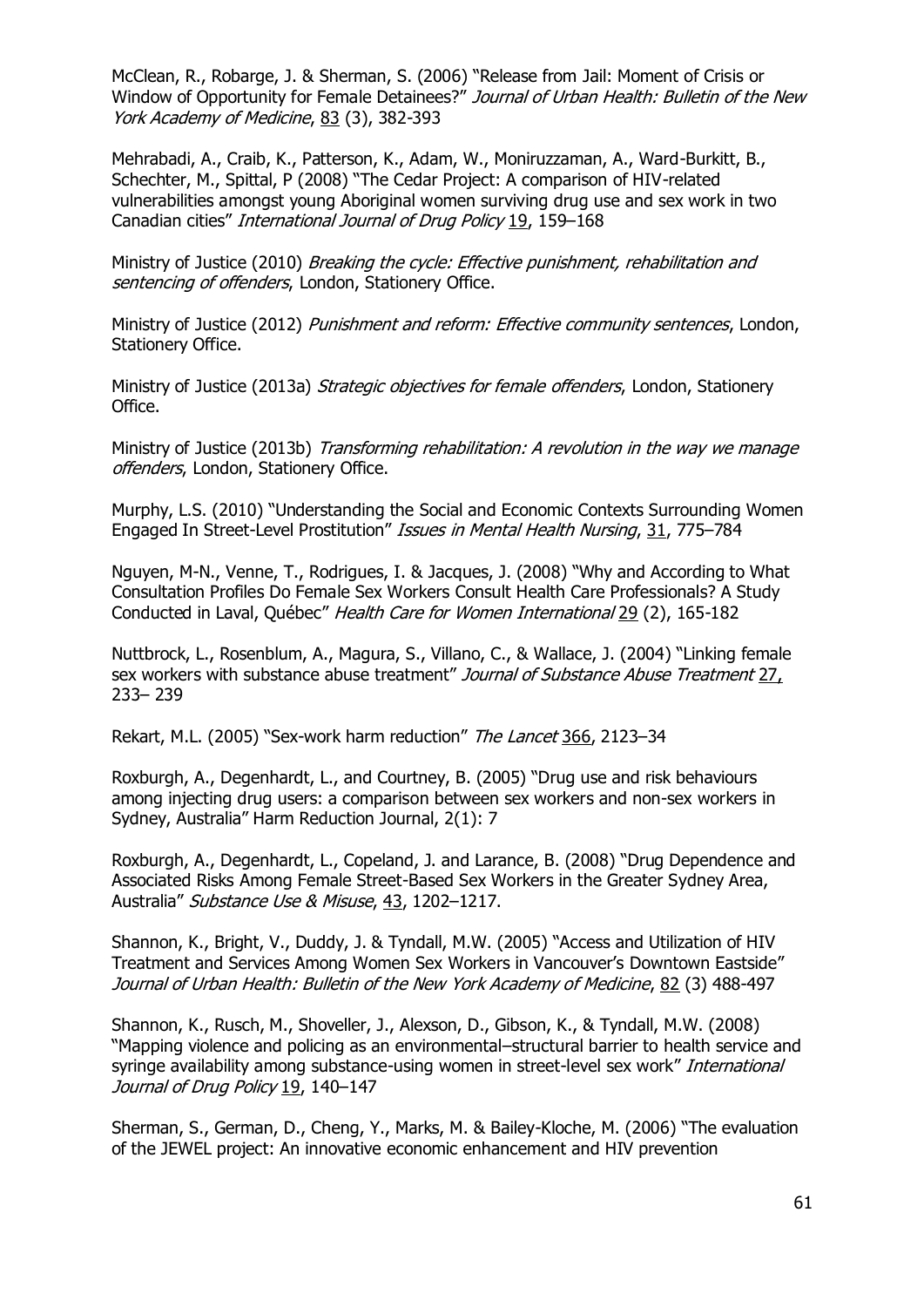intervention study targeting drug using women involved in prostitution" AIDS Care, 18 (1), 1-11

Smith, F. & Marshall, L. (2007) "Barriers to effective drug addiction treatment for women involved in street-level prostitution: a qualitative investigation" Criminal Behaviour and Mental Health 17, 163–170

Striley, C.W., Johnson, S.D. & Cottler, L.B. (2008) "Health Care Disparities Among Out-of Treatment Cocaine Users in St. Louis" Missouri Medicine, 105 (1), 72

Sun, A-P. (2006) "Program factors related to women's substance abuse treatment retention and other outcomes: A review and critique" Journal of Substance Abuse Treatment 30, 1-20

Suratt, H.L. & Inciardi, J.A. (2010) "An Effective HIV Risk-Reduction Protocol for Drug-Using Female Sex Workers" Prevention & Intervention in the Community, 38 (2) 118-131

Taylor, O, (2011) "The sexual victimization of women: Substance abuse, HIV, prostitution, and intimate partner violence as underlying correlates" Journal of Human Behavior in the Social Environment 21 (7), 834-848.

Ward, A. (2009) "Assessing the effectiveness of a trauma-oriented approach to treating prostituted women in a prison and a community exiting program" Journal of Aggression, Maltreatment & Trauma, 18, 293-312

Wechsberg, W., Luseno, W., Lam, W., Parry, C. & Morojele, N. (2006) "Substance use, sexual risk, and violence: HIV prevention intervention with sex workers in Pretoria" AIDS and Behavior, 10 (2), 131-137

Wechsberg, W., Wu, L-T., Zule, W., Parry, C., Browne, F., Luseno, W., Kline, T. & Gentry, A. (2009) "Substance abuse, treatment needs and access among female sex workers and nonsex workers in Pretoria, South Africa." Substance Abuse Treatment, Prevention, and Policy, 4:11

Whitaker, T., Ryan, P. & Cox, G. (2011) "Stigmatization Among Drug-Using Sex Workers Accessing Support Services in Dublin" Qualitative Health Research, 21 (8,) 1086–1100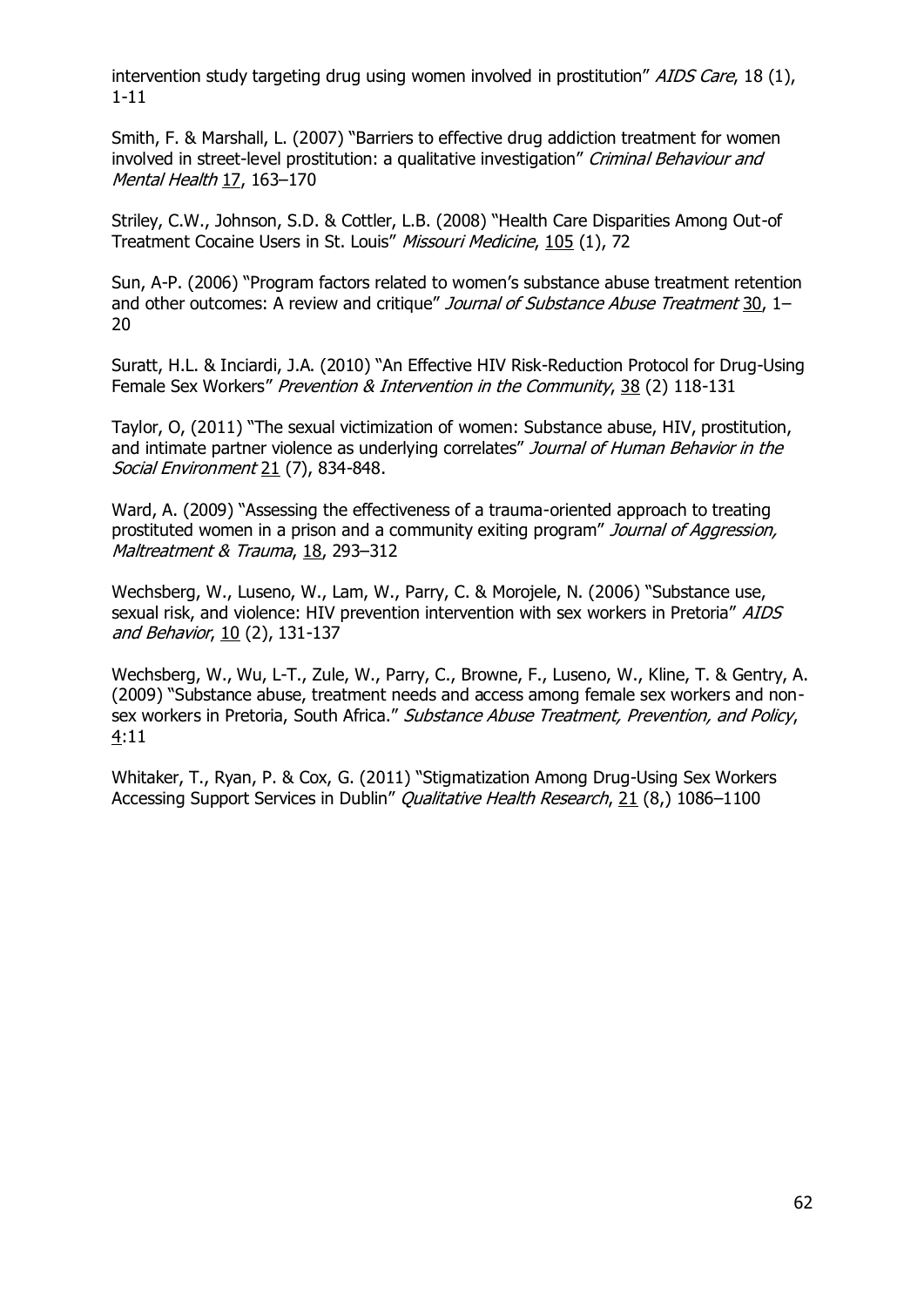# **Appendices**

- 1. Peer interviewee information sheet
- 2. Peer interviewee consent form
- 3. Information sheet for service providers
- 4. Service provider telephone interviewee consent form
- 5. Service provider case study consent form
- 6. Service provision and partnership working in case study areas: Tables 1-8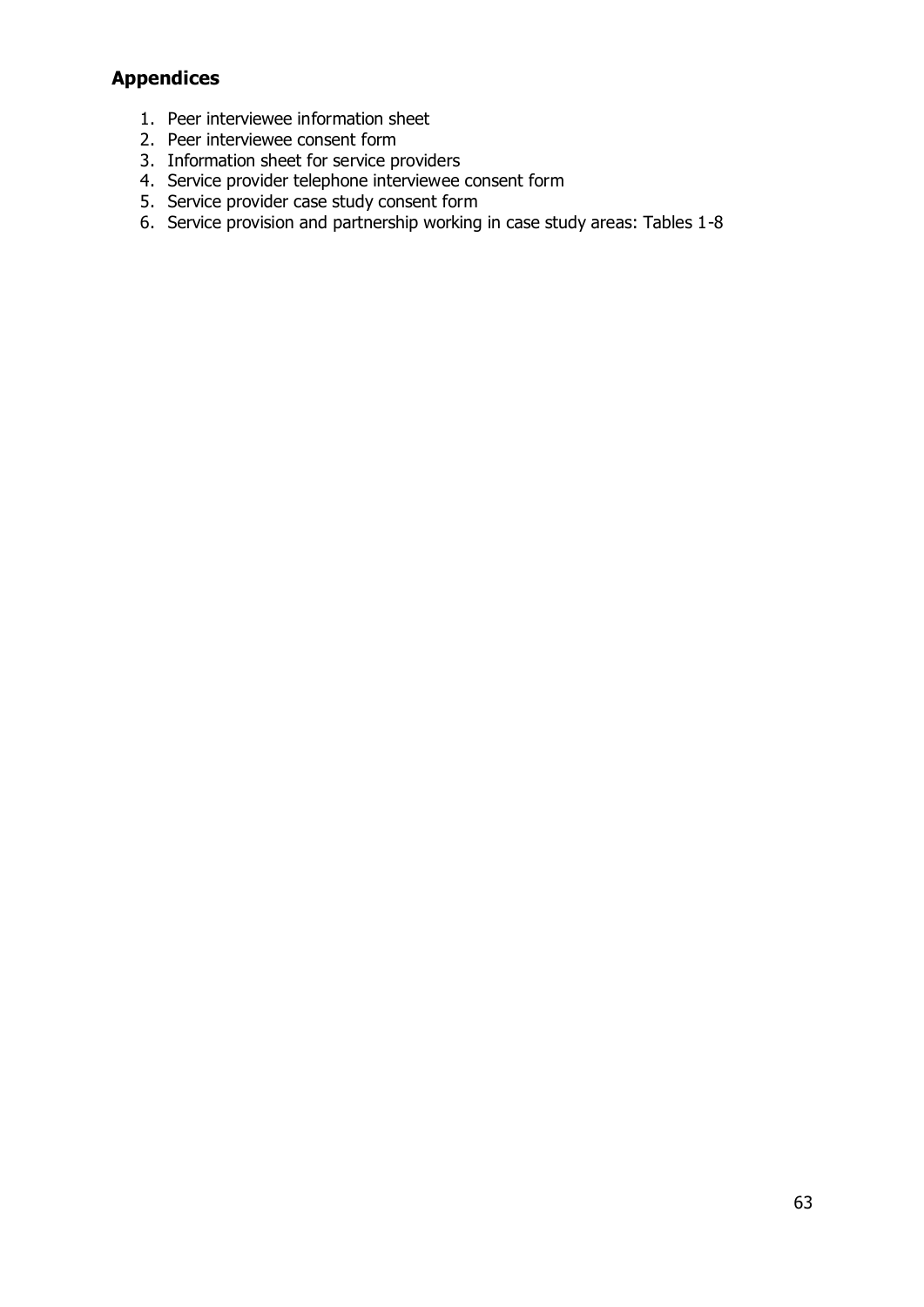



# **Peer Interviewee Information Sheet**

# **Why do you want to interview me?**

DrugScope and AVA (Against Violence & Abuse) have asked [name of interviewer] to conduct an interview with you. This is part of their research on what support women who exchange sex for something they want or need, might want to help to think about their drug or alcohol use.

DrugScope is a charity and is the UK's leading independent centre of expertise on drugs and the national membership organisation for the drug field. AVA is also a charity and its Stella Project provides training and advice for workers who support people affected by drug and alcohol use, domestic violence and sexual violence and mental health issues. Peer researchers are members of the research target group (in this case women with histories of being involved in prostitution and of drug or alcohol dependency) adopt the role of active researchers, interviewing their peer group about their experiences. As well as the peer interviews is conducting for us, we will:

- Gather information from other research that has already been done (a literature review)
- Conduct online surveys and telephone interviews with professionals who provide drug and alcohol services
- Visit five drug and alcohol services and write a report on how they work to support women
- Hold focus groups with service users, practitioners and policy-makers to receive feedback on what we find out.

We will publish a report which presents the findings from all these different sources. We will use the report to encourage professionals to improve the ways that they support women to reduce or stop using drugs or alcohol, based on what you and other people have told us.

### **What will happen if I agree to take part?**

The peer researcher will interview you, using questions that have been given to them by DrugScope and AVA. The interview will last approximately an hour, depending on how much you'd like to tell them. The interview will be audio recorded (with your permission), and the researcher will give that recording to DrugScope and AVA. You will receive a £20 shopping voucher in return for taking part in the interview.

DrugScope and AVA will use what you tell the peer researcher to write a report about what women who exchange sex need in order to be able to recover from drug or alcohol use. We will collect some basic monitoring information from you (your age, ethnicity, sex, sexual orientation and disability status), but your contribution will be anonymous. We may use quotes from you in the report, but we won't give you name or any information that can identify you.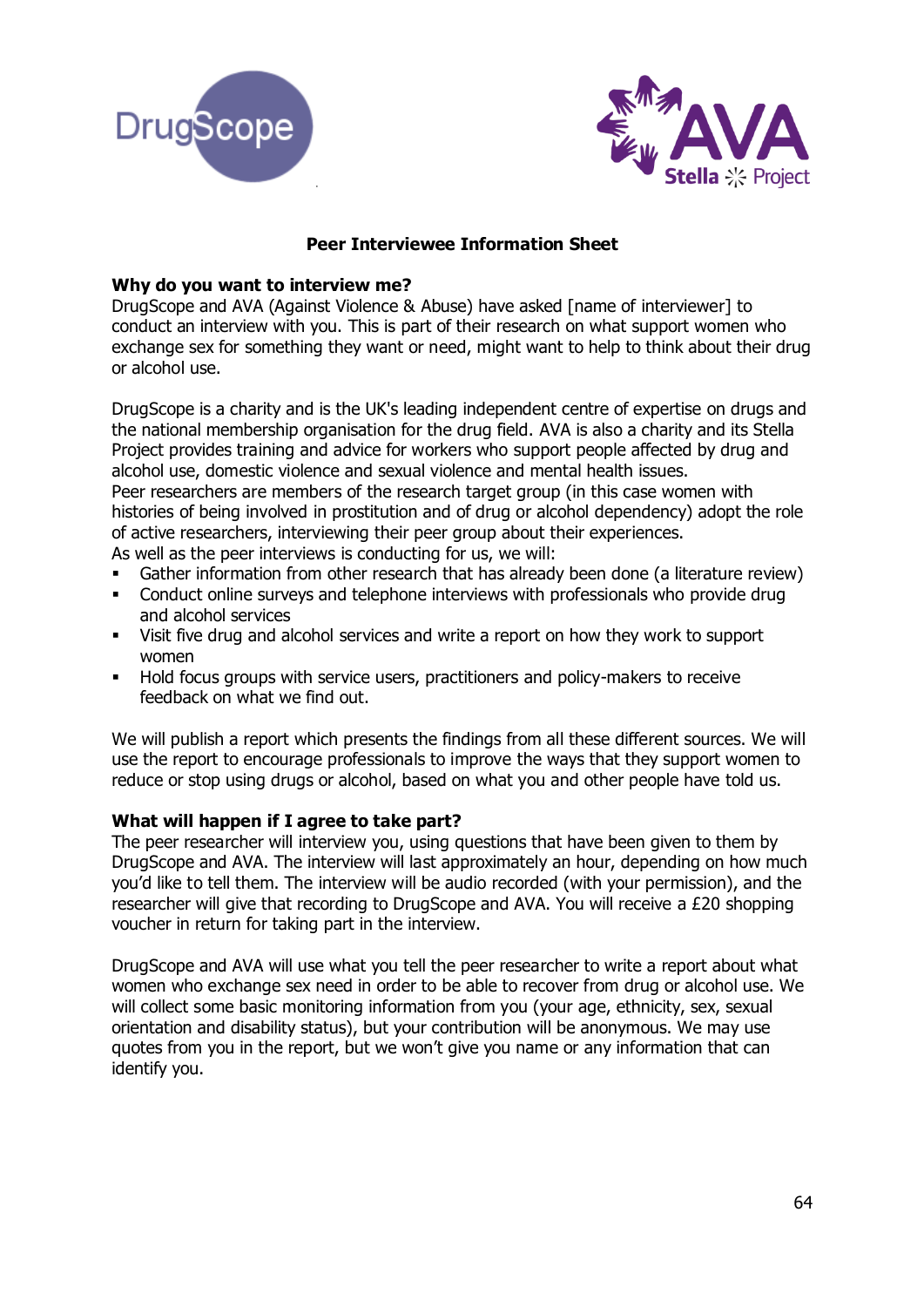### **What will I be asked about?**

The peer researcher will ask you questions about your experiences thinking about and seeking help to reduce or stop using drugs or alcohol.

You don't have to answer any questions you don't want to, and you can stop taking part in the interview at any time without giving a reason.

Some people can find it upsetting to talk about some of these things, especially if it's the first time they've ever spoken to anyone about it. If you feel upset you can stop the interview or take a break. Your interviewer can also tell you about places you can go to get support

### **I took part, but now I don't want my information to be used**

You can choose not to be part of the research at any time before the report is published, even after you've already done an interview. You can call or email Shannon Harvey at AVA (Tel: 020 7549 0276, [shannon.harvey@avaproject.org.uk](mailto:shannon.harvey@avaproject.org.uk)) and tell her that you don't want to be involved anymore. She will delete the audio recording and destroy all other information they have about you.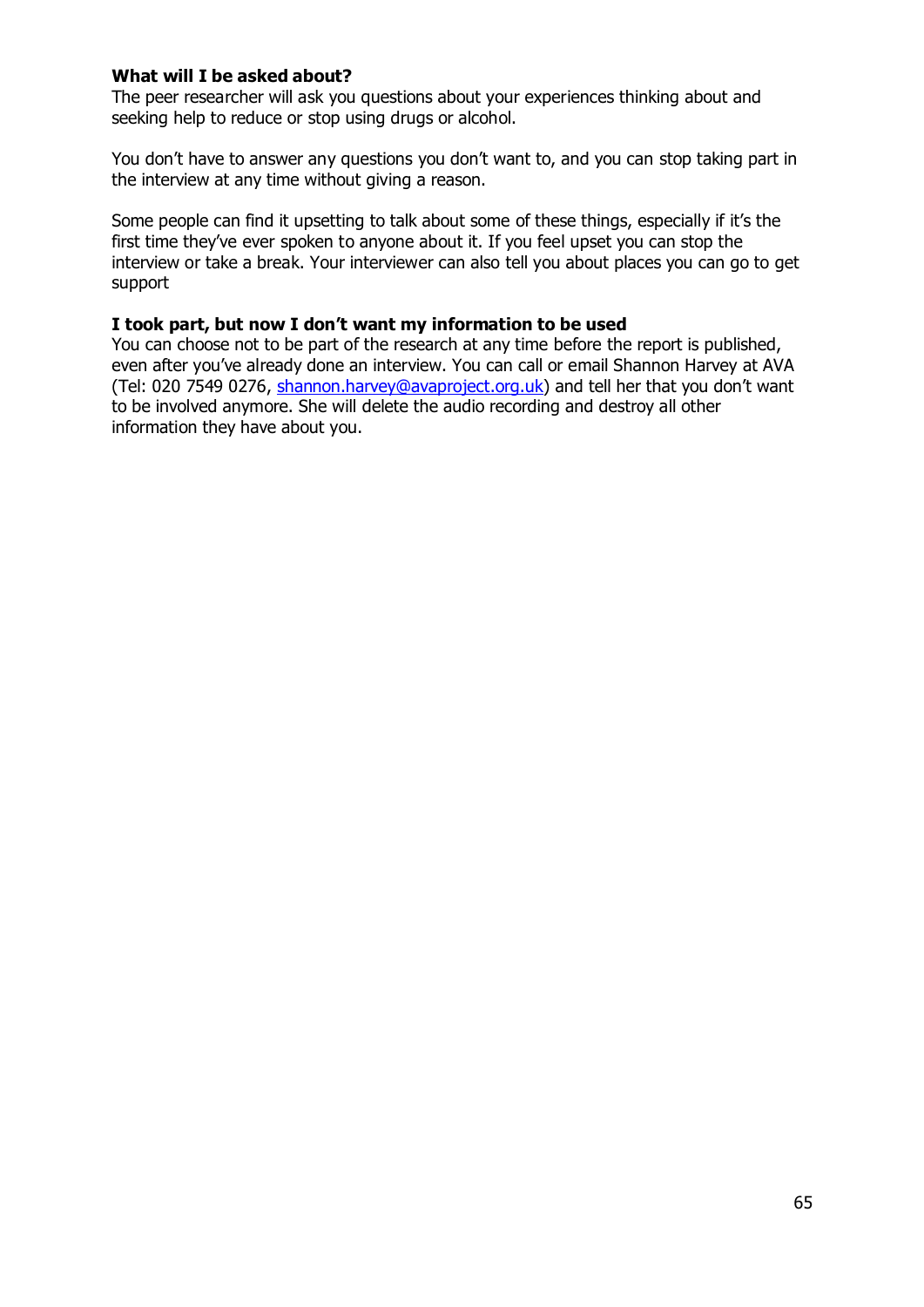



# **Peer Interviewee Consent Form**

Before taking part in this interview, please can you to read the statements below very carefully and tick next to each statement, then sign and date at the bottom of the page, to show us you agree to take part.

| I have read and understand the information sheet I have been given<br>and agree to take part in the interview conducted for DrugScope and<br>AVA.                                                                                                                     | Yes | <b>No</b>      |
|-----------------------------------------------------------------------------------------------------------------------------------------------------------------------------------------------------------------------------------------------------------------------|-----|----------------|
| The peer researcher has explained to me why they are doing the<br>interview and I have had a chance to ask any questions I want to ask.                                                                                                                               | Yes | N <sub>O</sub> |
| I understand that the interview will be audio recorded and that the<br>audio recording will be given to DrugScope and AVA.                                                                                                                                            | Yes | <b>No</b>      |
| If I choose not to have my interview recorded, I agree that the<br>interviewer can take notes about what I say in the interview.                                                                                                                                      | Yes | <b>No</b>      |
| I agree that DrugScope and AVA can use the information in the audio<br>recording to write a report and produce conference presentations<br>about the needs of women involved in prostitution who want help to<br>reduce or stop using drugs or alcohol.               | Yes | No             |
| I understand that all information about me will be kept confidential,<br>and that DrugScope and AVA will not tell anyone that I have<br>participated in this research, unless I say something that makes them<br>think that I or someone else is in immediate danger. | Yes | No             |
| I understand that I can stop being involved in the research at any<br>time, without needing to tell anyone why.                                                                                                                                                       | Yes | <b>No</b>      |
| I confirm that I have read and understood the information given to<br>me and freely agree to take part.                                                                                                                                                               | Yes | No             |

Name:

Signature: \_\_\_\_\_\_\_\_\_\_\_\_\_\_\_\_\_\_\_\_\_\_\_\_\_\_\_\_\_\_\_\_\_\_\_\_\_\_\_\_\_\_\_\_\_\_\_

Date: \_\_\_\_\_\_ / \_\_\_\_\_\_ / 2012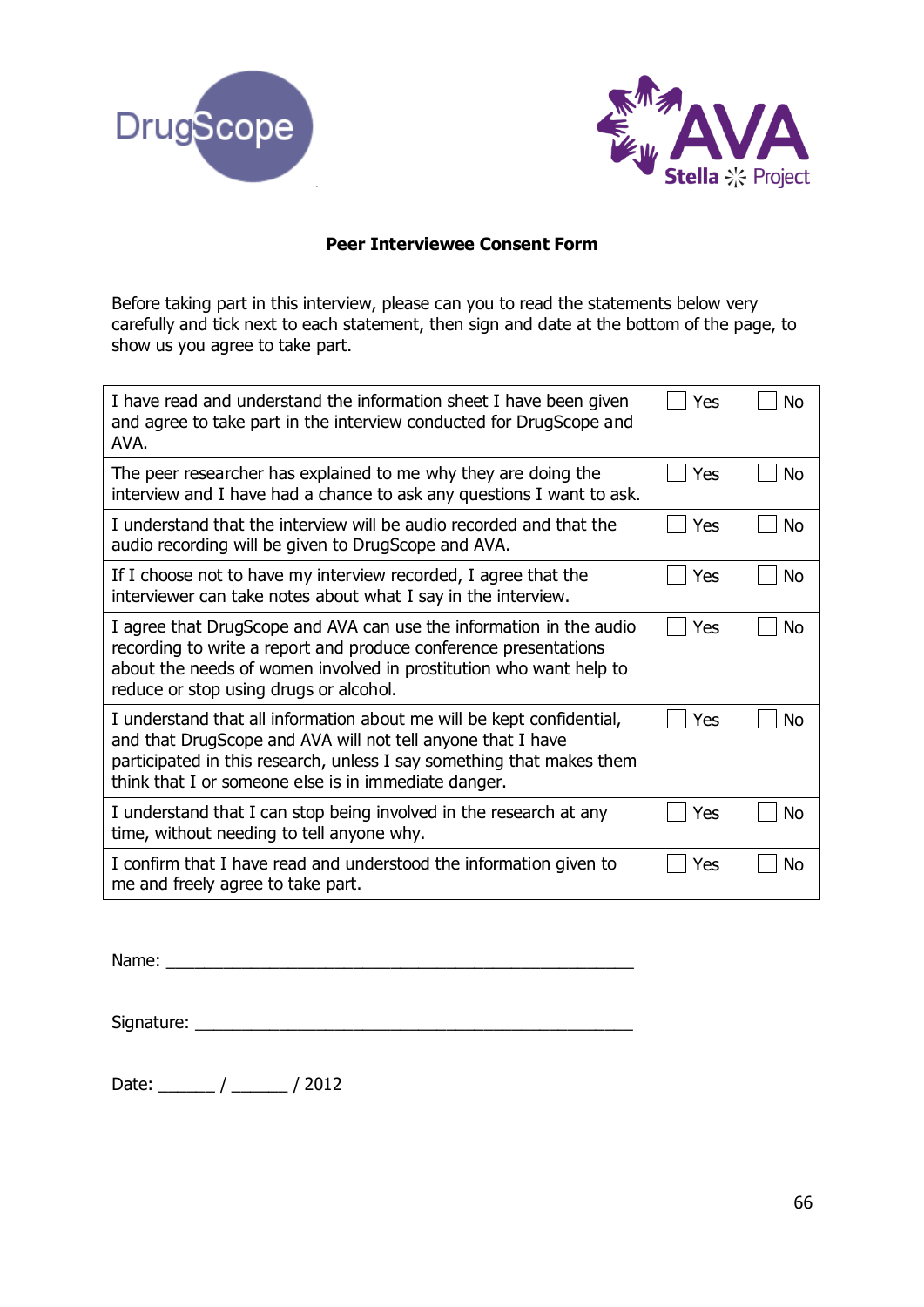



### **PSUWIP Research Project Information sheet for service providers**

National charities DrugScope and AVA (Against Violence & Abuse) have received funding from the Pilgrim Trust to undertake a small piece of research on the experiences of women involved in prostitution seeking treatment for problematic substance use. DrugScope is the UK's leading independent centre of expertise on drugs and the national membership organisation for the drug field. Its aim is to inform policy development, reduce drug-related harms to individuals, families and communities - and promote health, well-being, recovery, inclusion and integration. AVA's Stella Project is the leading UK agency addressing addressing the intersecting issues of domestic and sexual violence, drug and alcohol use and mental health. It works for positive, sustained improvement in the way services are delivered to survivors, their children and perpetrators.

# **Rationale and research questions**

Through this project, DrugScope and AVA seek to improve understandings of the experiences of women involved in prostitution seeking help for substance use problems, focusing on the challenges of meeting the needs of this highly marginalised group. Within this, we seek to explore themes such as whether perceived differences between harm reduction or exiting approaches are significant in supporting women's recovery, the impact of approaches that explore women's experiences of violence and abuse, and the relationship between treatment offered through drug and alcohol services and support offered through specialist projects for women involved in prostitution.

Our key research questions are:

- Do the drug and/or alcohol support needs of women involved in prostitution differ from those of women in recovery from drug and/alcohol dependency who are not involved in prostitution? If so, in what way do they differ?
- What services are currently available that are designed to meet the drug and/or alcohol support needs of women involved in prostitution?
- Do women involved in prostitution feel these available services meet their drug and/or alcohol support needs?

### **Aims**

- 1. To identify the needs of women involved in prostitution who use substances problematically
- 2. To map and explore the diversity of drug and alcohol support services available to address these needs in the West Midlands and Yorkshire and Humber.
- 3. Develop good practice guidelines for both drug and alcohol services and specialist services for women involved in prostitution
- 4. Identify strategic and policy recommendations that could improve interventions and outcomes for women involved in prostitution who have drug and alcohol issues.

### **Methodology**

The research design takes a triangulated, mixed methods approach, including the following components: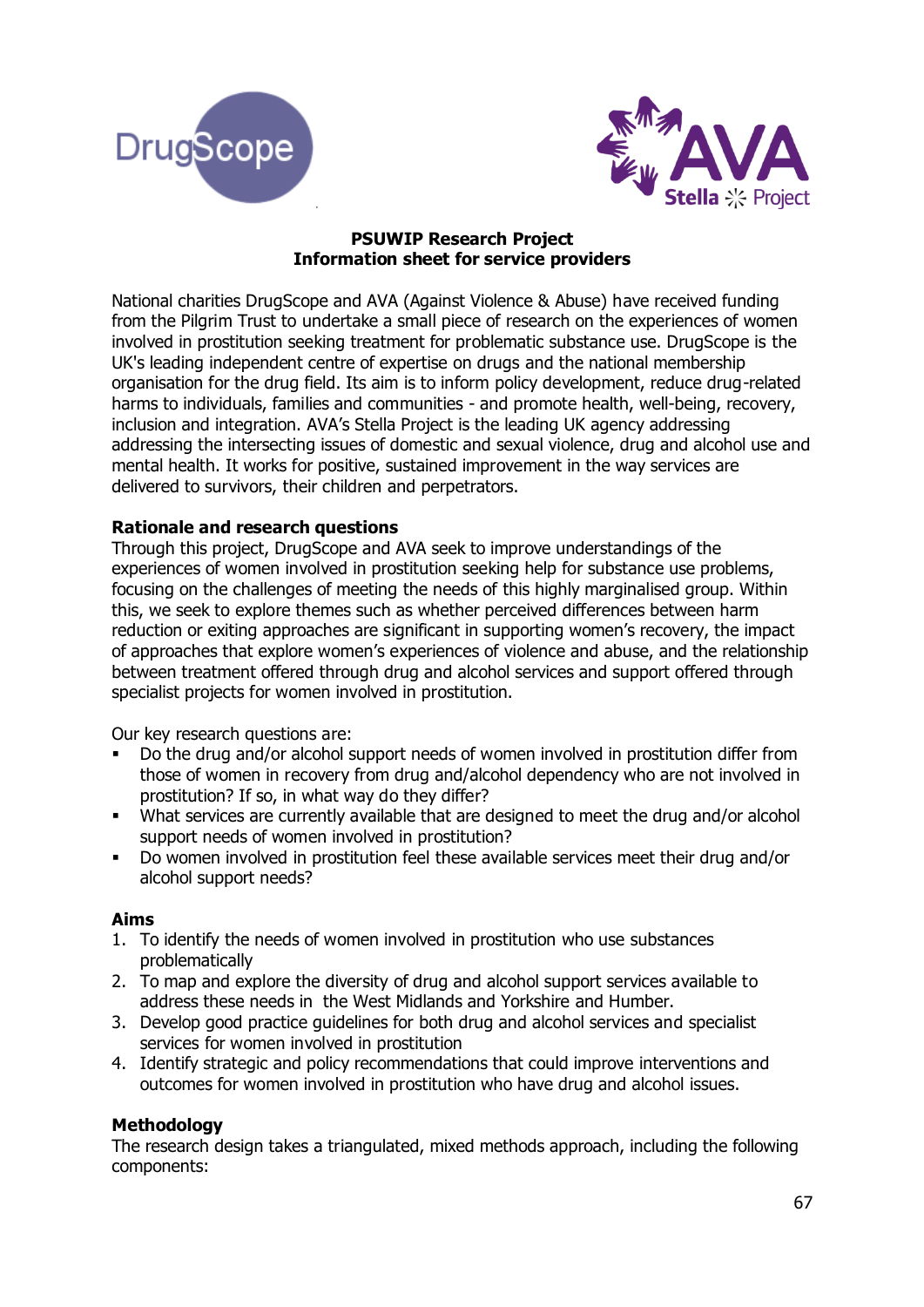- **EXECTE Literature review, using a Rapid Evidence Assessment approach**
- Semi-structured interviews with 20 service users in the West Midlands and Yorkshire and Humber, conducted by peer researchers (facilitated by Baseline)
- Online questionnaire targeted at drug and alcohol services and specialist services for women involved in prostitution in the West Midlands and Yorkshire and Humber
- Telephone interviews with selected respondents from the online questionnaire<br>■ Case studies in five selected services, including particinant and direct observati
- Case studies in five selected services, including participant and direct observation and unstructured interviewing
- Three focus groups with policy makers, practitioners and service users respectively.

# **Dissemination of findings**

DrugScope and AVA will publish the research findings in a report. The report will include recommendations for policy makers, commissioners and service providers and will be launched at an event to which all research participants and other key stakeholders will be invited. Both DrugScope and AVA will use the research findings in their policy work on this issue throughout 2013 and beyond.

## **Information for participants**

To meaningfully achieve our aim of mapping service provision that aim to address women's identified needs, we require close to full participation in the online questionnaire from service providers in the West Midlands and Yorkshire and Humber. The questionnaire will take around 15 minutes to complete and only needs to be completed by one staff member in the service (preferably the service manager).

Participants for follow-up telephone interviews and case studies will be selected on the basis of responses from the online questionnaire and the peer researchers' interviews with service users. Criteria for selection for this stage of the research will be focused on highlighting examples of promising practice in relation to support women's identified needs. You will be given an opportunity at the end of the questionnaire to indicate whether you would be willing to participate in this aspect of the study.

Service providers who participate in the questionnaire will usually not be identified in the final report, although when identifying cases of good practice, it may be appropriate to name some services. We will contact you for your consent before naming your service in the report.

### **Contact us**

If you would like more information about this project, either before completing the questionnaire or at a later date, please contact Marcus Roberts at DrugScope (Tel: 020 7520 7550, marcusr@drugscope.org.uk) or Shannon Harvey at AVA (Tel: 020 7549 0276, [shannon.harvey@avaproject.org.uk\)](mailto:shannon.harvey@avaproject.org.uk).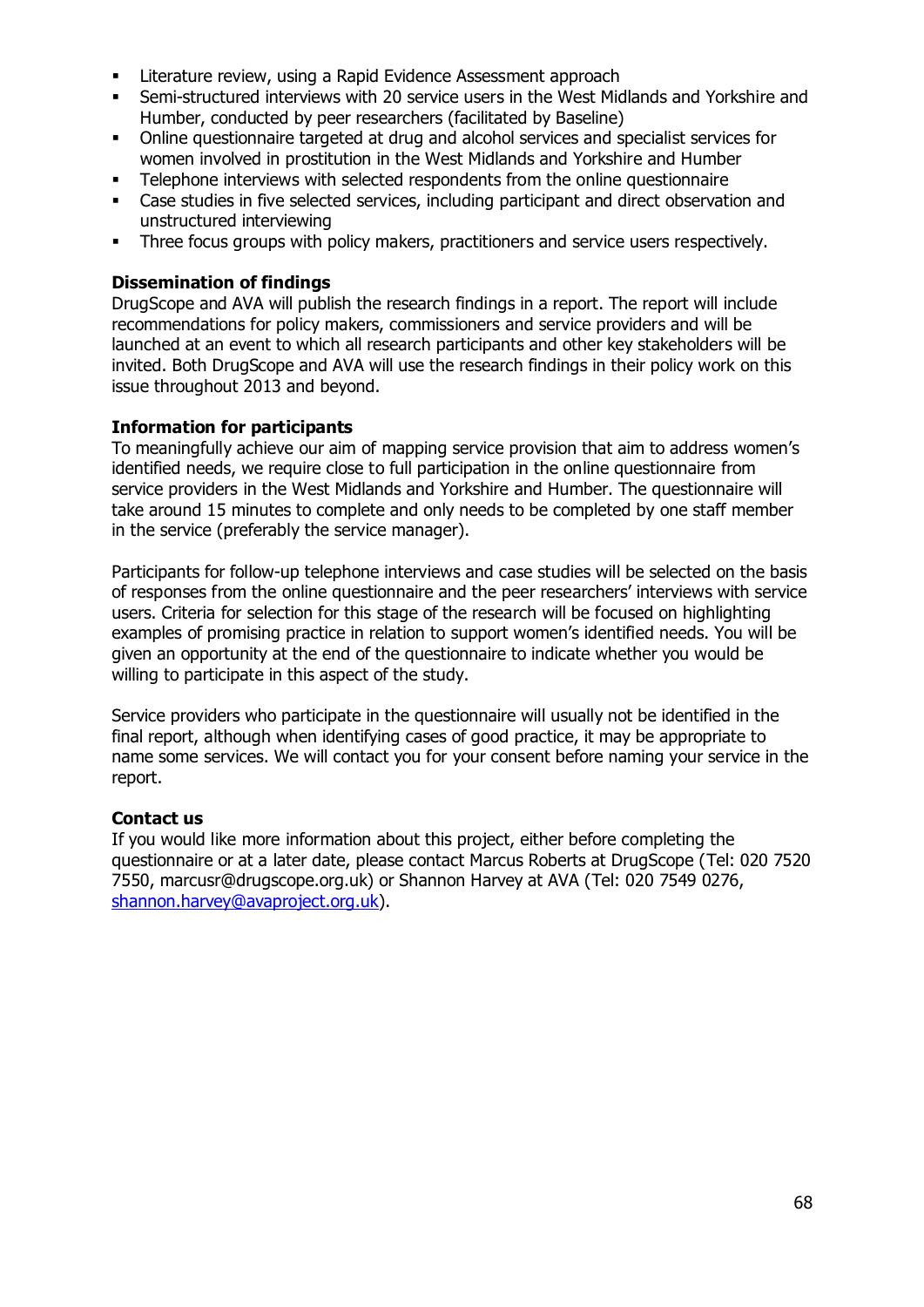



## **PSUWIP Research Project**

### **Service Provider Telephone Interviewee Consent Form**

Before taking part in the telephone interview, you need to read the statements below very carefully and tick next to each statement, then sign and date at the bottom of the page, to show us you agree to take part.

| I have read the information sheet and understand why I am being asked<br>to participate in the telephone interview and I have had a chance to ask<br>any questions I want to ask.                                                         | <b>Yes</b><br>N٥ |
|-------------------------------------------------------------------------------------------------------------------------------------------------------------------------------------------------------------------------------------------|------------------|
| I understand that the interview will be audio recorded and that the audio                                                                                                                                                                 | Yes              |
| recording will be transcribed.                                                                                                                                                                                                            | No               |
| I agree that DrugScope and AVA can analyse my responses to produce a<br>report about the needs of women involved in prostitution who use<br>substances problematically, and services currently available to meet these<br>needs.          | <b>Yes</b><br>No |
| I understand that all information about me will be stored confidentially, in<br>accordance with the Data Protection Act, and that DrugScope and AVA<br>will only name my service as an example of good practice if I explicitly<br>agree. | Yes<br>No        |
| I understand that I can stop being involved in the research at any time,                                                                                                                                                                  | Yes              |
| without needing to tell anyone why.                                                                                                                                                                                                       | Nο               |
| I confirm that I have read and understood the information given to me                                                                                                                                                                     | Yes              |
| and freely agree to take part.                                                                                                                                                                                                            | NΩ               |

Name: \_\_\_\_\_\_\_\_\_\_\_\_\_\_\_\_\_\_\_\_\_\_\_\_\_\_\_\_\_\_\_\_\_\_\_\_\_\_\_\_\_\_\_\_\_\_\_\_\_\_

Signature: \_\_\_\_\_\_\_\_\_\_\_\_\_\_\_\_\_\_\_\_\_\_\_\_\_\_\_\_\_\_\_\_\_\_\_\_\_\_\_\_\_\_\_\_\_\_\_

Date: \_\_\_\_\_\_ / \_\_\_\_\_\_ / 2012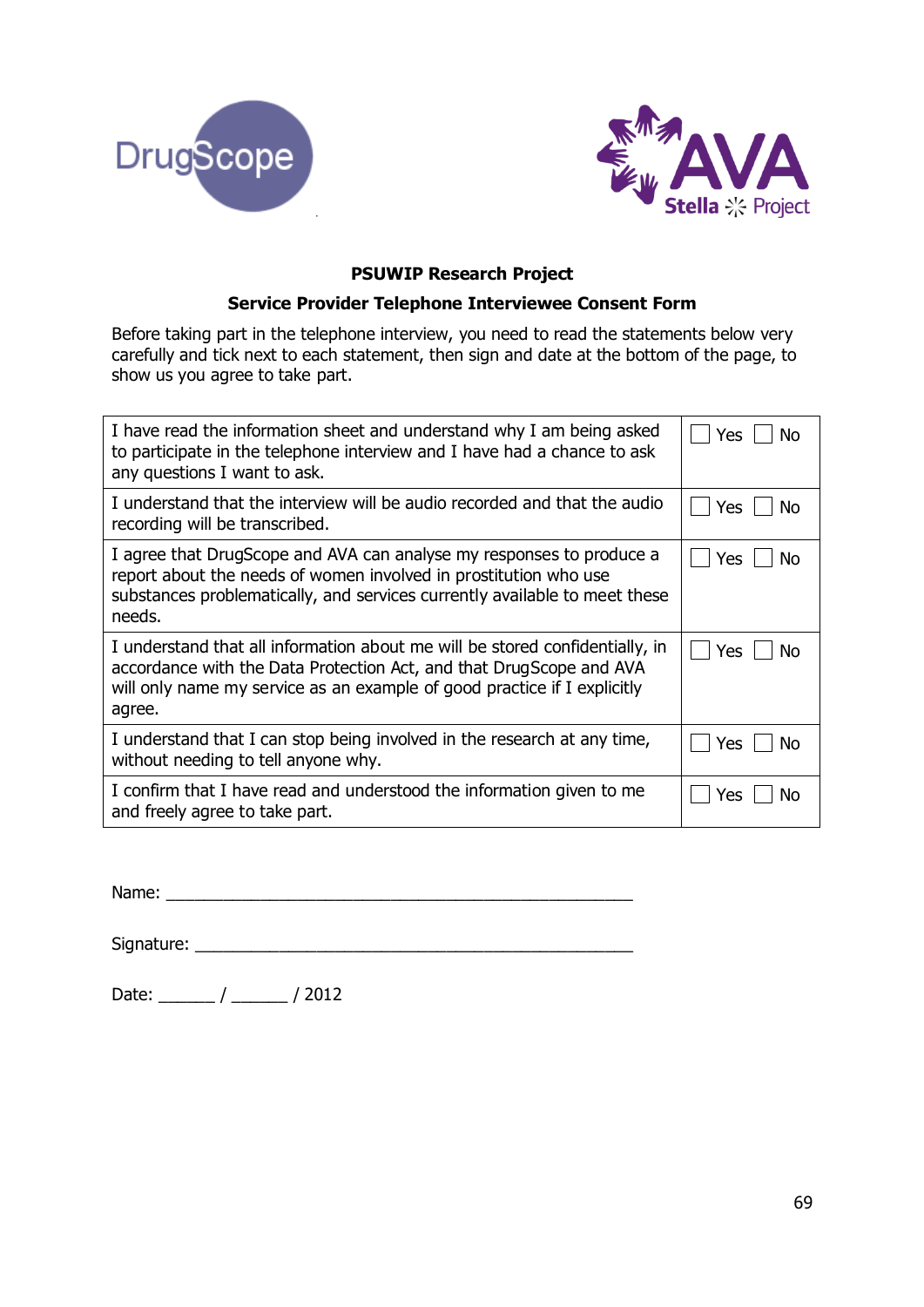



## **PSUWIP Research Project**

### **Service Provider Case Study Consent Form**

Before taking part in the case study visit to your agency, you need to read the statements below very carefully and tick next to each statement, then sign and date at the bottom of the page, to show us you agree to take part.

| I have read the information sheet and understand why DrugScope and<br>AVA have asked me to participate in the case study visit. I have had a<br>chance to ask any questions I want to ask.                                                                                 | Yes<br>No        |
|----------------------------------------------------------------------------------------------------------------------------------------------------------------------------------------------------------------------------------------------------------------------------|------------------|
| I have read the case study guidance and understand that the researcher<br>will be taking notes throughout the day and may audio record some of my<br>interactions with them. I understand that I can verbally request that the<br>audio recorder is not used at any time.  | Yes<br>Nο        |
| I agree that DrugScope and AVA can analyse information gathered during<br>the case study visit to produce a report about the needs of women<br>involved in prostitution who use substances problematically, and services<br>currently available to meet these needs.       | Yes<br>No        |
| I understand that all information about me and my agency will be stored<br>confidentially, in accordance with the Data Protection Act, and that<br>DrugScope and AVA will only name my service as an example of good<br>practice if the Service Manager explicitly agrees. | Yes<br>No        |
| I understand that I can stop being involved in the research at any time,<br>without needing to tell anyone why.                                                                                                                                                            | <b>Yes</b><br>N٥ |
| I confirm that I have read and understood the information given to me<br>and freely agree to take part.                                                                                                                                                                    | Yes<br>Nο        |

Name: \_\_\_\_\_\_\_\_\_\_\_\_\_\_\_\_\_\_\_\_\_\_\_\_\_\_\_\_\_\_\_\_\_\_\_\_\_\_\_\_\_\_\_\_\_\_\_\_\_\_

| Signature: |  |
|------------|--|
|            |  |
|            |  |

Date: \_\_\_\_\_\_ / \_\_\_\_\_\_ / 2012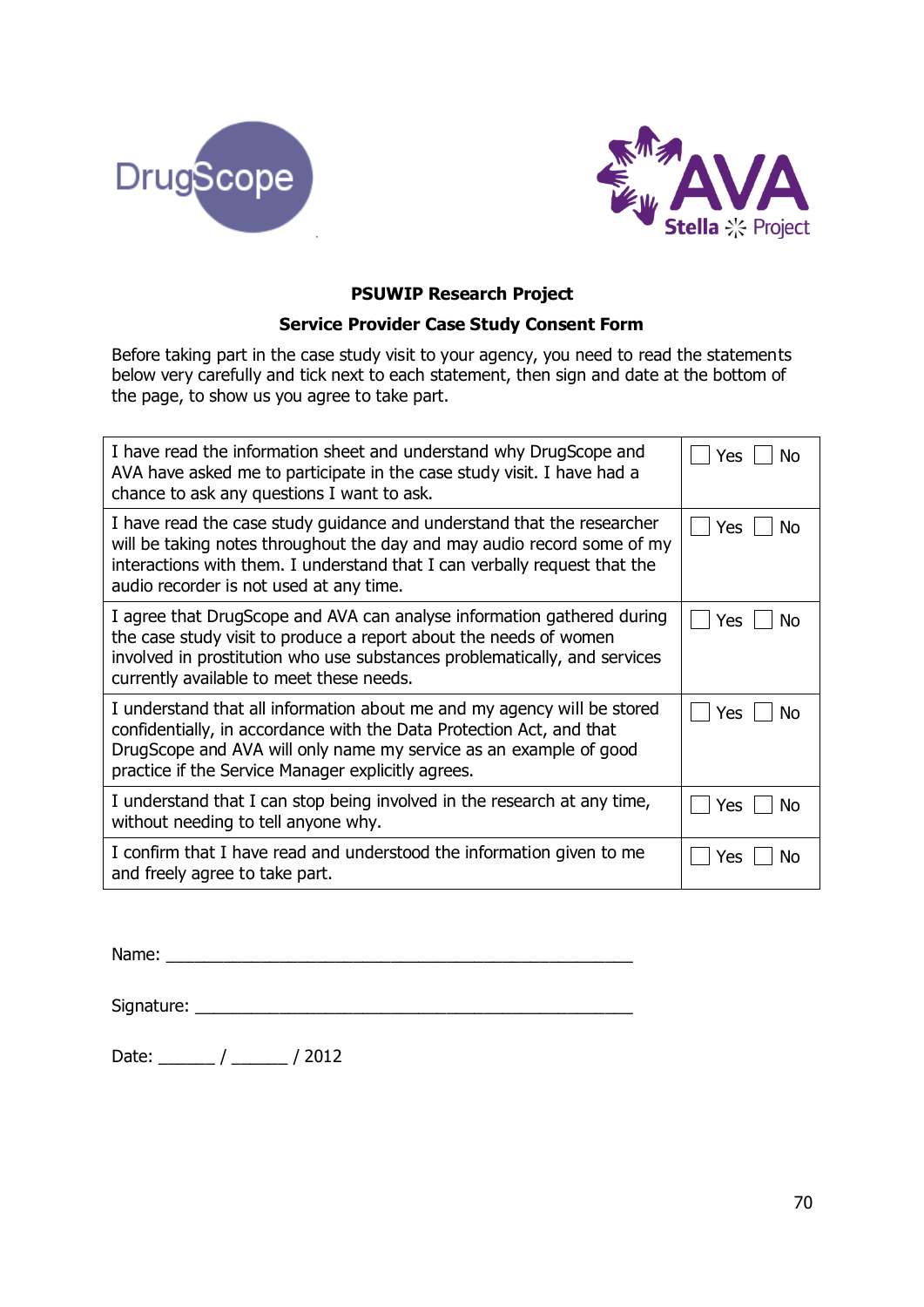# **Service provision and partnership working in case study areas: Tables 1-8**

| <b>BASIC NEEDS</b>                                   |                          |                          |                          |                                       |                                       |                          |                          |
|------------------------------------------------------|--------------------------|--------------------------|--------------------------|---------------------------------------|---------------------------------------|--------------------------|--------------------------|
|                                                      | Provide in-house         |                          |                          | Provide by<br>referral                |                                       |                          |                          |
|                                                      | Sub use<br>advice        | Prost.<br><b>Advice</b>  | Drop-in                  | <b>Harm</b><br>reduction<br>(sub use) | <b>Harm</b><br>reductio<br>n (prost.) | <b>Ugly</b><br>mugs      | <b>Temp</b><br>accom     |
| Drug service<br>(voluntary)                          |                          | <b>No</b>                |                          |                                       | No.                                   | <b>No</b>                | No                       |
| Sex work<br>project & sub<br>misuse<br>service (NHS) |                          |                          |                          |                                       |                                       |                          |                          |
| Women's<br>community<br>project                      |                          |                          |                          |                                       |                                       |                          | No.                      |
| Alcohol<br>service #1<br>(voluntary)                 |                          |                          |                          |                                       |                                       | No                       | No                       |
| Alcohol<br>service #2<br>(voluntary)                 | <b>No</b><br>information | <b>No</b><br>information | <b>No</b><br>information | <b>No</b><br>information              | <b>No</b><br>information              | <b>No</b><br>information | <b>No</b><br>information |

# **Table 1: Coverage of basic needs by services in the West Midlands case study area**

# **Table 2: Coverage of mental and emotional needs by services in the West Midlands case study area**

| <b>MENTAL &amp; EMOTIONAL NEEDS</b>                  |                             |                             |                        |                |                   |
|------------------------------------------------------|-----------------------------|-----------------------------|------------------------|----------------|-------------------|
|                                                      |                             | Provide in-house            | Provide by<br>referral |                |                   |
|                                                      | Complementa<br>ry therapies | <b>Talking</b><br>therapies | Self-help<br>groups    | DV support     | <b>SV support</b> |
| Drug service<br>(voluntary)                          |                             | No                          |                        | <b>No</b>      | <b>No</b>         |
| Sex work<br>project & sub<br>misuse service<br>(NHS) |                             |                             |                        |                |                   |
| Women's<br>community<br>project                      |                             |                             |                        |                |                   |
| Alcohol<br>service #1<br>(voluntary)                 |                             | <b>No</b>                   |                        | <b>No</b>      | <b>No</b>         |
| Alcohol<br>service #2<br>(voluntary)                 | No information              | No information              | No information         | No information | No information    |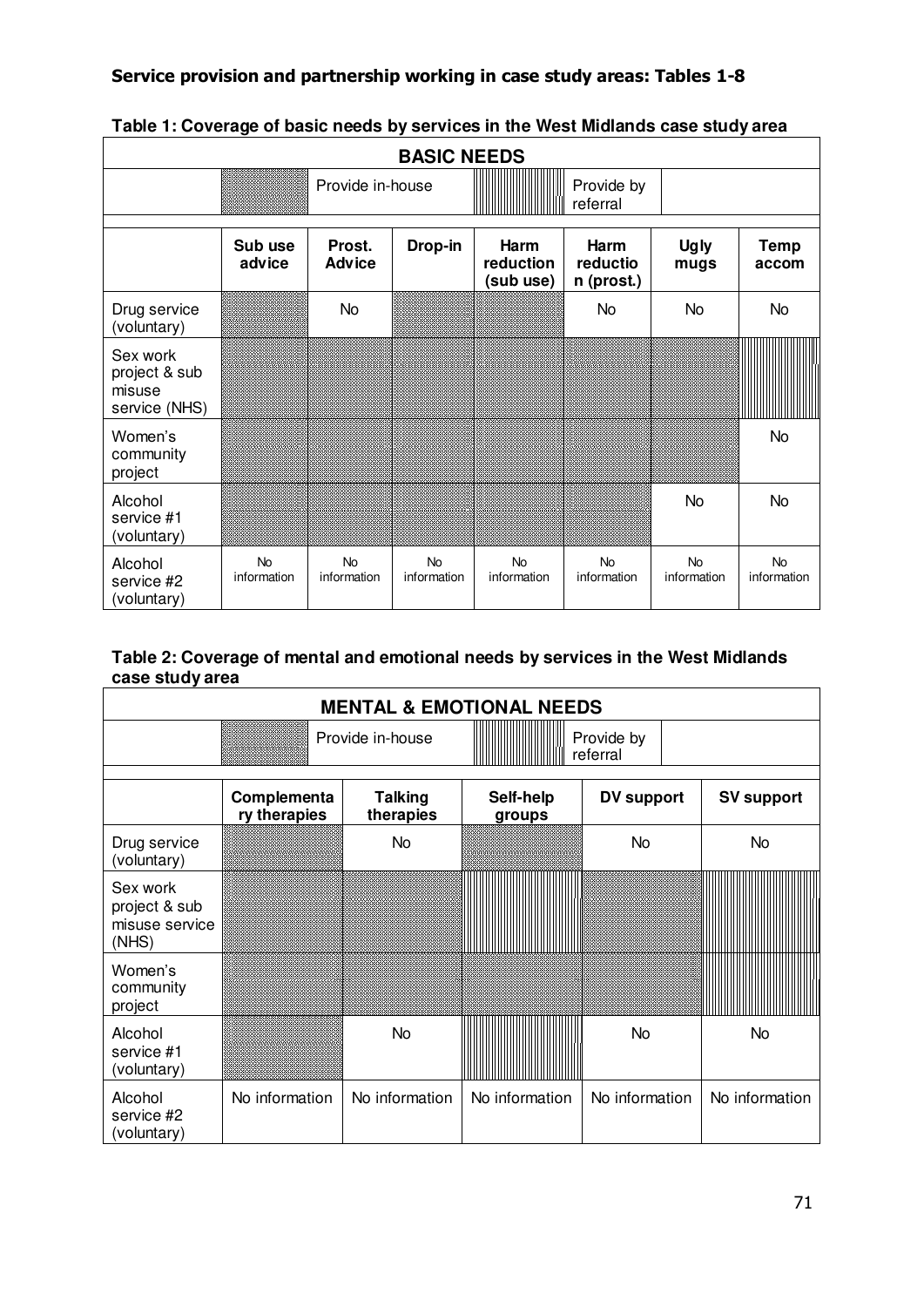**Table 3: Coverage of healthcare needs by services in the West Midlands case study area** 

| <b>HEALTHCARE NEEDS</b>                              |                        |                                  |                      |                                |                                   |  |
|------------------------------------------------------|------------------------|----------------------------------|----------------------|--------------------------------|-----------------------------------|--|
|                                                      | Provide in-house       |                                  |                      | Provide by<br>referral         |                                   |  |
|                                                      | Free<br>contraceptives | <b>Substitute</b><br>prescribing | <b>STI</b> screening | <b>Structured</b><br>day prog. | <b>Residential</b><br>drug treat. |  |
| Drug service<br>(voluntary)                          | <b>No</b>              |                                  | No                   |                                | <b>No</b>                         |  |
| Sex work<br>project & sub<br>misuse service<br>(NHS) |                        |                                  |                      |                                |                                   |  |
| Women's<br>community<br>project                      | <b>No</b>              | <b>No</b>                        |                      |                                |                                   |  |
| Alcohol<br>service #1<br>(voluntary)                 |                        | <b>No</b>                        | No                   | <b>No</b>                      |                                   |  |
| Alcohol<br>service #2<br>(voluntary)                 | No information         | No.<br>information               | No information       | No information                 | No information                    |  |

## **Table 4: Coverage of longer term needs by services in the West Midlands case study area**

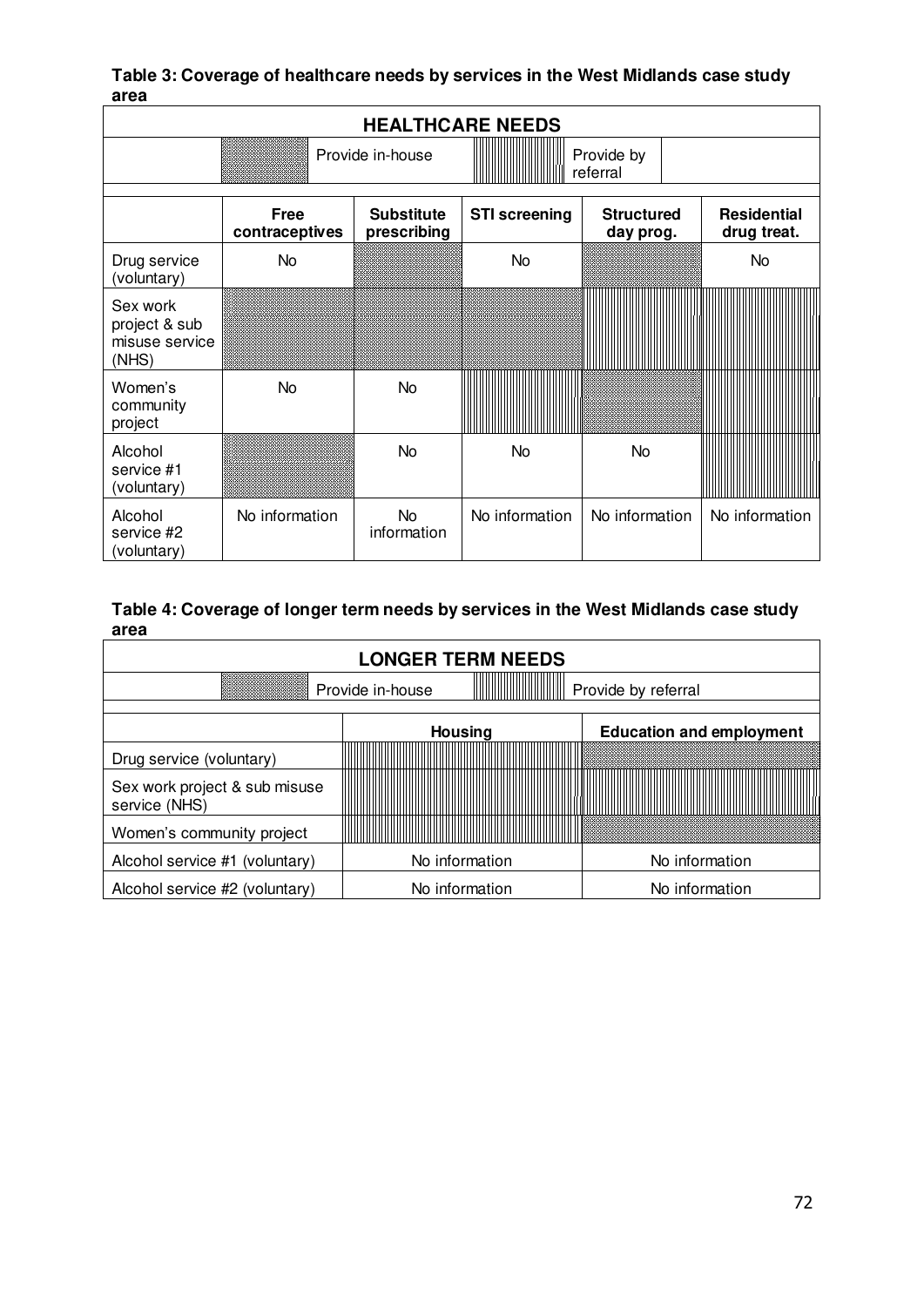| able 5: Coverage of basic needs by services in the Yorkshire case study area |                          |                                            |                          |                                       |                                       |                          |                          |
|------------------------------------------------------------------------------|--------------------------|--------------------------------------------|--------------------------|---------------------------------------|---------------------------------------|--------------------------|--------------------------|
| <b>BASIC NEEDS</b>                                                           |                          |                                            |                          |                                       |                                       |                          |                          |
|                                                                              |                          | Provide in-house<br>Provide by<br>referral |                          |                                       |                                       |                          |                          |
|                                                                              | Sub use<br>advice        | Prost.<br>advice                           | Drop-in                  | <b>Harm</b><br>reduction<br>(sub use) | <b>Harm</b><br>reductio<br>n (prost.) | <b>Ugly</b><br>mugs      | Temp<br>accom            |
| Drug and alcohol<br>service (voluntary)                                      |                          | No                                         |                          |                                       | No.                                   | No                       |                          |
| Sex work project<br>(voluntary)                                              |                          |                                            | No                       |                                       |                                       |                          |                          |
| Women's<br>community project<br>(voluntary)                                  | <b>No</b><br>information | <b>No</b><br>information                   | <b>No</b><br>information | <b>No</b><br>information              | <b>No</b><br>information              | <b>No</b><br>information | <b>No</b><br>information |
| Peer recovery<br>service (voluntary)                                         | No                       | No                                         |                          | No.                                   | No.                                   | No.                      | No.                      |
| Women's housing<br>project (statutory)                                       | <b>No</b><br>information | <b>No</b><br>information                   | <b>No</b><br>information | <b>No</b><br>information              | <b>No</b><br>information              | <b>No</b><br>information | <b>No</b><br>information |

### **Table 5: Coverage of basic needs by services in the Yorkshire case study area**

# **Table 6: Coverage of mental and emotional needs by services in the Yorkshire case study area**

| <b>MENTAL &amp; EMOTIONAL NEEDS</b>            |                             |                             |                        |                   |                   |
|------------------------------------------------|-----------------------------|-----------------------------|------------------------|-------------------|-------------------|
|                                                |                             | Provide in-house            | Provide by<br>referral |                   |                   |
|                                                | Complementa<br>ry therapies | <b>Talking</b><br>therapies | Self-help<br>groups    | <b>DV support</b> | <b>SV support</b> |
| Drug and<br>alcohol service<br>(voluntary)     |                             |                             |                        |                   |                   |
| Sex work<br>project<br>(voluntary)             | <b>No</b>                   |                             | <b>No</b>              |                   |                   |
| Women's<br>community<br>project<br>(voluntary) | No information              | No information              | No information         | No information    | No information    |
| Peer recovery<br>service<br>(voluntary)        |                             | No                          |                        | No                | No                |
| Women's<br>housing<br>project<br>(statutory)   | No information              | No information              | No information         | No information    | No information    |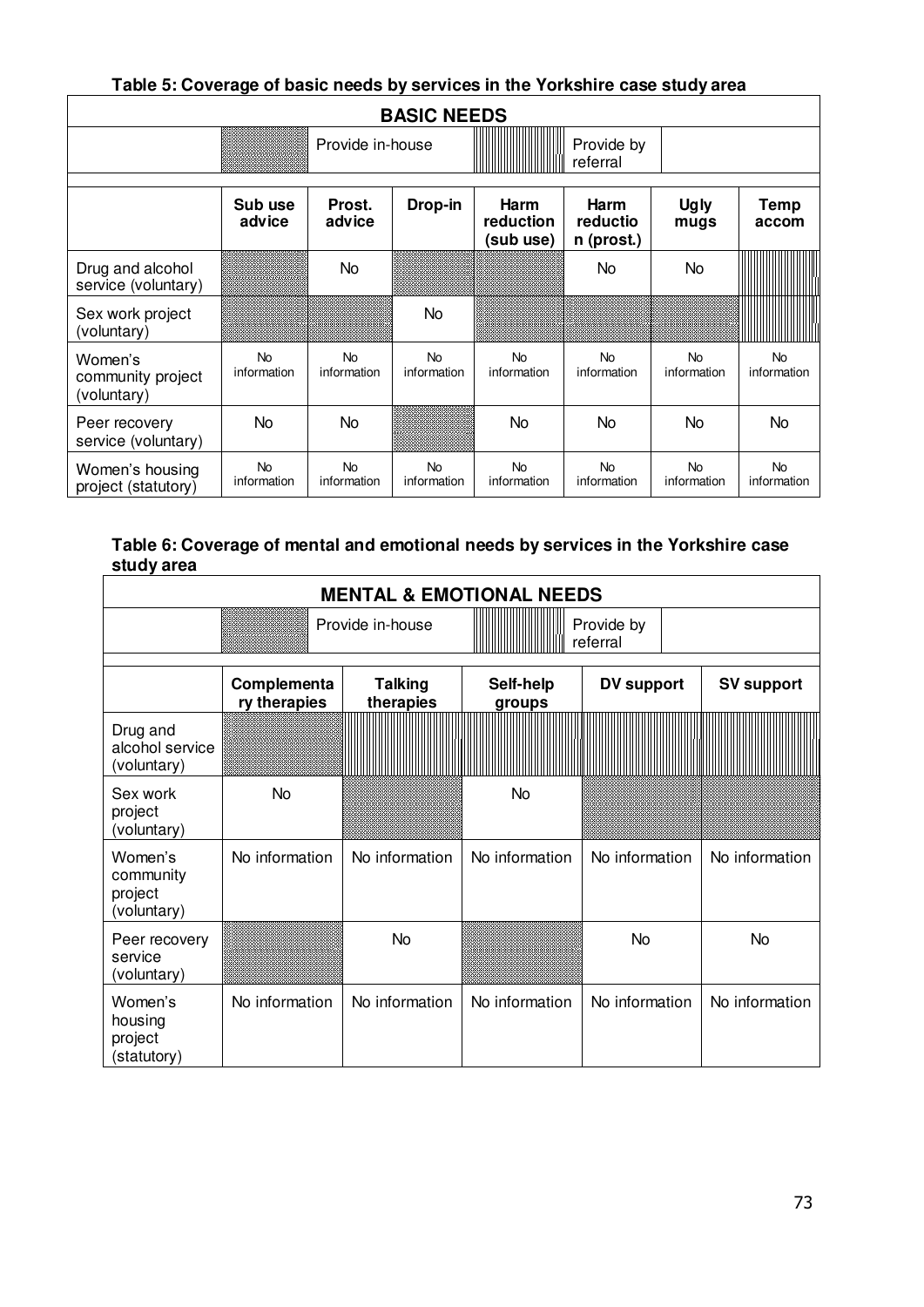| Table 7: Coverage of healthcare needs by services in the Yorkshire case study area |                        |                                  |                      |                                |                                   |
|------------------------------------------------------------------------------------|------------------------|----------------------------------|----------------------|--------------------------------|-----------------------------------|
| <b>HEALTHCARE NEEDS</b>                                                            |                        |                                  |                      |                                |                                   |
| Provide in-house<br>Provide by<br>referral                                         |                        |                                  |                      |                                |                                   |
|                                                                                    | Free<br>contraceptives | <b>Substitute</b><br>prescribing | <b>STI</b> screening | <b>Structured</b><br>day prog. | <b>Residential</b><br>drug treat. |
| Drug and alcohol<br>service (voluntary)                                            | No information         |                                  | No information       |                                |                                   |
| Sex work project<br>(voluntary)                                                    |                        |                                  | <b>No</b>            | No.                            |                                   |
| Women's community<br>project (voluntary)                                           | No information         | No<br>information                | No information       | No information                 | No information                    |
| Peer recovery service<br>(voluntary)                                               | No                     | No.                              | <b>No</b>            | No                             | No                                |
| Women's housing<br>project (statutory)                                             | No information         | No.<br>information               | No information       | No information                 | No information                    |

| Table 8: Coverage of longer term needs by services in the Yorkshire case study area |                |                                 |  |  |  |
|-------------------------------------------------------------------------------------|----------------|---------------------------------|--|--|--|
| <b>LONGER TERM NEEDS</b>                                                            |                |                                 |  |  |  |
| Provide in-house<br>Provide by referral                                             |                |                                 |  |  |  |
|                                                                                     | <b>Housing</b> | <b>Education and employment</b> |  |  |  |
| Drug and alcohol service<br>(voluntary)                                             |                |                                 |  |  |  |
| Sex work project (voluntary)                                                        |                |                                 |  |  |  |
| Women's community project<br>(voluntary)                                            | No information | No information                  |  |  |  |
| Peer recovery service<br>(voluntary)                                                | No.            |                                 |  |  |  |
| Women's housing project<br>(statutory)                                              | No information | No information                  |  |  |  |